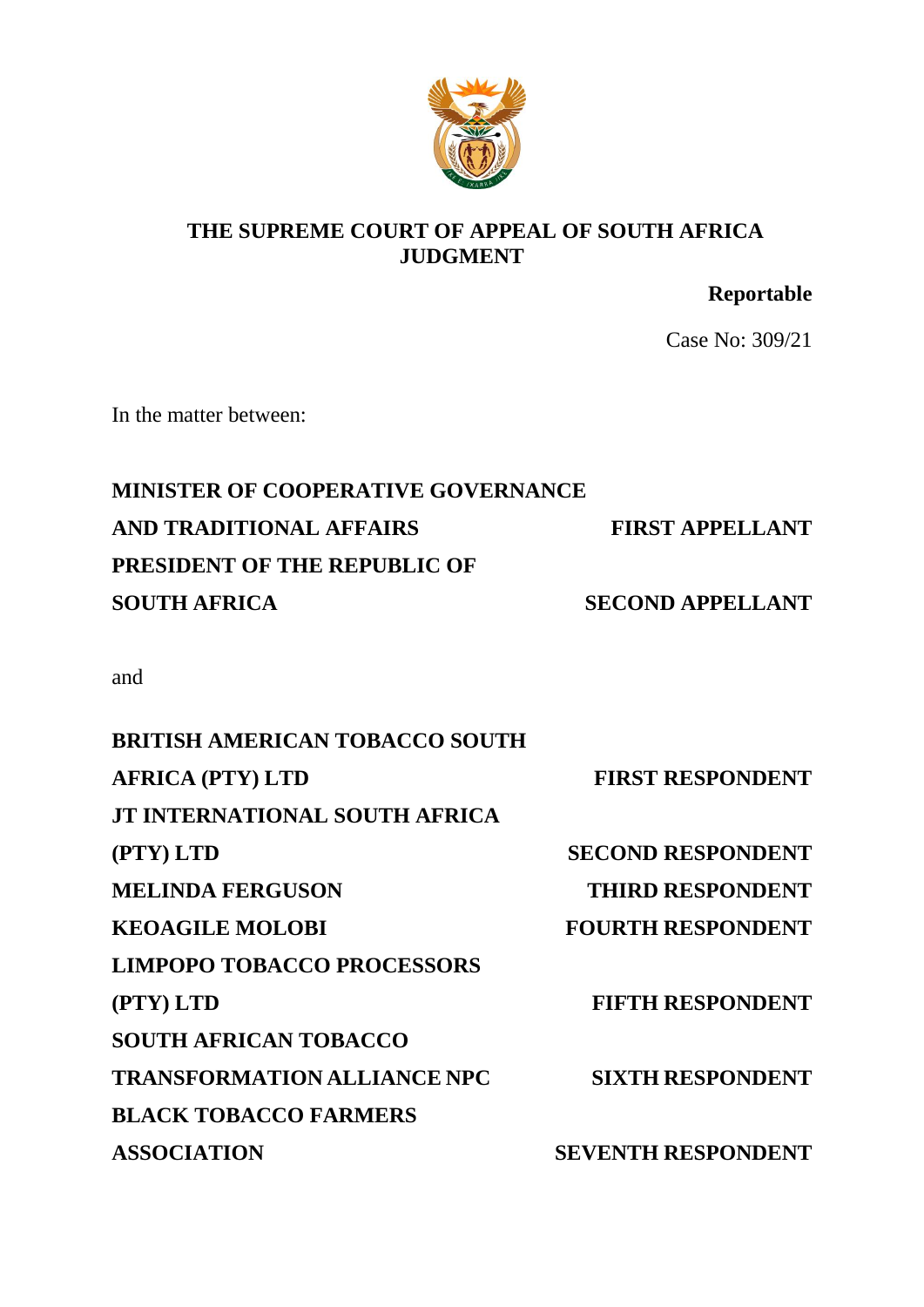# **SUIDER AFRIKA AGRI INISIATIEF NPC EIGHTH RESPONDENT SOUTH AFRICAN INFORMAL TRADERS** ALLIANCE NINTH RESPONDENT **LA TOSCANA INVESTMENTS CC T/A J J CALE TOBACCONISTS TENTH RESPONDENT**

**Neutral citation:** *Minister of Cooperative Governance and Traditional Affairs and Another v British American Tobacco South Africa (Pty) Ltd and Others* (case no 309/21) [2022] ZASCA 89 (14 June 2022) **Coram:** MAYA P and ZONDI, VAN DER MERWE and SCHIPPERS JJA and MOLEFE AJA

**Heard:** 3 March 2022

**Delivered:** 14 June 2022

**Summary:** Constitutional law – COVID-19 pandemic – regulation made under Disaster Management Act 57 of 2002 (the Act) – prohibiting sale of tobacco and related products – challenged as infringement of fundamental rights – dignity, bodily and psychological integrity, freedom of trade and deprivation of property – limitation under s 36 of Constitution – to reduce strain on health system – not established – interpretation of ss  $27(2)(n)$  and  $27(3)$  of the Act – tobacco ban unnecessary – appeal dismissed.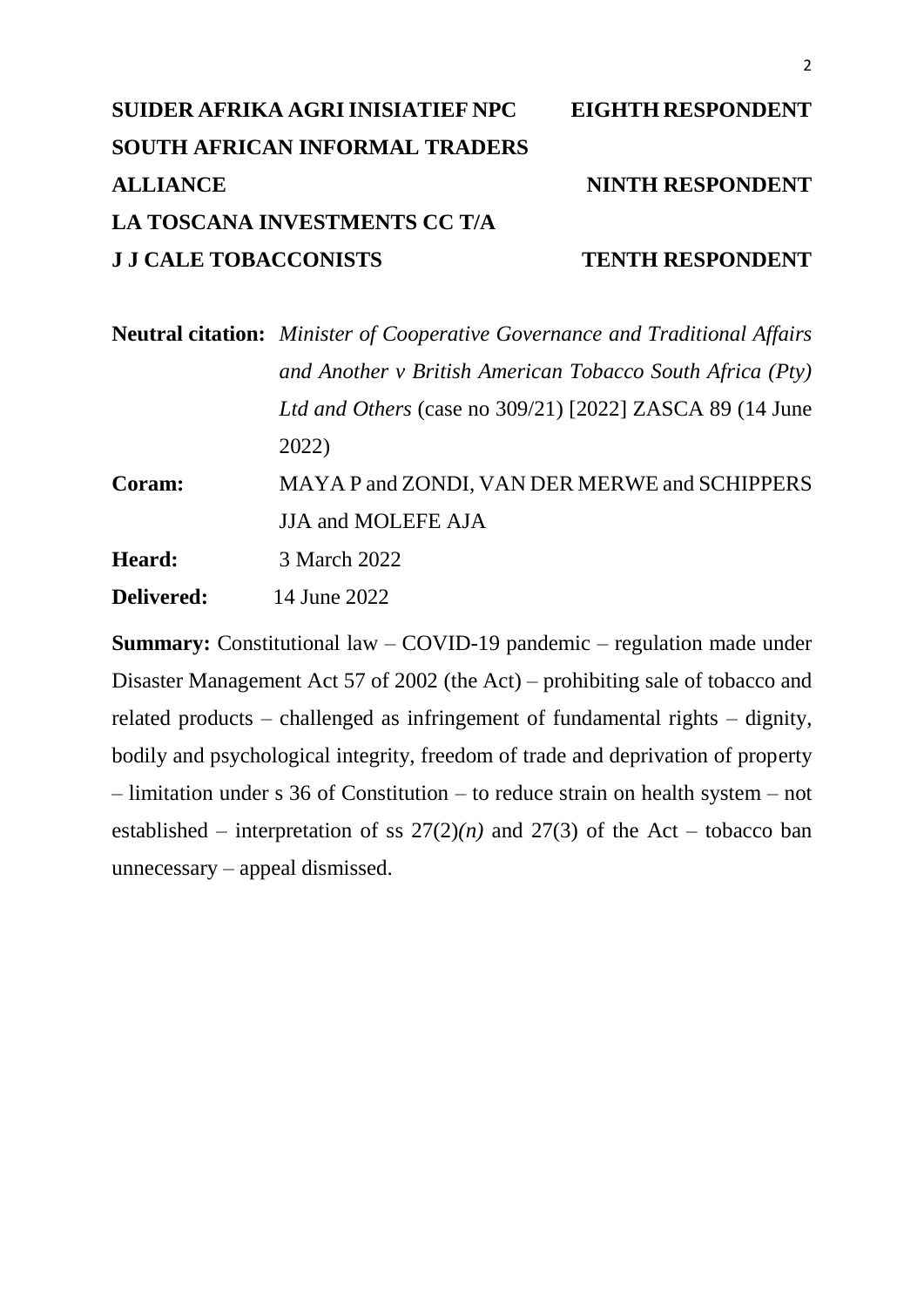### **ORDER \_\_\_\_\_\_\_\_\_\_\_\_\_\_\_\_\_\_\_\_\_\_\_\_\_\_\_\_\_\_\_\_\_\_\_\_\_\_\_\_\_\_\_\_\_\_\_\_\_\_\_\_\_\_\_\_\_\_\_\_\_\_\_\_**

**\_\_\_\_\_\_\_\_\_\_\_\_\_\_\_\_\_\_\_\_\_\_\_\_\_\_\_\_\_\_\_\_\_\_\_\_\_\_\_\_\_\_\_\_\_\_\_\_\_\_\_\_\_\_\_\_\_\_\_\_\_\_\_\_**

**On appeal from:** Western Cape Division of the High Court, Cape Town (Ndita, Steyn and Slingers JJ) sitting as court of first instance:

- 1 The appeal is dismissed with costs, including the costs of two counsel.
- 2 The cross-appeal is upheld with costs, including the costs of two counsel.
- 3 Paragraph 224.2 of the order of the Western Cape Division of the High Court is set aside and replaced with the following order:

'The first and second respondents are ordered to pay the applicants' costs, including the costs of two counsel and the qualifying expenses of the applicants' expert witnesses.'

## **JUDGMENT \_\_\_\_\_\_\_\_\_\_\_\_\_\_\_\_\_\_\_\_\_\_\_\_\_\_\_\_\_\_\_\_\_\_\_\_\_\_\_\_\_\_\_\_\_\_\_\_\_\_\_\_\_\_\_\_\_\_\_\_\_\_\_\_**

\_\_\_\_\_\_\_\_\_\_\_\_\_\_\_\_\_\_\_\_\_\_\_\_\_\_\_\_\_\_\_\_\_\_\_\_\_\_\_\_\_\_\_\_\_\_\_\_\_\_\_\_\_\_\_\_\_\_\_\_\_\_\_\_

## **Schippers JA (Maya P, Zondi and Van der Merwe JJA and Molefe AJA concurring)**

[1] On 30 January 2020 the World Health Organisation (WHO) declared the outbreak of a novel virus, namely SARS-CoV-2 (COVID-19), a 'Public Health Emergency of International Concern'. In response to the COVID-19 pandemic the first appellant, the Minister of Co-operative Governance and Traditional Affairs (the Minister), the Cabinet member responsible for the administration of the Disaster Management Act 57 of 2002 (the Act), on 15 March 2020 declared a national state of disaster in terms of s 27(1) of the Act. The Minister made a series of regulations under s 27(2) of the Act to contain the spread of COVID-19.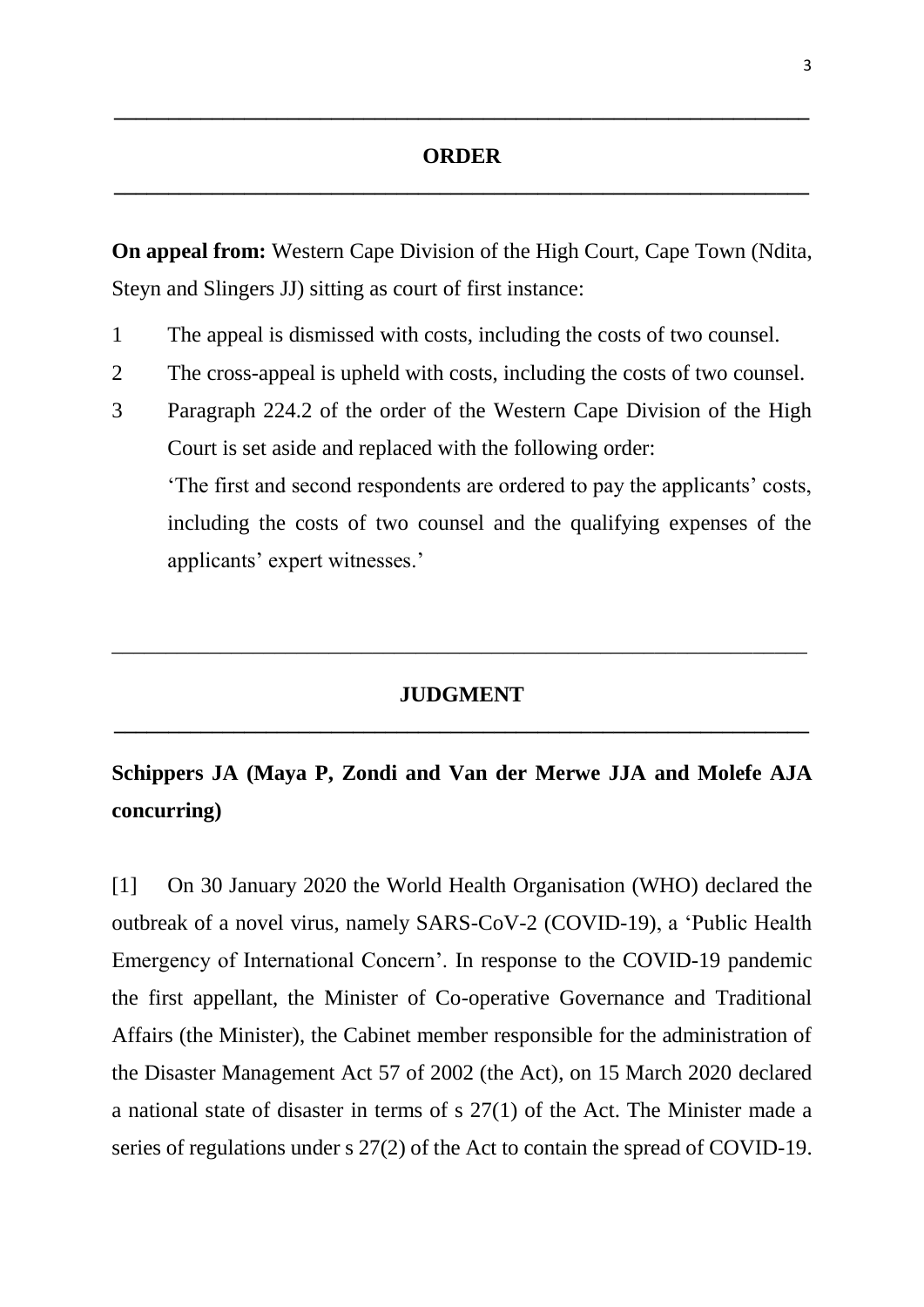These included a nationwide lockdown, defined as 'the restriction of movement of persons', which came into effect on 23 March 2020, and a prohibition on the sale of tobacco products, e-cigarettes and related products.<sup>1</sup>

[2] The term, 'tobacco product' is defined in the Tobacco Products Control Act 83 of 1993 (Tobacco Products Control Act) and includes a product containing tobacco intended for human consumption and any device manufactured for use in the consumption of tobacco. Vaping products that do not contain tobacco are not currently regulated in South Africa, but were restricted in the same way as tobacco products during the lockdown. These products include e-cigarettes, designed to deliver an aerosol to users by heating a solution of substances which may or may not contain nicotine.<sup>2</sup>

[3] In some respects, the lockdown in South Africa resembled lockdowns in other countries. However, this was not the case when it came to smoking and vaping. South Africa was the only country in the world to prohibit the sale of tobacco and vaping products to consumers during a national lockdown, save for Botswana and India.<sup>3</sup> Countries such as Italy, France, Switzerland and Spain had expressly classified tobacconists and other retailers that sell tobacco and vaping products as essential shops that could remain open during lockdown.

[4] The respondents are farmers, processors, manufacturers, retailers and consumers, situated at every level of the supply chain for tobacco and vaping products. In June 2020 they launched an urgent application in the court below, for an order declaring that Regulation 45, which provided that '[t]he sale of

<sup>1</sup> Regulation 27 of the Regulations published under GN R480, *GG* 43258, 29 April 2020.

<sup>&</sup>lt;sup>2</sup> The concept, 'vaping' refers to the process in terms of which a consumer inhales, exhales, holds or otherwise has control over an electronic delivery system, with or without nicotine.

<sup>&</sup>lt;sup>3</sup> Botswana banned the import and sale of tobacco and tobacco-related products during a declared six-month state [of public emergency](https://iharare.com/botswana-national-lockdown/) – [https://theconversation.com/tobacco-bans-during-lockdown-should-encourage-renewed](https://theconversation.com/tobacco-bans-during-lockdown-should-encourage-renewed-anti-smoking-drives-139690)[anti-smoking-drives-139690.](https://theconversation.com/tobacco-bans-during-lockdown-should-encourage-renewed-anti-smoking-drives-139690) India imposed a ban on tobacco products and e-cigarettes – [https://www.sciencedirect.com/science/article/pii/S0033350621004418.](https://www.sciencedirect.com/science/article/pii/S0033350621004418)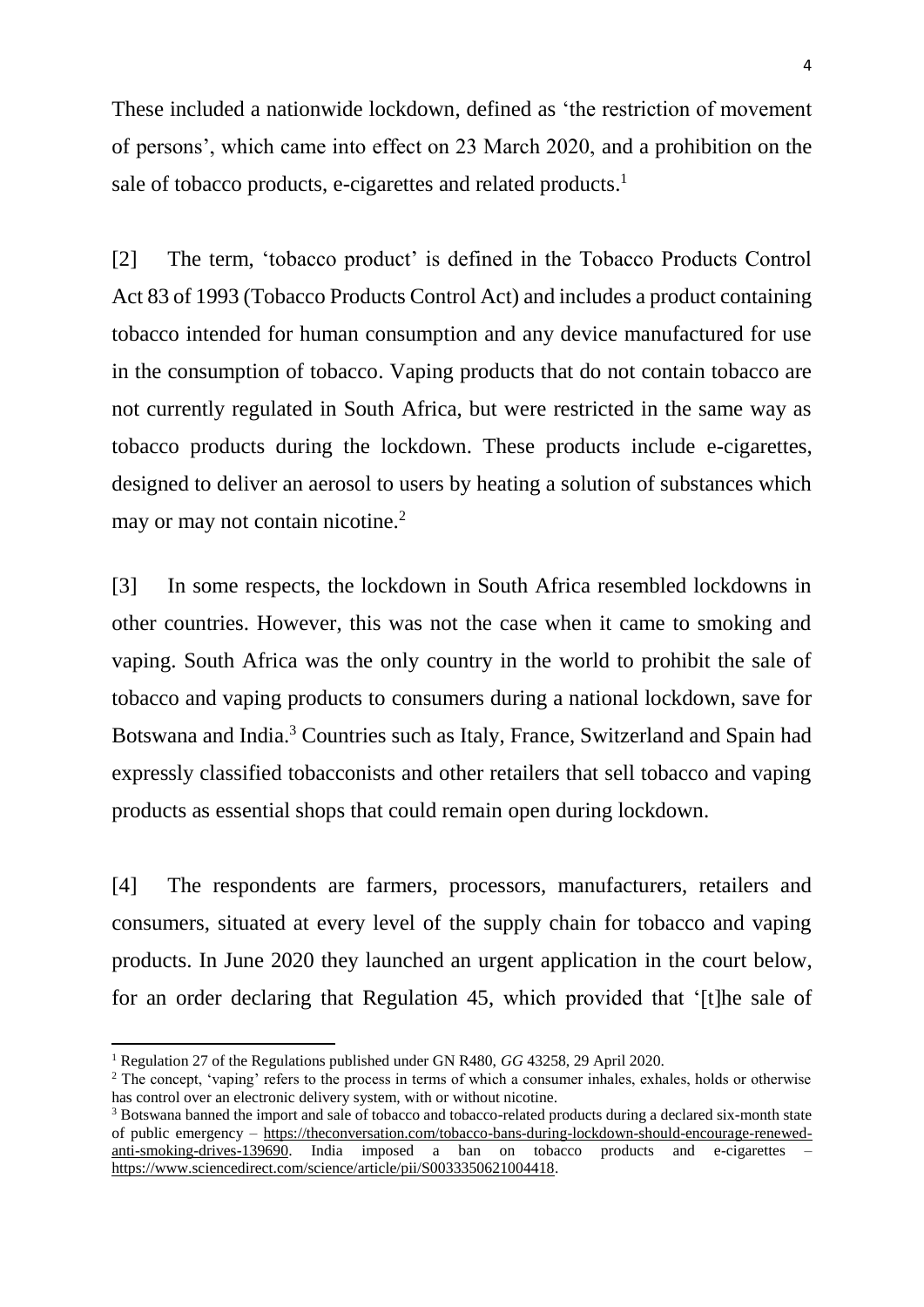tobacco, tobacco products, e-cigarettes and related products is prohibited, except for export' (Regulation 45), was unconstitutional and invalid. The prohibition applied during Alert Level 3 of the national state of disaster.<sup>4</sup>

[5] The application was heard by a full court of the Western Cape Division of the High Court, Cape Town (the high court) (Ndita, Steyn and Slingers JJ) on 5 and 6 August 2020. After judgment had been reserved, Regulation 45 was rescinded by the Minister on 17 August 2020, upon the move to Alert Level 2. The high court made an order declaring Regulation 45 inconsistent with the Constitution and invalid, and directed each party to pay its own costs. With the leave of that court, the appellants appeal the order of invalidity, and the respondents, the costs order.

#### **The basic facts**

**.** 

[6] The first respondent, British American Tobacco South Africa (Pty) Ltd (BATSA), after the lockdown had come into effect on 26 March 2020, decided not to challenge the prohibition on the sale of tobacco until it became clear that the Government intended to continue enforcing the ban on cigarette sales. It was anticipated that the extension of the lockdown would be accompanied by a relaxation of certain restrictions imposed in terms of the regulations, including the sale of tobacco and vaping products. However, that did not happen and the ban remained in force when Alert Level 5 lockdown was extended until 30 April 2020.

[7] In his address to the nation on 23 April 2020, the President said that the sale of cigarettes would be permitted when the country moved to the Alert Level 4 lockdown on 1 May 2020. Pursuant to the President's speech, a draft framework for all five alert levels called 'The Risk Adjusted Strategy' was published on

<sup>4</sup> Regulation 45 was published under GN R608, *GG* 43364, 28 May 2020.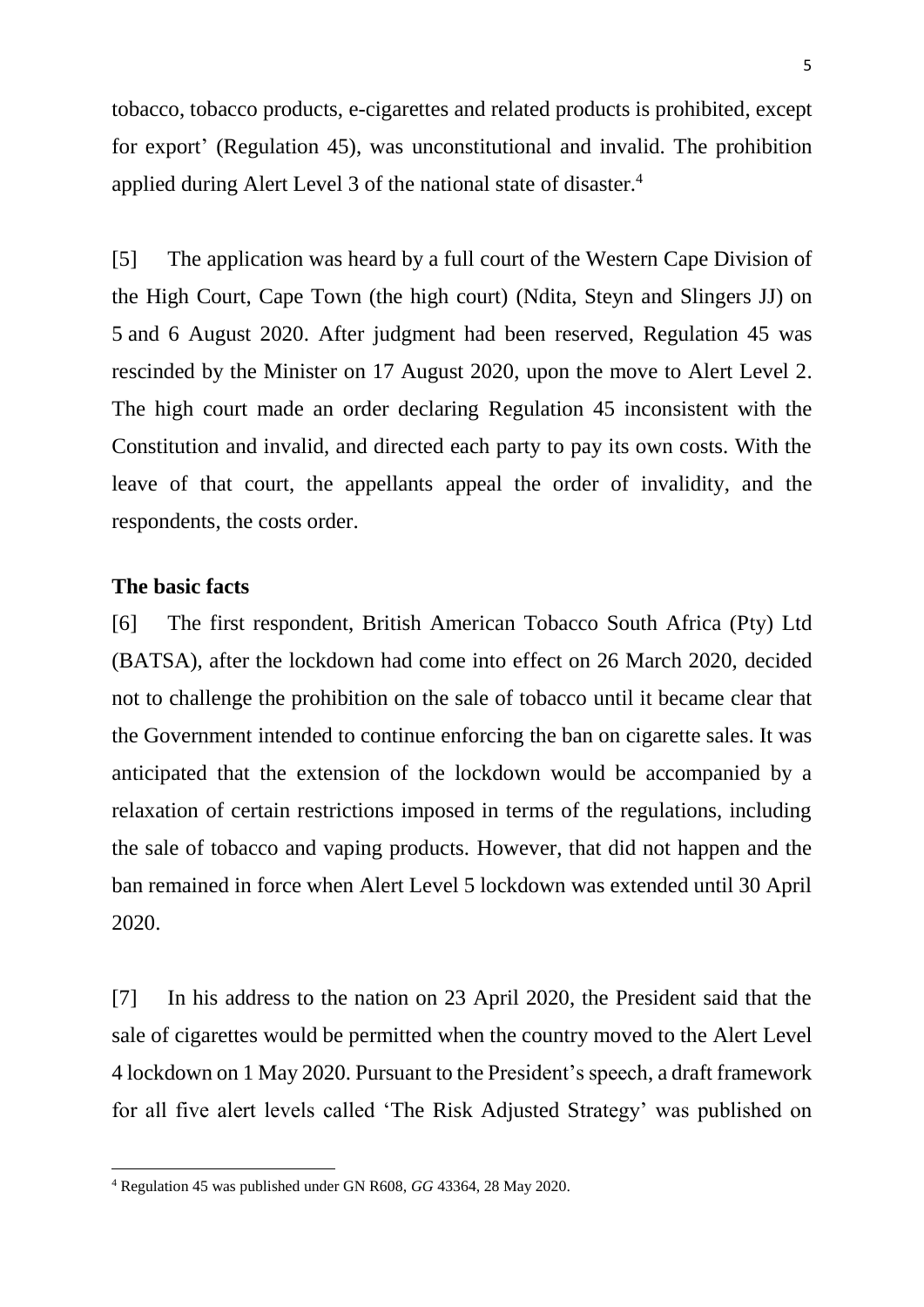25 April 2020. It included tables for each of the five alert levels setting out proposed permitted activities and goods that could be sold during each level. In line with the President's announcement, the table applicable to Alert Level 4 included 'tobacco products' as goods that would be permitted to be sold.

[8] The draft Risk Adjusted Strategy called for public comment. BATSA made written representations which included the following. There was insufficient evidence to draw any firm conclusions on the relationship between smoking, vaping and COVID-19. An extension of the ban on the sale of tobacco products would have an adverse impact on the revenue of local suppliers, distributors, retailers, wholesalers and BATSA's sustainability programme for 10 000 informal traders. The ban was likely to result in the closure of operations including farming, processing and local production, and result in the illicit trade completely replacing all legal tobacco and vaping products.

[9] Despite the President's statement that the sale of cigarettes would be permitted in Alert Level 4, on 29 April 2020 the Minister announced that the prohibition on the sale of tobacco and vaping products would continue. The Minister's reasons were twofold. First, consumers in the lower economic bracket tend to share lit cigarettes (manufactured or hand-rolled), thereby increasing the risk of coming into contact with infected saliva. This would increase the transmission of COVID-19. In addition, these consumers do not observe social distancing. Second, the disease allegedly has an adverse impact on the lungs of smokers.

[10] On 24 May 2020 the President announced that the country would move to Alert Level 3 with effect from 1 June 2020, and that the sale of tobacco products would remain prohibited, 'due to the health risks associated with smoking'.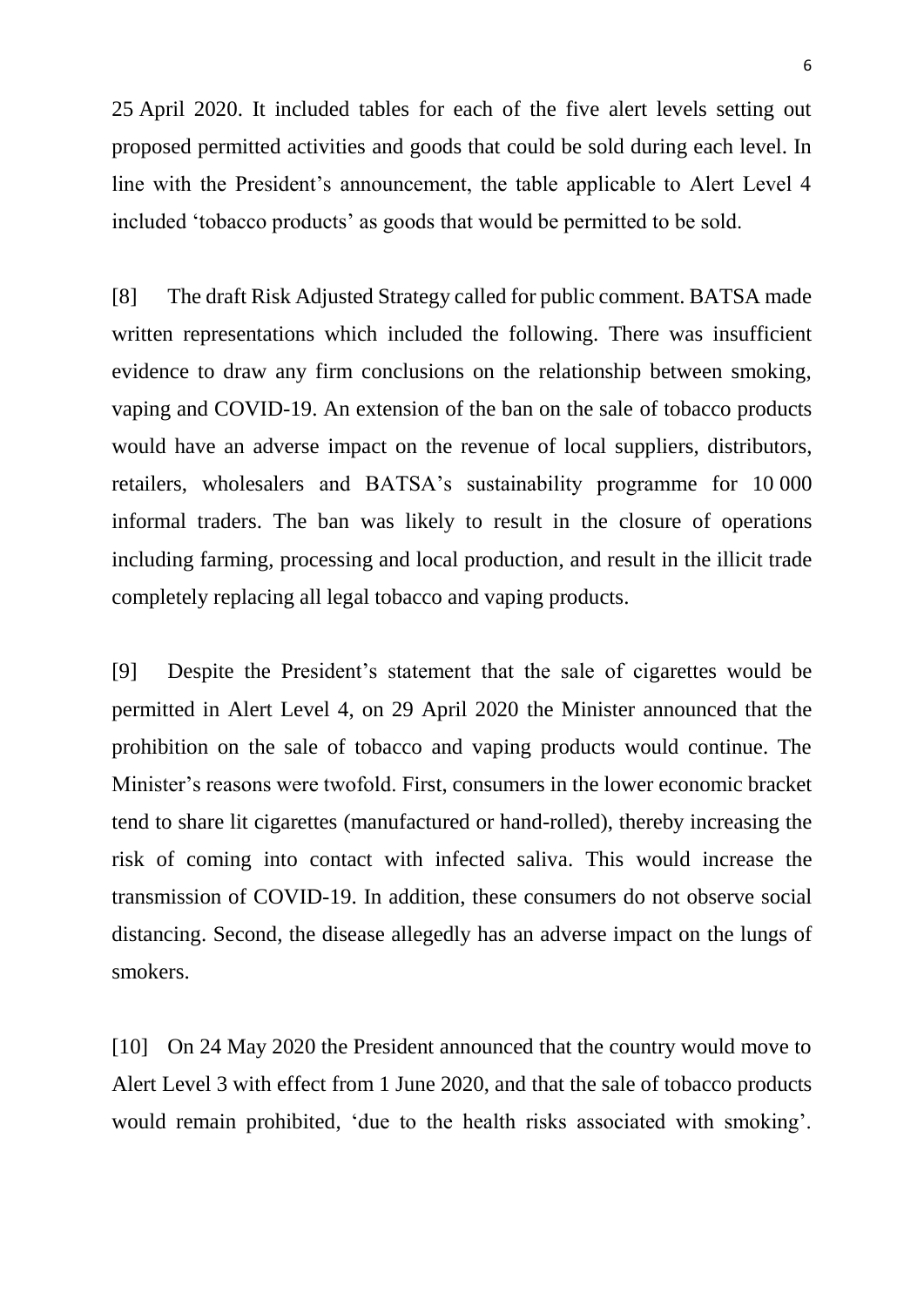Regulation 45 formed part of the regulations published in Government Gazette 43364 dated 28 May 2020.<sup>5</sup>

[11] The continued prohibition on the sale of tobacco products had an adverse effect on some 11 million users of tobacco and vaping products in South Africa. They use these products for pleasure and to manage or relieve stress during their daily lives. Their inability to enjoy the daily pleasures of smoking and vaping had a negative impact on their emotional well-being and personal autonomy.

[12] Regulation 45 resulted in heavy losses to the fiscus because tobacco manufactures, such as BATSA and the second respondent, JT International South Africa (Pty) Ltd, pay substantial excise duties, which the illicit tobacco trade does not pay. BATSA alone usually collects and pays about R214 million weekly in excise revenue to the fiscus, or over R900 million monthly. According to the organisation Tax Justice SA, the ban on the sale of cigarettes during the lockdown resulted in the loss to the national Government of some R35 million per day in excise duties. This means that a total amount of approximately R2.4 billion in taxes was lost during the first eight weeks of the lockdown.

[13] There was no unanimity within the Cabinet concerning the ban on cigarette sales. On 30 April 2020 the Minister of Finance publicly stated that he was not in favour of continuing the ban on alcohol and tobacco, because it had cost the country at that stage, some R1.5 billion in lost revenue, but that he had lost that debate.

[14] On 15 May 2020 a research paper entitled, 'LIGHTING UP THE ILLICIT MARKET: SMOKERS' RESPONSES TO THE CIGARETTE SALES BAN IN SOUTH AFRICA', was published by Prof Corné van Walbeek, Samantha Filby

<sup>5</sup> See fn 4.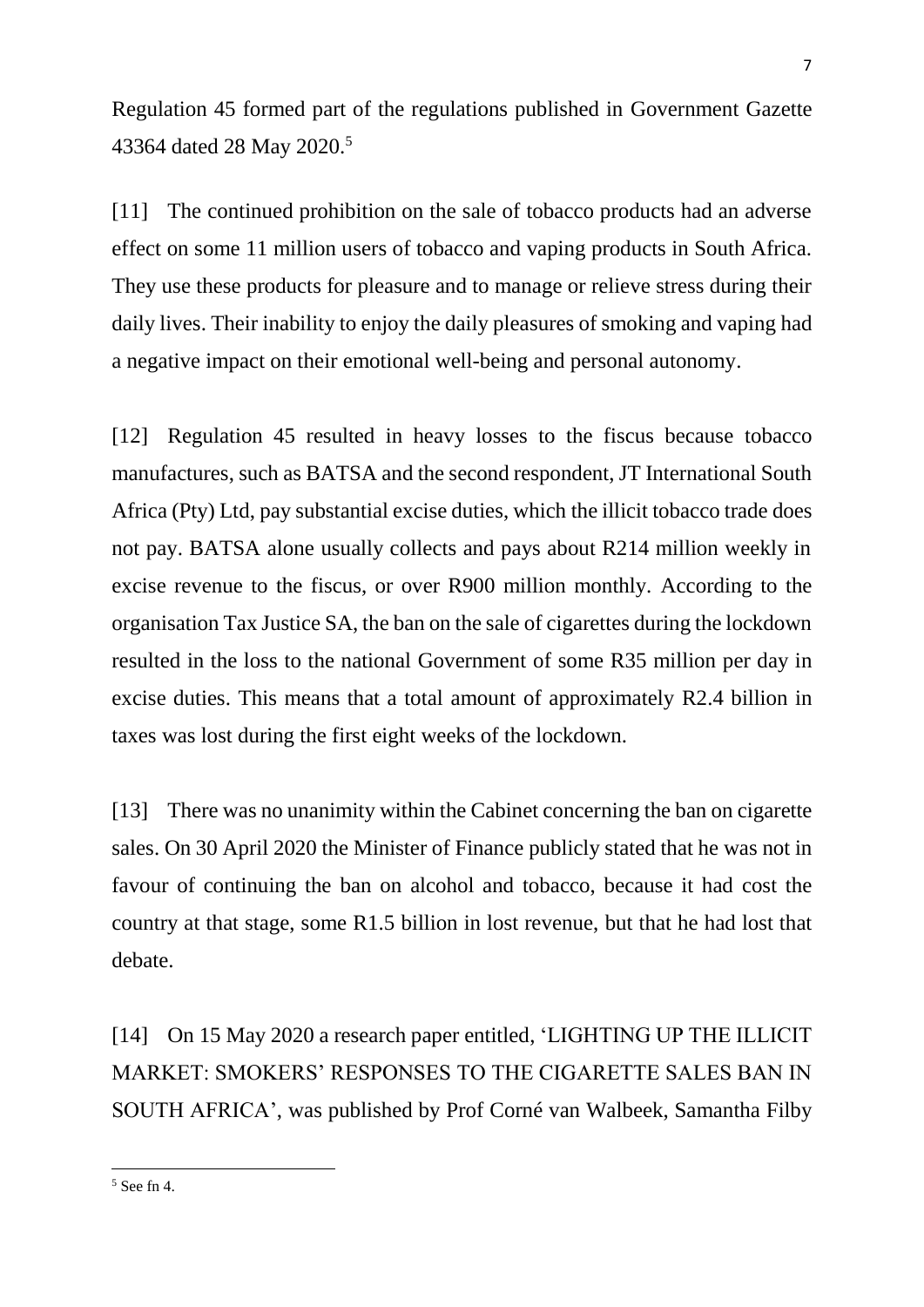and Kirsten van der Zee of the Research Unit on Economics of Excisable Products at the University of Cape Town (the Walbeek Report).

[15] The Walbeek Report is the product of an online survey conducted from 29 April 2020 to 11 May 2020, which commenced during Alert Level 5 that changed to Alert Level 4 on 1 May 2020. The survey targeted people 'who were regular cigarette smokers in the period immediately before the ban on cigarette sales was announced on 25 March 2020'. The aim of the research was to 'explore how cigarette smokers responded to the ban' on the sale of cigarettes and 'assess the implications of a response on the market for cigarettes in South Africa'.

[16] The main findings of the Walbeek Report may be summarised as follows. Of the 10 257 people who continued smoking, 90% continued to buy cigarettes illegally after the lockdown commenced. The range of prices of cigarettes increased dramatically: from R0.50 to R4.00 each before lockdown, to R0.50 to R14.00 each thereafter. The survey results showed that since the lockdown, the price of cigarettes increased by 4.4% per day which suggested that 'cigarettes experienced hyper-inflation in the first two weeks of May 2020'. Approximately 16% of smokers reported successfully quitting smoking during the lockdown. Smokers who responded to the survey questionnaire expressed anger at the prohibition (5 322) and 1 511 said that it impacted adversely on their emotional well-being.

[17] The Walbeek Report states that according to an estimate of revenues for the 2019/2024 fiscal year, the number of legal cigarettes increased by 11% in 2019/2020, probably due to a decrease in the illicit trade and not an increase in smoking prevalence. The prohibition on cigarette sales as part of South Africa's response to COVID-19, was likely to undo this progress. The ban on tobacco sales fuelled the illicit market for cigarettes. Illicit traders 'gained a foothold in a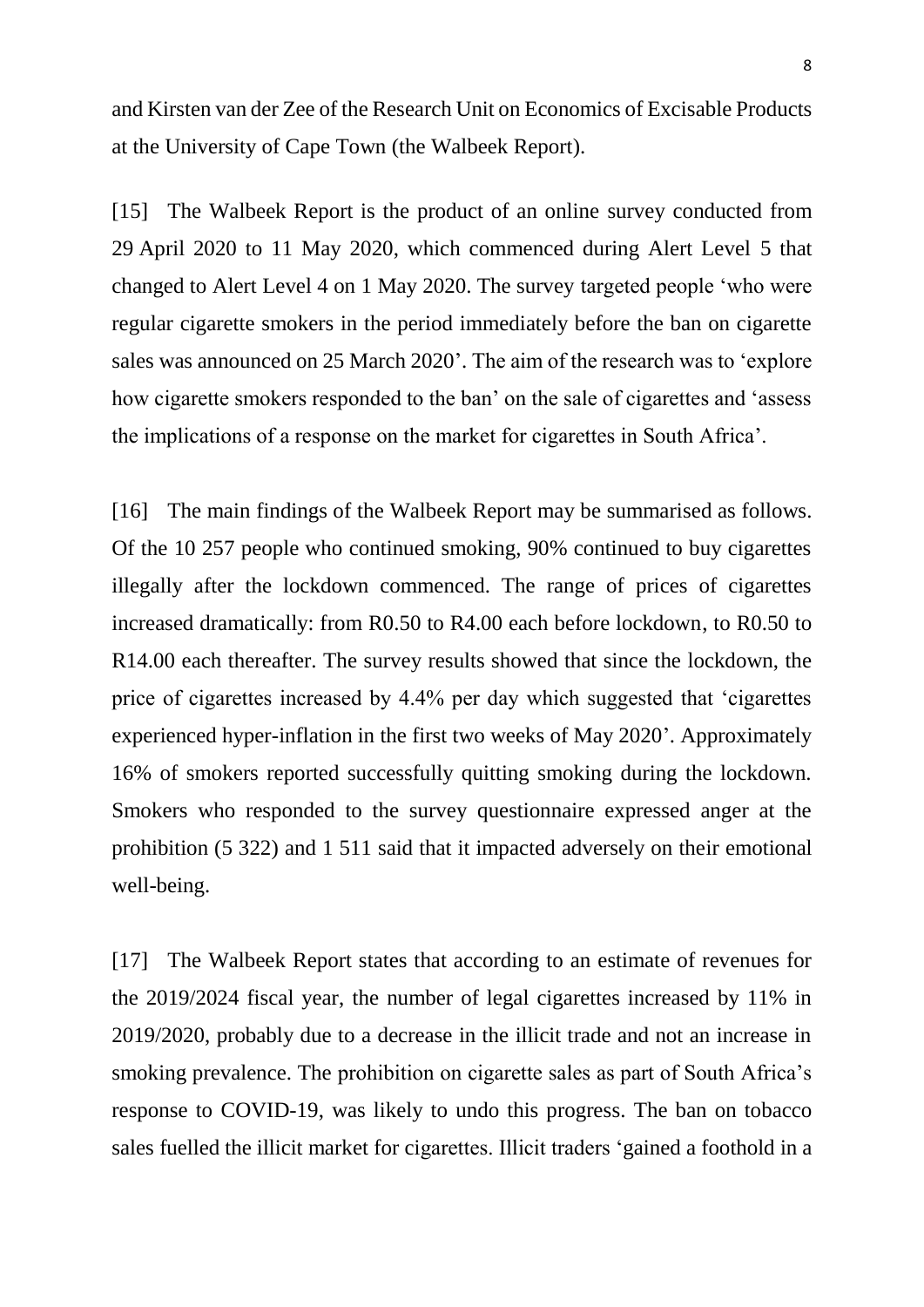market where they previously could not compete', by exploiting the ban and the desperation of smokers. When the ban was lifted a price-war would ensue between cigarette producers, resulting in a decrease in cigarette prices and ultimately an increase in cigarette consumption in the country.

[18] The Report concludes that the ban on cigarette sales 'is failing in what it was intended to do'. While it was aimed at supporting public health, people were buying cigarettes illegally in large quantities, despite the lockdown. The ban was feeding the illicit market which would be difficult to eradicate. The Walbeek Report states: 'It was an error to continue with the cigarette sales ban into Level 4 lockdown'.

[19] As stated above, on 1 June 2020 the respondents successfully launched an application in the high court for an order declaring that Regulation 45 was unconstitutional and invalid. The grounds were that Regulation 45 constituted an infringement of the fundamental rights to dignity, privacy, bodily and psychological integrity, freedom of trade, and property.

[20] The high court found that Regulation 45 did not reduce the strain on the health system. Therefore, the appellants had not shown that Regulation 45 was necessary or that it furthered the objectives set out in s  $27(2)(n)$  of the Act.<sup>6</sup> On this basis the court concluded that the jurisdictional facts envisaged in that provision were absent and consequently, Regulation 45 was *ultra vires*.

. . .

 $6$  27(2)(*n*) of the Disaster Management Act 57 of 2002 provides:

*<sup>&#</sup>x27;***[27](https://jutastat.juta.co.za/nxt/foliolinks.asp?f=xhitlist&xhitlist_x=Advanced&xhitlist_vpc=first&xhitlist_xsl=querylink.xsl&xhitlist_sel=title;path;content-type;home-title&xhitlist_d=%7bstatreg%7d&xhitlist_q=%5bfield%20folio-destination-name:%27LJC_a57y2002s27%27%5d&xhitlist_md=target-id=0-0-0-564099) Declaration of national state of disaster**

<sup>. . .</sup> 

[<sup>\(2\)</sup>](https://jutastat.juta.co.za/nxt/foliolinks.asp?f=xhitlist&xhitlist_x=Advanced&xhitlist_vpc=first&xhitlist_xsl=querylink.xsl&xhitlist_sel=title;path;content-type;home-title&xhitlist_d=%7bstatreg%7d&xhitlist_q=%5bfield%20folio-destination-name:%27LJC_a57y2002s27(2)%27%5d&xhitlist_md=target-id=0-0-0-564107) If a national state of disaster has been declared in terms of subsection (1), the Minister may, subject to subsection (3), and after consulting the responsible Cabinet member, make regulations or issue directions or authorise the issue of directions concerning-

*<sup>(</sup>n)* other steps that may be necessary to prevent an escalation of the disaster, or to alleviate, contain and minimise the effects of the disaster . . . .'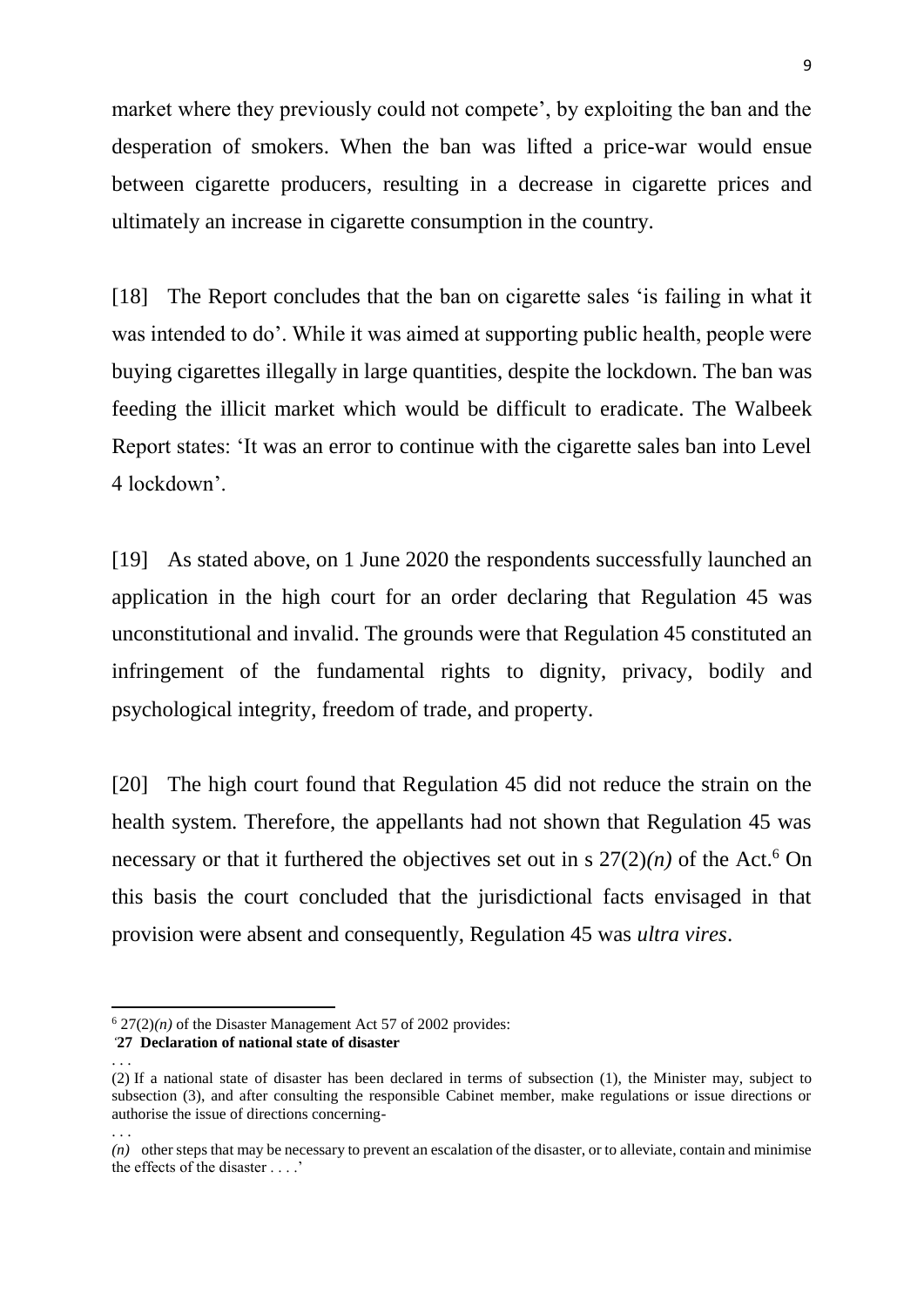#### **The rights implicated**

[21] The respondents alleged that Regulation 45 limited the right to dignity enshrined in s 10 of the Constitution, $<sup>7</sup>$  for the following reasons. Consumers of</sup> tobacco and vaping products were denied the right to exercise their free will: they were prevented from buying these products during the lockdown. This infringement of personal autonomy, ie the ability to regulate one's own affairs, was an unconstitutional limitation of the right to dignity.<sup>8</sup>

[22] It was further alleged that Regulation 45 was a limitation of the right to privacy contained in s 14 of the Constitution.<sup>9</sup> It denied consumers the right to purchase tobacco products for use in the privacy of their homes – conduct in respect of which consumers legitimately harbour an expectation of privacy.<sup>10</sup> This constituted an unjustifiable intrusion by the State into the private sphere, particularly in the context of the lockdown where persons were generally confined to their homes.

[23] Section  $12(2)(b)$  of the Constitution, which forms part of the right to freedom and security of the person, provides that '[e]veryone has the right to bodily and psychological integrity, which includes the right . . . to security in and control over their body'. The respondents alleged that 'control' includes the protection of one's autonomy or bodily self-determination against interference, and that Regulation 45 limited the freedom and autonomy of adults to choose tobacco and vaping products, which they enjoyed and found relaxing when

<sup>7</sup> Section 10 of the Constitution reads:

<sup>&#</sup>x27;Everyone has inherent dignity and the right to have their dignity respected and protected.'

<sup>8</sup> *Barkhuizen v Napier* [2007] ZACC 5 (CC); 2007 (5) SA 323 (CC) para 57.

<sup>&</sup>lt;sup>9</sup> Section 14 of the Constitution provides:

<sup>&#</sup>x27;Everyone has the right to privacy, which includes the right not to have–

*<sup>(</sup>a)* their person or home searched;

*<sup>(</sup>b)* their property searched;

*<sup>(</sup>c)* their possessions seized; or

*<sup>(</sup>d)* the privacy of their communications infringed.'

<sup>10</sup> *Bernstein and Others v Bester N O and Others* [1996] ZACC 2 (CC); 1996 (2) SA 751 (CC) para 77; *Khumalo and Others v Holomisa* [2002] ZACC 12 (CC); 2002 (5) SA 401 (CC) para 27.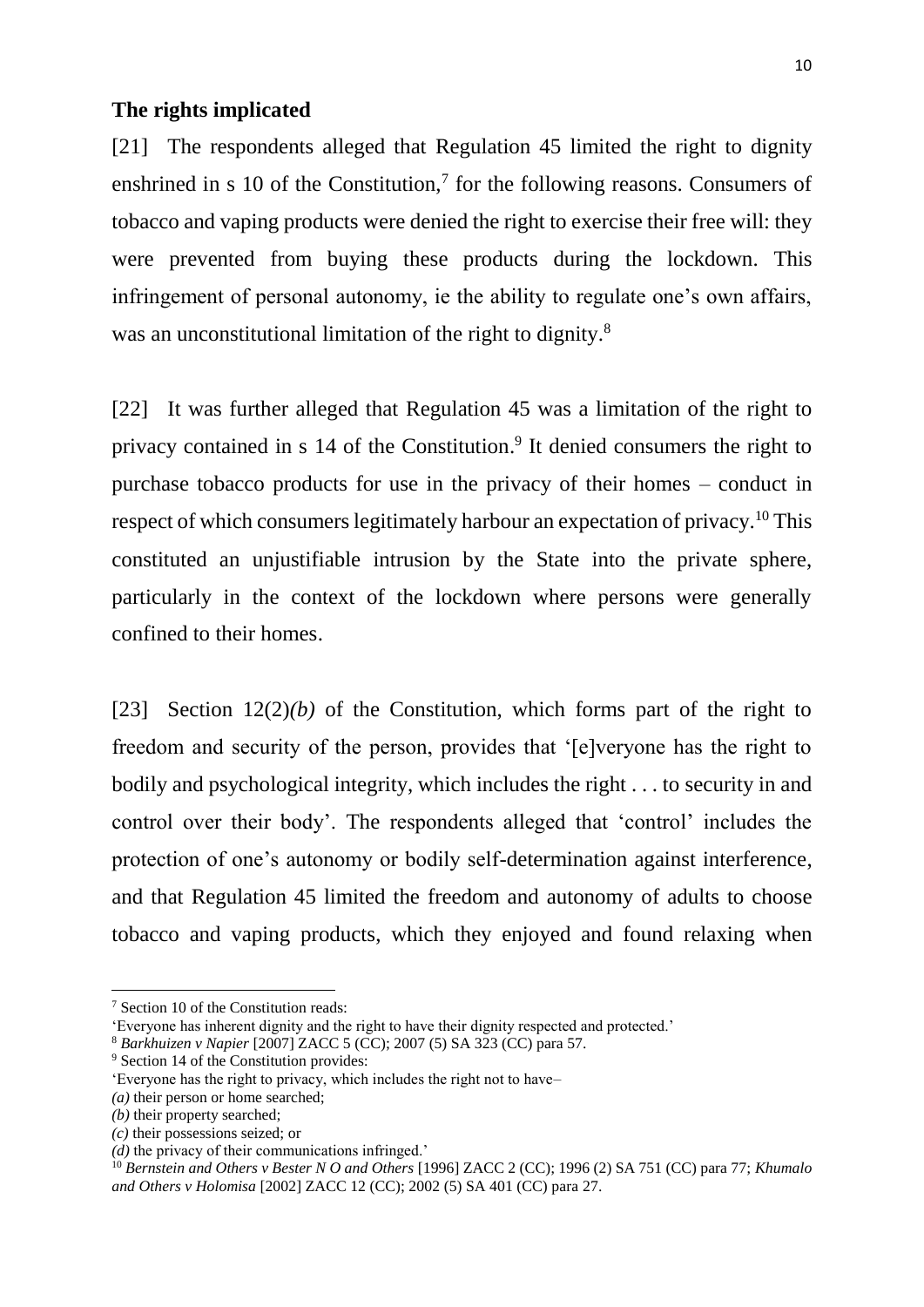coping with stress, particularly during the lockdown. This was a limitation of the right to bodily and psychological integrity.

[24] Regulation 45, it was also alleged, constituted a limitation of the right to choose and practise a trade or occupation freely, guaranteed under s 22 of the Constitution.<sup>11</sup> Prior to the lockdown, the sale of tobacco and vaping products was lawful. The effect of Regulation 45 was that individual tobacco farmers could not sell, and nobody could buy their tobacco. This was likely to threaten the viability of their farming. These farmers could be faced with a stark choice whether to continue their chosen trade or occupation, or cut their losses and leave the industry. Tobacconists who sold only tobacco and vaping products were unable to trade. Their right to choose their trade was taken away by Regulation 45. Manufacturers, wholesalers and general retailers were denied the right to practise their trade or occupation, which the respondents alleged, was arbitrary and not rationally related to the achievement of a legitimate government purpose.

[25] Finally, the respondents asserted that Regulation 45 was a limitation of the right not to be deprived of property, contained in s  $25(1)$  of the Constitution.<sup>12</sup> For the duration of the prohibition on the sale of tobacco, farmers were unable to sell their recently-harvested crops, which could go to waste. They were also unable to use their farms productively, in which they had invested substantial capital. Manufacturers were not able to use their costly factories and equipment to manufacture tobacco and vaping products, or sell what they had produced. Wholesalers and retailers were unable to sell their stock-in-hand of tobacco and

1

<sup>&</sup>lt;sup>11</sup> Section 22 of the Constitution provides:

<sup>&#</sup>x27;Every citizen has the right to choose their trade, occupation or profession freely. The practice of a trade, occupation or profession may be regulated by law.'

<sup>&</sup>lt;sup>12</sup> Section 25(1) of the Constitution reads:

<sup>&#</sup>x27;No one may be deprived of property except in terms of law of general application, and no law may permit arbitrary deprivation of property.'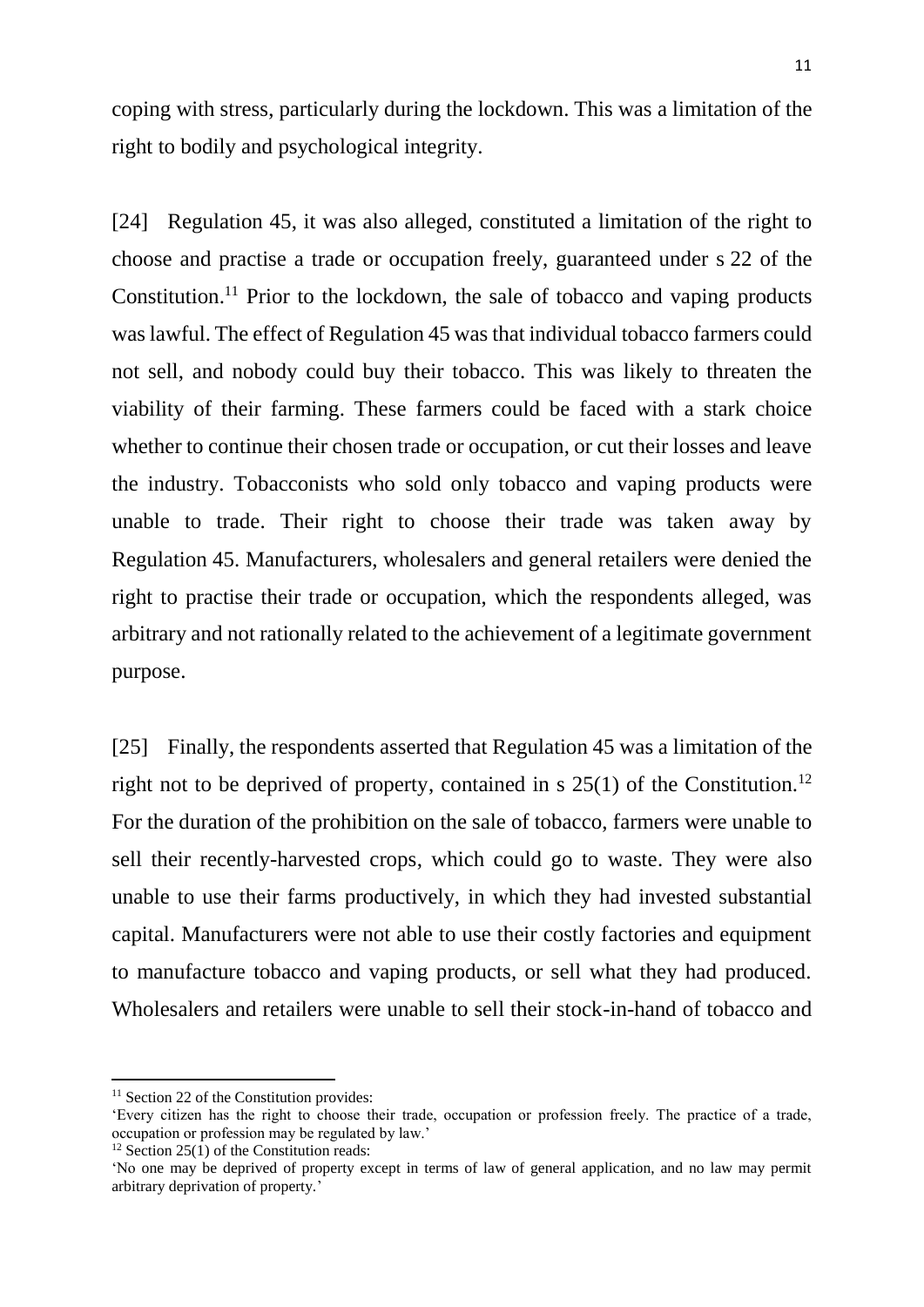vaping products, or utilise their facilities beneficially. All of these industry participants were unable to alienate their property (tobacco and vaping products) and realise the value in that property for commercial gain. Manufacturers and wholesalers were unable to employ their capital assets to turn a profit. This was a significant limitation of the use, enjoyment and exploitation of their property.

#### **The rights were limited**

[26] Counsel for the appellants contended that Regulation 45 did not limit the relevant fundamental rights based on two arguments. The first was that Regulation 45 did not prohibit the *use* of tobacco products, but rather their *sale*. But this is a distinction without a difference. The Minister's affidavit makes it plain that the only reason for the prohibition on the sale of tobacco and vaping products, was to make it impossible for people to *consume* those products during the lockdown. In fact, the Minister's case was that the *use* of tobacco products and the behavioural risks associated with that use (the sharing of lit cigarettes), increased the risks of developing a more severe form of COVID-19, and the transmission of the disease.

[27] The second argument was that the primary right implicated by Regulation 45 was the right to freedom of trade, occupation and profession in s 22 of the Constitution, and that even if the regulation had a limiting effect on the right to dignity and privacy, that effect was incidental to its main purpose – to regulate the rights of tobacco farmers and tobacconists to sell their products.

[28] This argument however has no basis in the evidence. The Minister herself stated that Regulation 45 'seeks to reduce the incidence of smoking'. This is a direct limitation of the rights to dignity, and the right to bodily and psychological integrity. In these circumstances, it is difficult to see how the effect of Regulation 45 was incidental. Further, the authorities on which the appellants relied, namely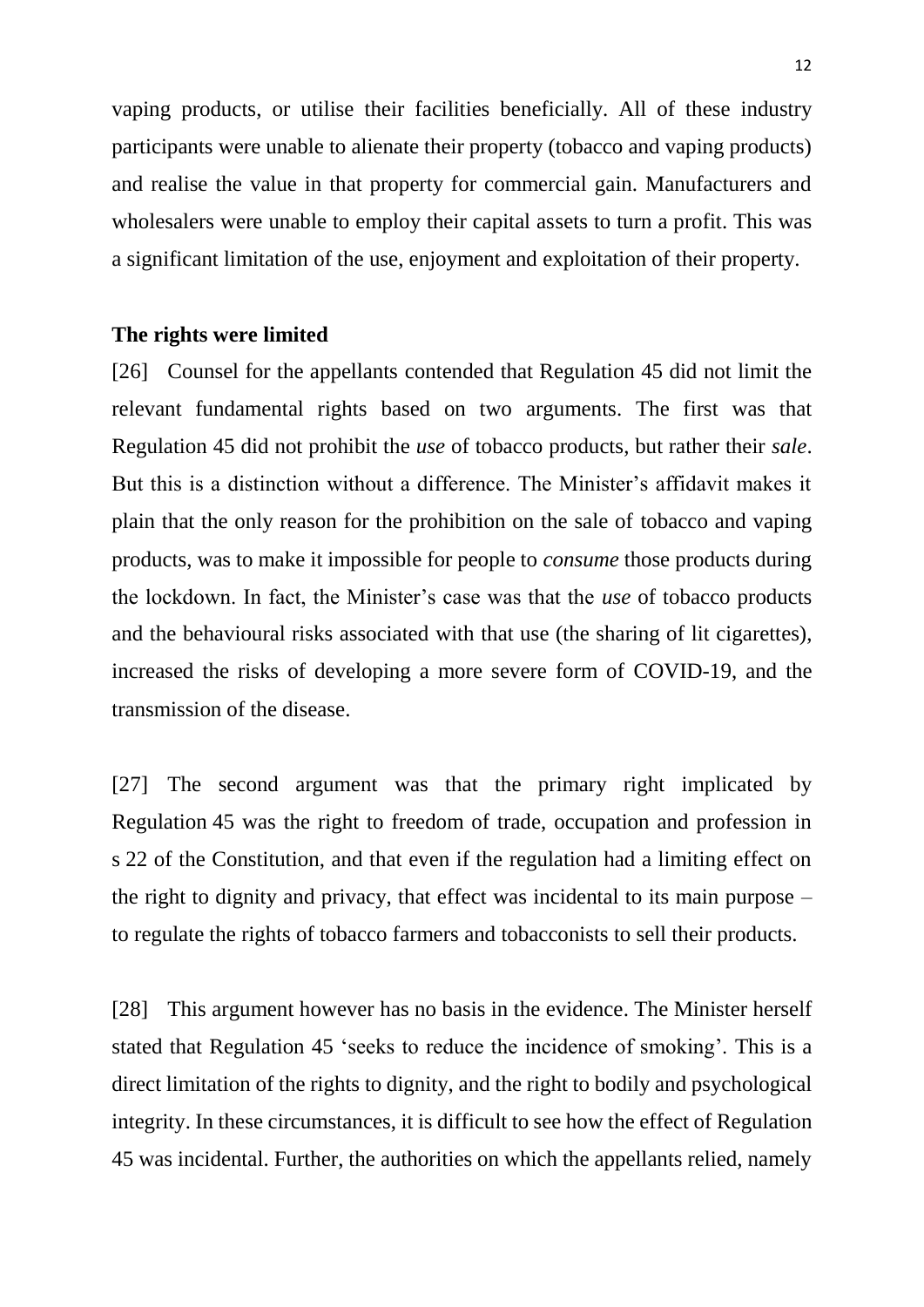Soobramoney<sup>13</sup> and Dawood,<sup>14</sup> do not support their contention that the limitation exercise must be performed under s 22 of the Constitution, because that is the primary right implicated.

[29] *Soobramoney* concerned the interpretation and application of the rights to housing, health care, food, water and social security in ss 26 and 27 of the Constitution.<sup>15</sup> The Constitutional Court in *Dawood* held that in many cases where the value of human dignity is implicated, the 'primary constitutional breach occasioned may be of a more specific right such as the right to bodily integrity, the right to equality or the right not to be subjected to slavery, servitude or forced labour'.<sup>16</sup> It means no more than this: in a case where it is alleged that the right to dignity is infringed, the correct enquiry may involve the breach of some other fundamental right.

[30] The reason for the second argument is not far to seek. The Minister preferred to apply the rationality test applicable to s 22, rather than the more stringent proportionality test required by s 36 of the Constitution. The jurisprudence of the Constitutional Court referred to below, however, does not permit the Minister to preclude the s 36 enquiry in this manner.

[31] In any event, the appellants' second argument has already been rejected by this Court in  $E_s$ <sub>1</sub>,<sup>17</sup> a case in which the constitutionality of the Level 4 Regulations was challenged. Plasket JA said:

'I accept too that regulations 28(1), 28(3) and 28(4) also infringe the fundamental right to human dignity to the extent that they limit the freedom that everyone has to make their own decisions, as consumers, as to what goods they wish to purchase. These regulations also

<sup>13</sup> In *Soobramoney v Minister of Health, KwaZulu-Natal* [1998] ZACC 17; 1998 (1) SA 765 (CC).

<sup>14</sup> *Dawood and Another v Minister of Home Affairs and Others; Shalabi and Another v Minister of Home Affairs and Others; Thomas and Another v Minister of Home Affairs and Others* [2000] ZACC 8; 2000 (3) SA 936 (CC). <sup>15</sup> *Soobramoney* fn 13 paras 15-16 and 19.

<sup>16</sup> *Dawood* fn 14 para 35.

<sup>17</sup> *Esau and Others v Minister of Co-Operative Governance and Traditional Affairs and Others* [2021] ZASCA 9; 2021 (3) SA 593 (SCA).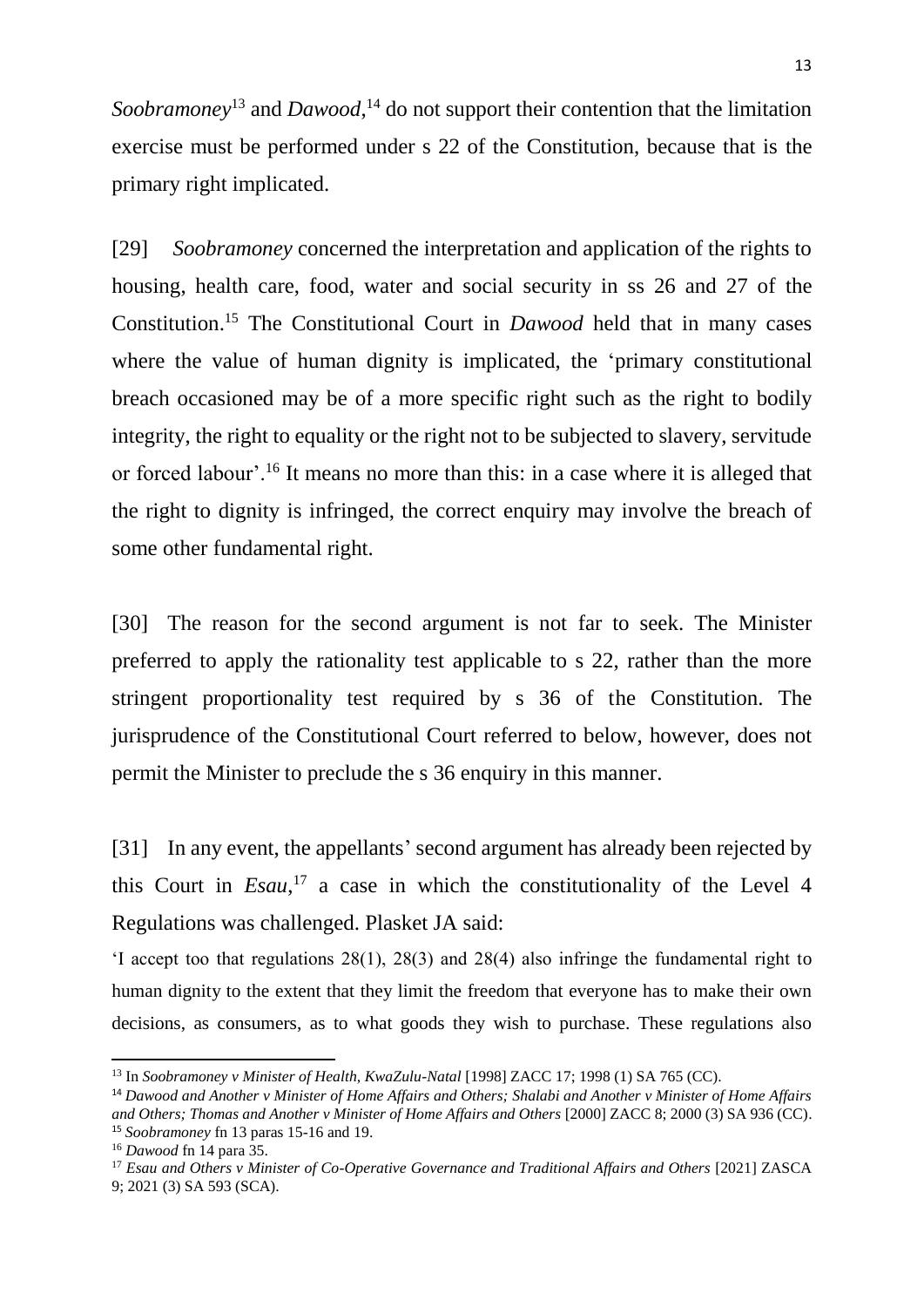infringe the fundamental right to freedom of trade, occupation and profession – the right to "perform activities by means of which a livelihood is pursued". This right is infringed in that people may only practise their chosen trade, occupation or profession to the extent permitted by the regulations.'<sup>18</sup>

[32] The contention that Regulation 45 was not a limitation of the relevant fundamental rights was not pressed before us, although we were informed that it had not been abandoned. Rather, the case was argued on the basis that the rights implicated were limited, but that Regulation 45 was reasonable and justifiable under s 36 of the Constitution. It is to that enquiry that I now turn.

#### **The s 36 limitation enquiry**

[33] The determination of the constitutionality of Regulation 45 involves a twostage analysis: the respondents are required to establish that the regulation limits one or more fundamental rights and if they do so, the burden shifts to the appellants to justify the limitation in terms of  $s$  36(1) of the Constitution.<sup>19</sup> If the limitation is not reasonable and justifiable under s 36(1), Regulation 45 must be declared to be inconsistent with the Constitution and invalid to the extent of that inconsistency.<sup>20</sup>

 $\overline{a}$ 

<sup>18</sup> *Esau* fn 17 para 118.

<sup>19</sup> '**[36](https://jutastat.juta.co.za/nxt/foliolinks.asp?f=xhitlist&xhitlist_x=Advanced&xhitlist_vpc=first&xhitlist_xsl=querylink.xsl&xhitlist_sel=title;path;content-type;home-title&xhitlist_d=%7bstatreg%7d&xhitlist_q=%5bfield%20folio-destination-name:%27LJC_a108y1996s36%27%5d&xhitlist_md=target-id=0-0-0-115571) Limitation of rights**

[<sup>\(1\)</sup>](https://jutastat.juta.co.za/nxt/foliolinks.asp?f=xhitlist&xhitlist_x=Advanced&xhitlist_vpc=first&xhitlist_xsl=querylink.xsl&xhitlist_sel=title;path;content-type;home-title&xhitlist_d=%7bstatreg%7d&xhitlist_q=%5bfield%20folio-destination-name:%27LJC_a108y1996s36(1)%27%5d&xhitlist_md=target-id=0-0-0-115575) The rights in the Bill of Rights may be limited only in terms of law of general application to the extent that the limitation is reasonable and justifiable in an open and democratic society based on human dignity, equality and freedom, taking into account all relevant factors, including-

*[\(a\)](https://jutastat.juta.co.za/nxt/foliolinks.asp?f=xhitlist&xhitlist_x=Advanced&xhitlist_vpc=first&xhitlist_xsl=querylink.xsl&xhitlist_sel=title;path;content-type;home-title&xhitlist_d=%7bstatreg%7d&xhitlist_q=%5bfield%20folio-destination-name:%27LJC_a108y1996s36(1)(a)%27%5d&xhitlist_md=target-id=0-0-0-115579)* the nature of the right;

*[<sup>\(</sup>b\)](https://jutastat.juta.co.za/nxt/foliolinks.asp?f=xhitlist&xhitlist_x=Advanced&xhitlist_vpc=first&xhitlist_xsl=querylink.xsl&xhitlist_sel=title;path;content-type;home-title&xhitlist_d=%7bstatreg%7d&xhitlist_q=%5bfield%20folio-destination-name:%27LJC_a108y1996s36(1)(b)%27%5d&xhitlist_md=target-id=0-0-0-115583)* the importance of the purpose of the limitation;

*[\(c\)](https://jutastat.juta.co.za/nxt/foliolinks.asp?f=xhitlist&xhitlist_x=Advanced&xhitlist_vpc=first&xhitlist_xsl=querylink.xsl&xhitlist_sel=title;path;content-type;home-title&xhitlist_d=%7bstatreg%7d&xhitlist_q=%5bfield%20folio-destination-name:%27LJC_a108y1996s36(1)(c)%27%5d&xhitlist_md=target-id=0-0-0-115587)* the nature and extent of the limitation;

*[\(d\)](https://jutastat.juta.co.za/nxt/foliolinks.asp?f=xhitlist&xhitlist_x=Advanced&xhitlist_vpc=first&xhitlist_xsl=querylink.xsl&xhitlist_sel=title;path;content-type;home-title&xhitlist_d=%7bstatreg%7d&xhitlist_q=%5bfield%20folio-destination-name:%27LJC_a108y1996s36(1)(d)%27%5d&xhitlist_md=target-id=0-0-0-115591)* the relation between the limitation and its purpose; and

*[\(e\)](https://jutastat.juta.co.za/nxt/foliolinks.asp?f=xhitlist&xhitlist_x=Advanced&xhitlist_vpc=first&xhitlist_xsl=querylink.xsl&xhitlist_sel=title;path;content-type;home-title&xhitlist_d=%7bstatreg%7d&xhitlist_q=%5bfield%20folio-destination-name:%27LJC_a108y1996s36(1)(e)%27%5d&xhitlist_md=target-id=0-0-0-115595)* less restrictive means to achieve the purpose.

[<sup>\(2\)</sup>](https://jutastat.juta.co.za/nxt/foliolinks.asp?f=xhitlist&xhitlist_x=Advanced&xhitlist_vpc=first&xhitlist_xsl=querylink.xsl&xhitlist_sel=title;path;content-type;home-title&xhitlist_d=%7bstatreg%7d&xhitlist_q=%5bfield%20folio-destination-name:%27LJC_a108y1996s36(2)%27%5d&xhitlist_md=target-id=0-0-0-115599) Except as provided in subsection (1) or in any other provision of the Constitution, no law may limit any right entrenched in the Bill of Rights'; *Esau* fn 17 para 108.

<sup>&</sup>lt;sup>20</sup> Section  $172(1)(a)$  of the Constitution.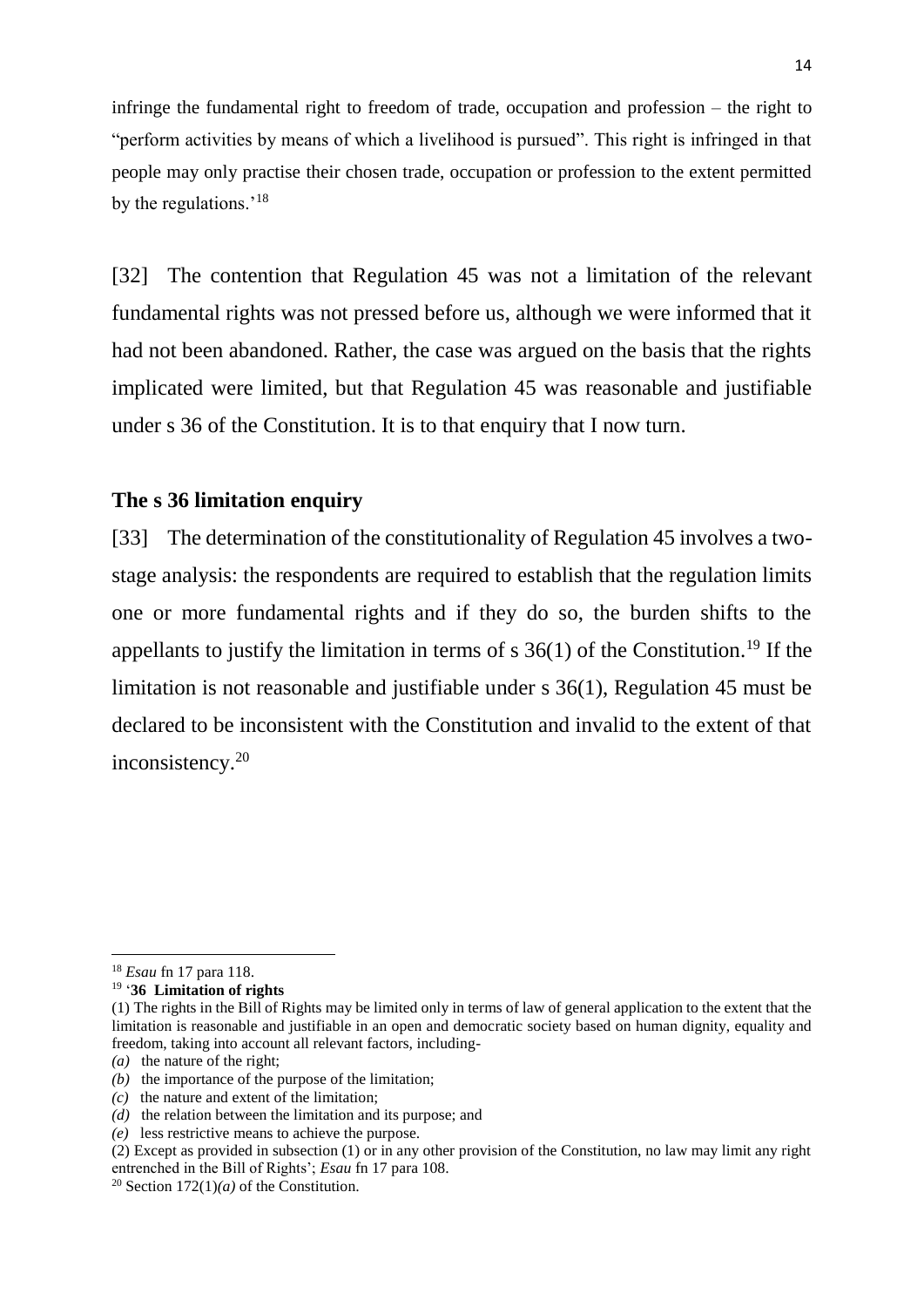[34] At the outset, the approach to a justification analysis under s 36 of the Constitution in a time of national crisis such the COVID-19 pandemic, as stated in *Esau*, <sup>21</sup> bears repetition:

'[T]he executive has no free hand to act as it pleases, and all of the measures it adopts in order to meet the exigencies that the nation faces must be rooted in law and comply with the Constitution . . .

That is not to say that the courts have untrammelled powers to interfere with the measures chosen by the executive to meet the challenge faced by the nation. Judicial power, like all public power, is subject to the rule of law.'<sup>22</sup>

[35] The s 36 limitation enquiry requires a balancing of two sets of interests. On the one hand, there is the right that is limited: its nature; its importance in an open and democratic society based on human dignity, equality and freedom; and the nature and extent of the limitation. On the other hand, there is the importance of the purpose of the limitation. What must be assessed overall, is whether the limitation is proportional (whether it invades the fundamental right as little as possible, balancing the harm caused against the purpose served) and whether it is reasonable (having regard to its purpose and effect).<sup>23</sup>

[36] The principles governing the limitation enquiry are settled. The party seeking to justify an impugned law – usually the organ of state responsible for its administration – must put the factual material or policy considerations justifying it before the court.<sup>24</sup> Although the party relying on the justification must establish the facts on which the justification depends, a legislative choice is not always subject to courtroom fact-finding and may be based on reasonable inferences unsupported by empirical data.<sup>25</sup> Where the State fails to prove data and there are

<sup>21</sup> *Esau* fn 17.

<sup>22</sup> *Esau* fn 17 paras 5 and 6.

<sup>23</sup> *National Coalition for Gay and Lesbian Equality and Another v Minister of Justice and Others* [1998] ZACC 15; 1999 (1) SA 6 (CC) para 35.

<sup>24</sup>*Minister of Home Affairs v National Institute for Crime Prevention and the Reintegration of Offenders (NICRO) and Others* [2004] ZACC 10; 2005 (3) SA 280 (CC) (NICRO).

<sup>25</sup> *NICRO* fn 24 paras 35 and 36.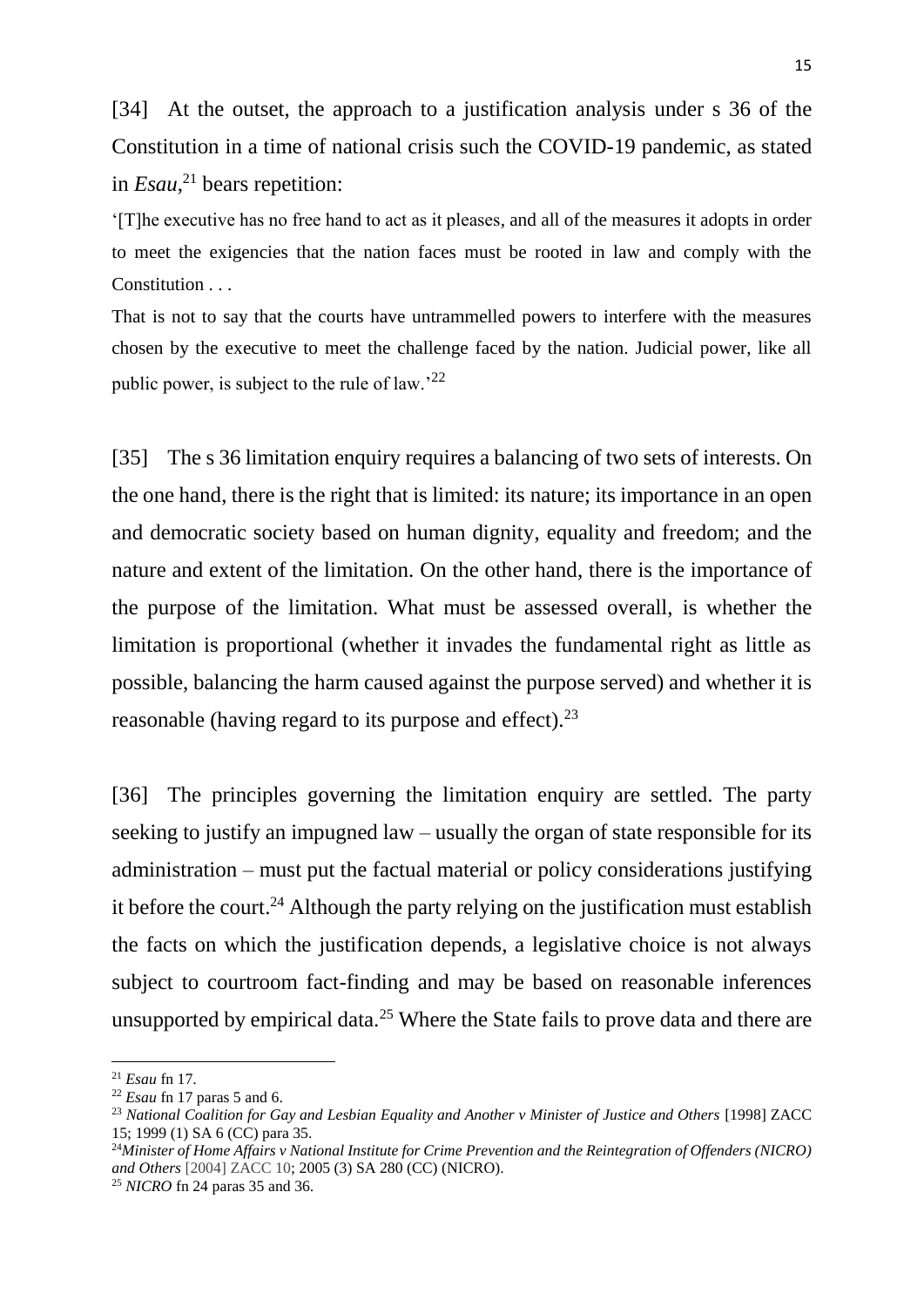cogent objective factors pointing in the opposite direction, the State would have failed to establish that the limitation is reasonable and justifiable.<sup>26</sup>

[37] The Minister's case on justification may be summarised as follows. The overarching reasons for prohibiting the sale of tobacco and vaping products for domestic consumption in Alert Level 3 of the lockdown, were to protect human life and health, and reduce the potential strain on the health system, particularly given the then predicted steep rise in the rate of infections following the lifting of the Level 4 restrictions on work and the movement of people necessary to re-start the economy. The use of tobacco products increased behavioural risks associated with the transmission of COVID-19, as some smokers share lit cigarettes. The emerging research concerning the relationship between smoking tobacco products and COVID-19 showed that the severity of COVID-19 outcomes is greater in smokers than non-smokers. Smokers have higher intensive care unit (ICU) admission rates, a higher need for ventilators and a higher mortality rate than non-smokers. Smoking thus increases the strain on the country's health care resources, including health workers.

[38] It is convenient at this point to deal with the ground of justification based on the behavioural risks concerning the sharing of lit cigarettes. Regulation 45 did little to address this concern. As the Walbeek Report shows, some 90% of smokers did not stop smoking during the lockdown and continued to purchase cigarettes illicitly. Thus, smokers would have continued to share illicit cigarettes despite Regulation 45. And there is no evidence of any sharing of vaping products by the users of those products.

[39] Aside from this, any concerns about the sharing of lit cigarettes could have been addressed by measures other than an absolute prohibition on the sale of

<sup>26</sup> *Teddy Bear Clinic for Abused Children and Another v Minister of Justice and Constitutional Development and Another* [2013] ZACC 35; 2014 (2) SA 168 (CC) para 84.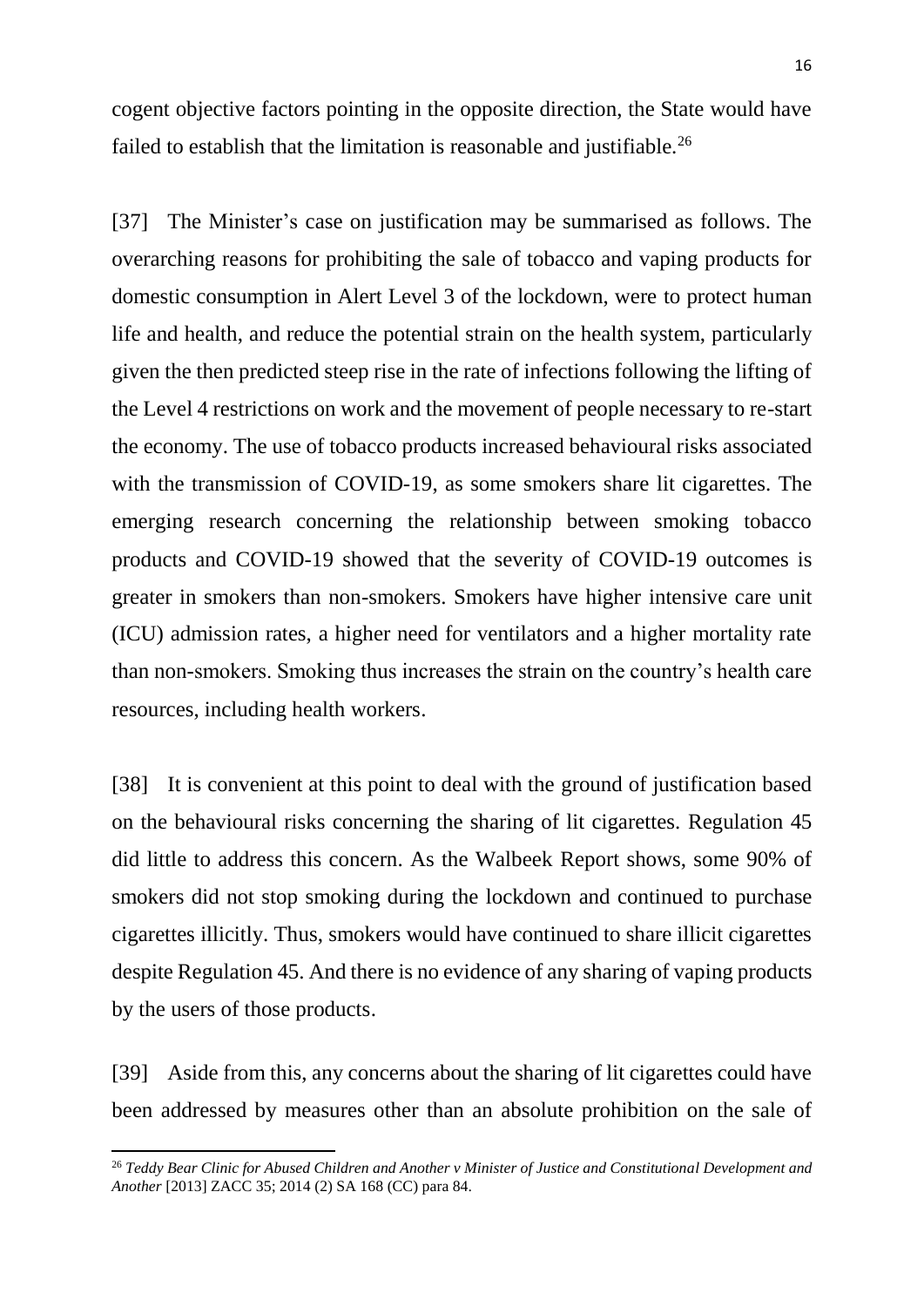cigarettes. The founding affidavit states that the Minister could have embarked on a targeted awareness campaign aimed at ensuring that tobacco users do not behave in a manner that might increase the spread of COVID-19. The Government implemented widespread education and awareness campaigns to inform people about social distancing and sanitising measures to reduce the spread of the disease. For example, the Minister advised the public not to share spoons at funerals. Similar measures could have been taken in relation to the use of tobacco and vaping products.

[40] The remaining reasons for promulgating Regulation 45, the Minister said, were supported by a WHO statement and scientific brief dated 11 May 2020 and 26 May 2020, respectively. In the 'WHO statement: Tobacco use and COVID-19', the WHO said this. A review of studies by public health experts convened by the WHO on 29 April 2020 found that smokers were more likely to develop severe disease with COVID-19, compared to non-smokers. Available research suggested that smokers were at a higher risk of developing severe disease and death. The WHO recommended that smokers take immediate steps to quit by using proven methods.<sup>27</sup>

# [41] The WHO's Scientific Brief entitled 'Smoking and COVID-19' concludes as follows:

'At the time of this review, the available evidence suggests that smoking is associated with increased severity of disease and death in hospitalised COVID-19 patients. Although likely related to severity, no evidence to quantify the risk to smokers of hospitalisation with COVID-19 or of infection by SARS-Cov-2 was found in the peer-reviewed literature. Population-based studies are needed to address these questions.'

 $27$  The WHO statement also describes what happens when a smoker quits, as follows:

<sup>&#</sup>x27;Within 20 minutes of quitting, elevated heart rate and blood pressure drop. After 12 hours, the carbon monoxide level in the bloodstream drops to normal. Within 2-12 weeks, circulation improves and lung function increases. After 1-9 months, coughing and shortness of breath decrease.'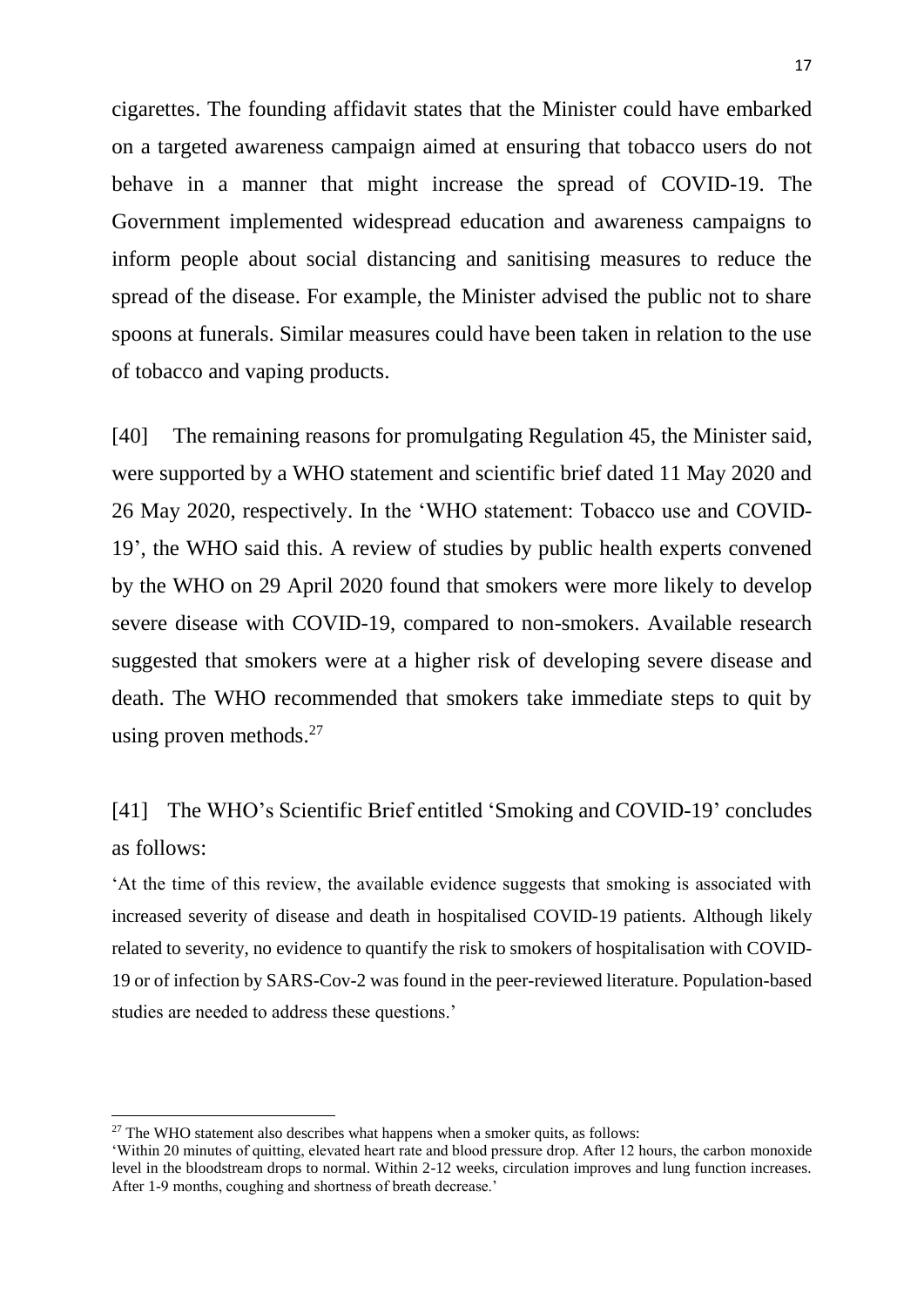[42] The WHO statement and Scientific Brief however, do not support the Minister's justification for the prohibition. In neither publication is it suggested that the sale of tobacco or vaping products should be prohibited. The Scientific Brief itself states:

'There are currently no peer reviewed studies that have evaluated the risk of SARS-Cov-2 infection among smokers. This research question requires well-designed population-based studies that control for age and relevant underlying risk factors.'

# [43] As to the risk of smokers being hospitalised for COVID-19, the Scientific Brief states:

'There are currently no peer-reviewed studies that directly estimate the risk of hospitalisation with COVID-19 among smokers. However, 27 observational studies found that smokers constituted 1.4-18.5% of hospitalised adults. Two meta-analyses have been published which pooled the prevalence of smokers in hospitalized patients across studies based in China. The meta-analysis by Emami et al. analysed data for 2986 patients and found a pooled prevalence of smoking of 7.6% (3.8% -12.4%) while Farsalinos et al. analysed data of 5960 hospitalized patients and found a pooled prevalence of  $6.5\%$  (1.4% - 12.6%).<sup>28</sup>

[44] More fundamentally, in order to establish the primary justification that smokers have higher ICU admission rates, a higher need for ventilators and a higher mortality rate than non-smokers, which would increase the strain on health care resources, the Minister was required to show: (i) that smoking leads to a more severe COVID-19 disease progression; (ii) that a temporary ban on the sale of tobacco products during lockdown will reverse or lessen that disease progression; (iii) that Regulation 45 is effective in materially reducing the number of smokers; and (iv) that the reduction in smoking over the period that the ban was intended to be in place would have led to reduced ICU bed occupancy at a level that would have had a material impact on the ability of the public health system to cope with COVID-19 admissions: in short, that the purpose of

<sup>&</sup>lt;sup>28</sup> According to the Farsalinos paper the pooled prevalence of 6.5% (1.4% - 12.6%) represented one quarter of the population smoking prevalence rate in China of 26%.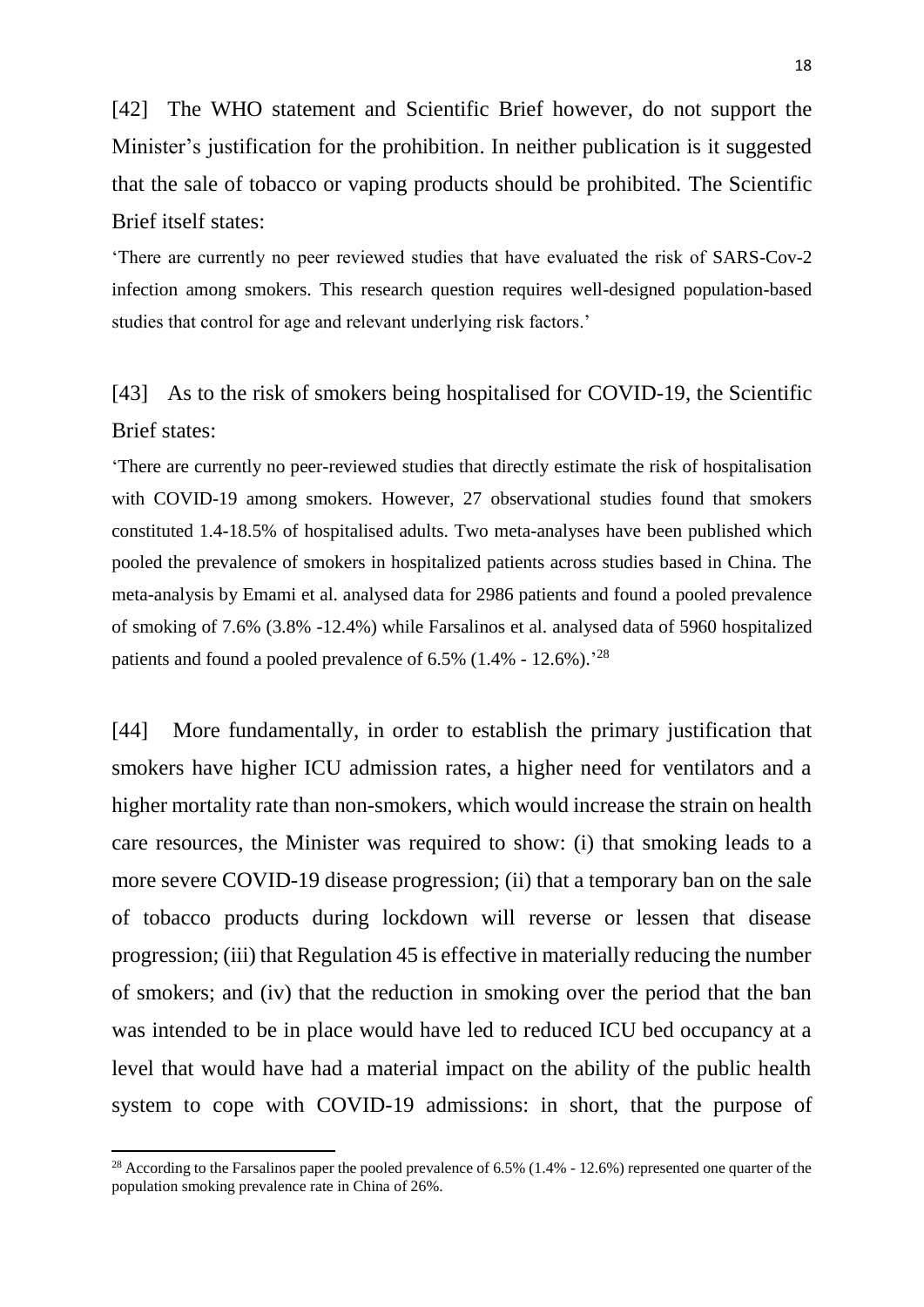Regulation 45 outweighed the limitation of the relevant rights. Each of these requirements is dealt with, in turn.

#### *Does smoking lead to more severe COVID-19 progression?*

[45] The Minister's statement that 'smokers are more likely to develop severe disease with COVID-19, compared to non-smokers', was not established in the evidence. The WHO Scientific Brief states that there is no peer-reviewed studies to estimate the risk of hospitalisation of smokers who contract COVID-19. This is hardly surprising given that according to the medical literature, the pandemic, an evolving infectious disease, was still under progression and there was limited data with regard to clinical characteristics of patients and their prognostic factors, and smoking was assumed to be possibly associated with an adverse disease prognosis.

[46] What is more, the appellants' expert, Prof London, a Professor of Public Health and Family Medicine at the University of Cape Town (UCT), conceded that the findings in the literature on the risk of infection or hospitalisation for COVID-19 are mixed; and stated that the literature as to whether or not smoking is a risk factor for severe COVID-19 goes both ways. Prof London referred to five studies published in peer-reviewed scientific journals showing that smoking is a risk factor for severe COVID-19, and the opposite view taken in two peerreviewed articles relied on by the respondents' expert, Dr Morjaria, a Consultant Physician in Respiratory Medicine. However, the Scientific Brief by the WHO dated 30 June 2020, and the five studies relied on by Prof London, were published after the promulgation of Regulation 45, and thus were not considered by the Minister.

[47] It seems to me that on balance, Dr Morjaria's opinion that the scientific evidence on the question whether smoking increases COVID-19 disease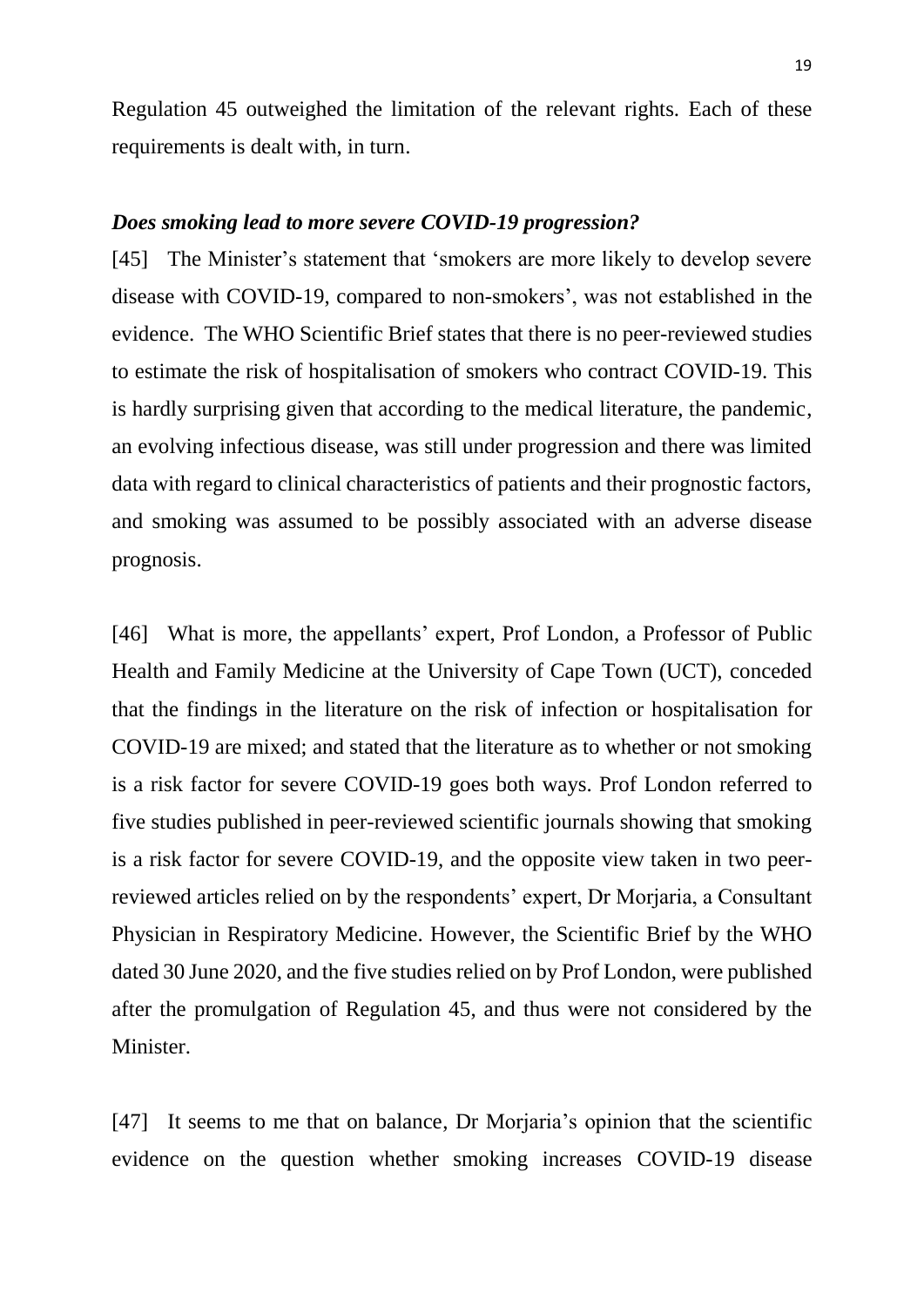progression is 'mixed and inconclusive', is sound. It follows that the Minister's statement that '[a]t this point in time, the evidence as a whole suggests that smokers are more likely than non-smokers to develop a severe case of COVID-19, requiring a ventilator or admission to ICU', is unsustainable on the evidence.

#### *The effect of quitting smoking on COVID-19 disease progression*

[48] Even if this Court were to find that an association between smoking and disease progression in relation to COVID-19 is established on the papers, the Minister had to establish that the temporary ban on smoking during the lockdown was likely to reverse or lessen the progression of the disease. The reason is obvious: if smoking is associated with severe COVID-19 but that association would continue even if a person were to stop smoking, then Regulation 45 would be incapable of achieving its stated purpose of reducing the burden on the health system to cope with severe cases of COVID-19.

[49] The point is that the medical evidence on both sides showed that the dangers from cigarette smoking, more specifically its adverse effects on the respiratory system that impairs pulmonary defence mechanisms, result from longterm chronic use. Thus, even if it were assumed that the Minister has shown that the smoking population is more susceptible to certain COVID-19 risks, that susceptibility would be the result of years or decades of prior smoking. The Minister bore the onus of showing that this susceptibility would be reduced or reversed by a temporary cessation of smoking during the tobacco ban.

[50] The Minister apparently did not appreciate this issue and made no attempt to discharge this onus. The issue is not addressed at all in the WHO literature on which the Minister relied. Neither Prof London nor Dr Nyamande, a Specialist Physician and Pulmonologist and the Minister's expert, addressed the issue in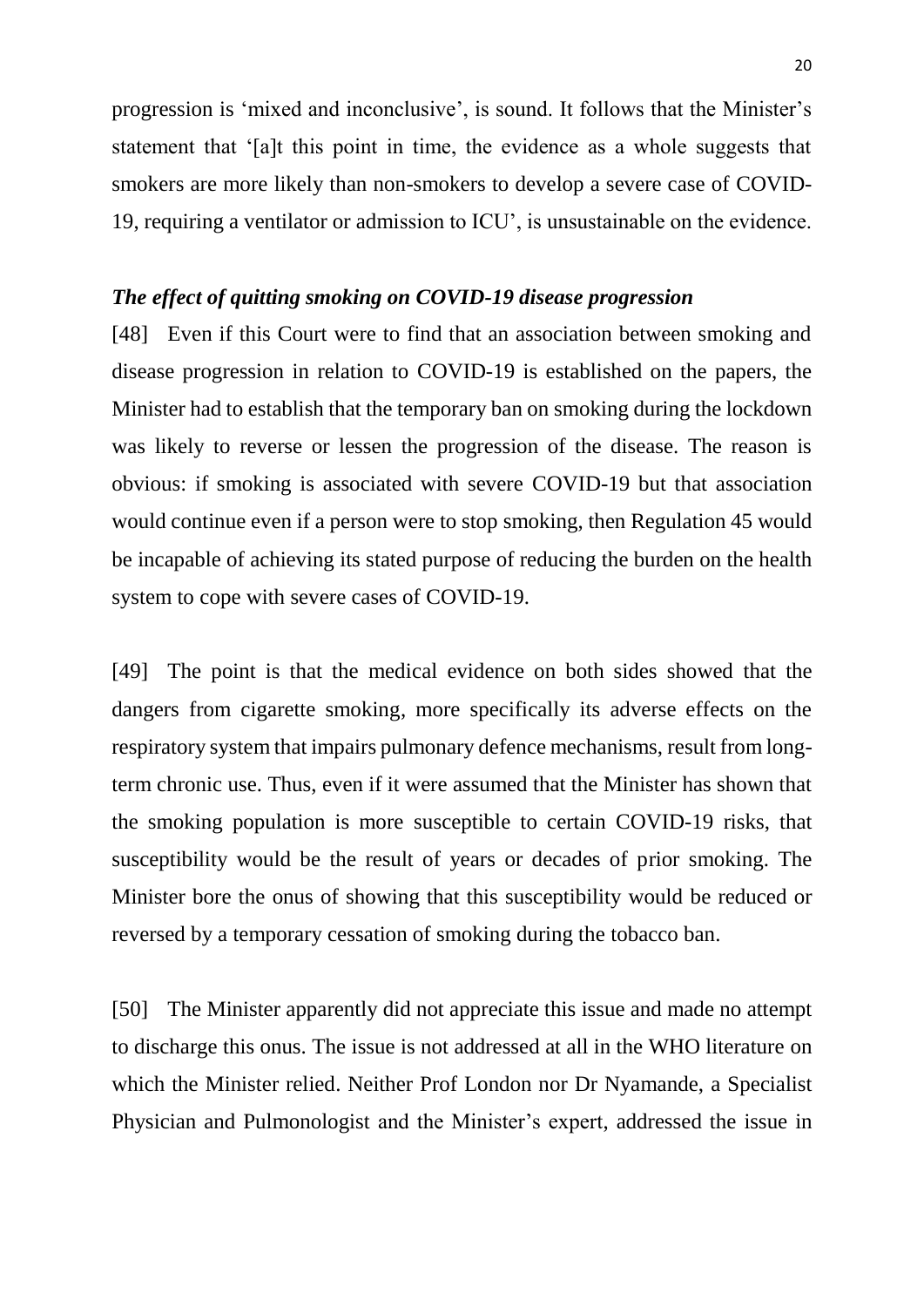their affidavits. They dealt with the general health benefits resulting from quitting smoking, but did not say that this would assist in relation to COVID-19.

[51] Prof London conceded that there is no scientific data to show that quitting smoking will reduce disease severity in relation to COVID-19. He suggested tentatively that 'quitting smoking may reverse the receptor upregulation that is thought to be the mechanism by which smoking increases the risk for severe COVID-19 disease'. However, Prof London agreed that this would only be the case 'if the link between upregulation of ACE-2 receptors and increased risk for severe COVID-19 is accepted'. Dr Morjaria however showed that this link is 'speculative', because there is no peer-reviewed evidence establishing the clinical significance of upregulation of ACE-2 receptors in relation to COVID-19 risks. He said that the literature cited by Prof London suggests that downregulation of ACE-2 associated with quitting smoking, is not immediate and is observed in smokers who had quit for at least a year.

[52] In short, there was no scientific justification for the continued ban on the sale of tobacco products: there is no evidence that short-term quitting has clinical significance for COVID-19 severity and outcomes.

[53] That left Dr Egbe as the only expert to address the issue on behalf of the Minister. But Dr Egbe is not a medical doctor: she is a Research Psychologist. Moreover, Dr Egbe conceded that 'there is not yet enough data to assess whether and/or to what extent the chance of infection or disease progression decreases when a person quits smoking'. At most, Dr Egbe suggested that it was 'logical' to believe that stopping smoking would 'give [smokers'] lungs a fighting chance against the disease'.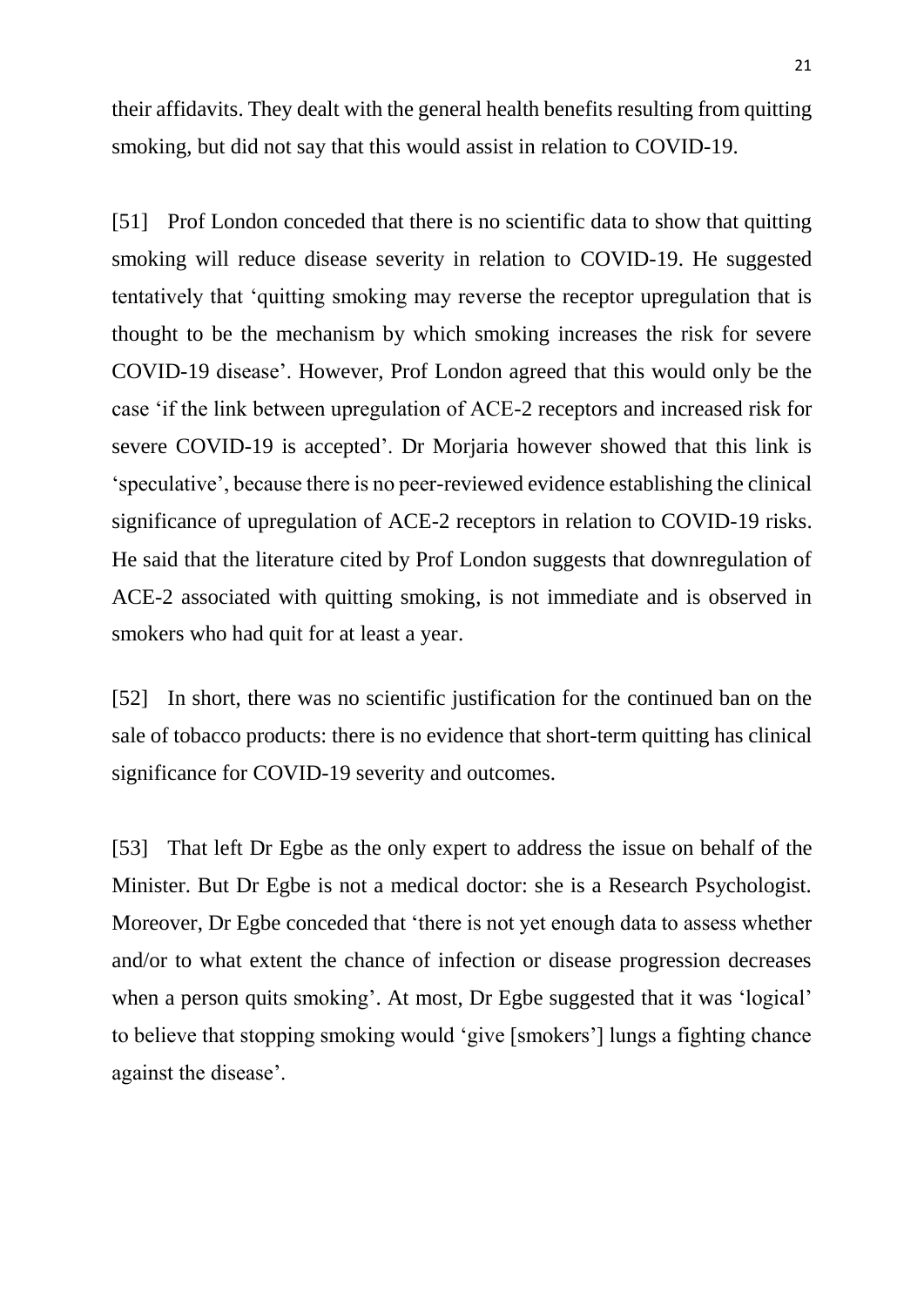[54] In the light of what is stated above, Dr Morjaria's conclusion that there is no consensus that current smoking is a risk factor for infection or COVID-19 disease progression, in my view, is consistent with the medical evidence, and makes good sense. He said:

'[B]ased on currently available data in the evolving literature there is an emerging consensus that risk factors for severe COVID-19 include: older age, male gender, medical comorbidities including cardiovascular diseases, diabetes, hypertension, increased body mass index (BMI), chronic kidney disease, solid organ transplants and chronic pulmonary diseases. . . [T]here is no consensus in relation to current smoking being a risk factor for infection or COVID-19 disease progression. While some of these generally accepted risk factors for COVID-19 severity can be caused by smoking . . . the impact of smoking in relation to these diseases occurs over a long period of time, often many years (not weeks or months).'

[55] If quitting smoking does not confer a benefit in relation to the chance of infection or COVID-19 disease progression (as opposed to general improvements in health), it means that the objectives of Regulation 45 would not have been achieved. Accordingly, the Minister did not show that the temporary ban on smoking would have lessened or reversed COVID-19 disease progression.

#### *Regulation 45 did not materially reduce the number of smokers*

[56] The respondents relied on the Walbeek Report to show that Regulation 45 was ineffective in reducing the number of smokers. According to the Report, 90% of survey respondents who did not quit smoking indicated that they had purchased cigarettes during the lockdown. This means that of the total survey respondents, 16% had quit smoking and only 8.4%, ie 10% of 84% had not purchased cigarettes during the lockdown. Differently stated, 75.6% of survey respondents had purchased cigarettes during the lockdown. Even the report by Genesis Analytics (Genesis), a firm of economists engaged by the Minister to provide an economic assessment of the respondents' arguments, states that '76% would be a high proportion'.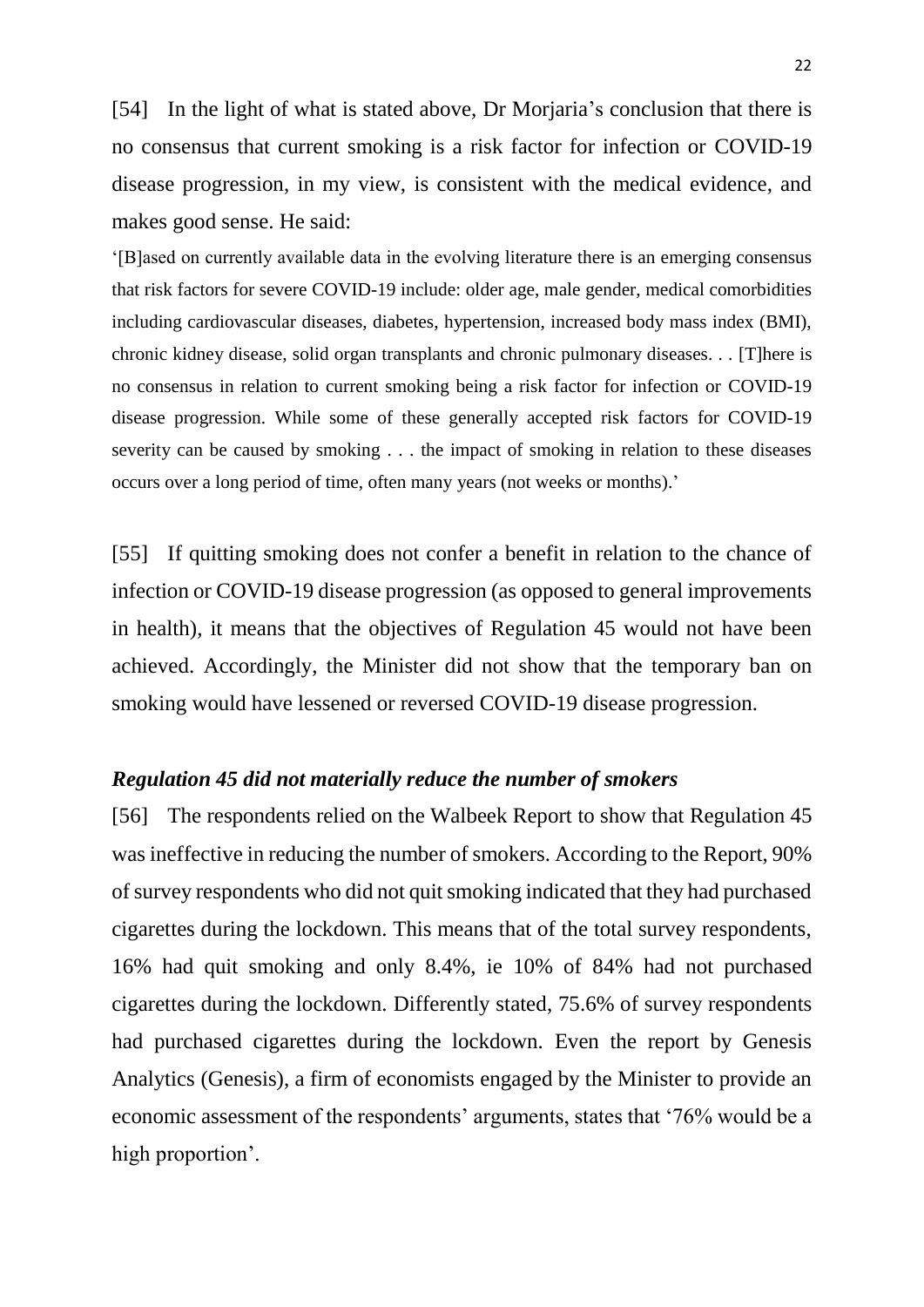[57] The Minister claimed that Regulation 45 was effective in reducing the number of smokers, based on a study by the Human Sciences Research Council (HSRC), a report by Genesis, a survey by M4Jam (Pty) Ltd (M4Jam), the evidence of Mr Richard Murgatroyd, an economist and partner at RBB Economics (RBB), and expert evidence by Dr Ross, the Deputy Director of the Research Unit on the Economics of Excisable Products at UCT.

[58] The HSRC study was conducted between 27 March 2020 and 24 April 2020, during Alert Level 5 over the first four weeks of the lockdown. The statement in the HSRC study that 11.8% of smokers were able to buy cigarettes during this period has little probative value because, as stated in the Genesis Report, smokers would have stockpiled cigarettes when the lockdown was first announced. In any event, the RBB Report offers several reasons for being sceptical of the results of the HSRC study. For example, the RBB Report states: '[I]t it is inherently far more plausible that smokers were able to continue consuming tobacco products without having to make purchases during the period covered by the HSRC study, by consuming stockpiles accumulated before the ban, than during the period covered [by] the van Walbeek study. Consistent with this, the van Walbeek study finds that most respondents (90% of smokers) had stocked up on cigarettes before the start of the lockdown.'

[59] The survey by M4Jam also has little probative value because M4Jam is not a market research company, but a crowd-sourcing data platform. The author of the survey herself describes it as 'an informal and non-scientific survey' and cautions that 'the information contained therein is not intended as a substitute for any formal research conducted by any third party'. The Genesis Report states that a 'non-trivial' proportion of smokers had stopped smoking. Genesis did not, however, perform any independent research to compute what that proportion is.

[60] Dr Ross dealt with this issue most fully on behalf of the Minister. According to Dr Ross, Regulation 45 would have reduced smoking prevalence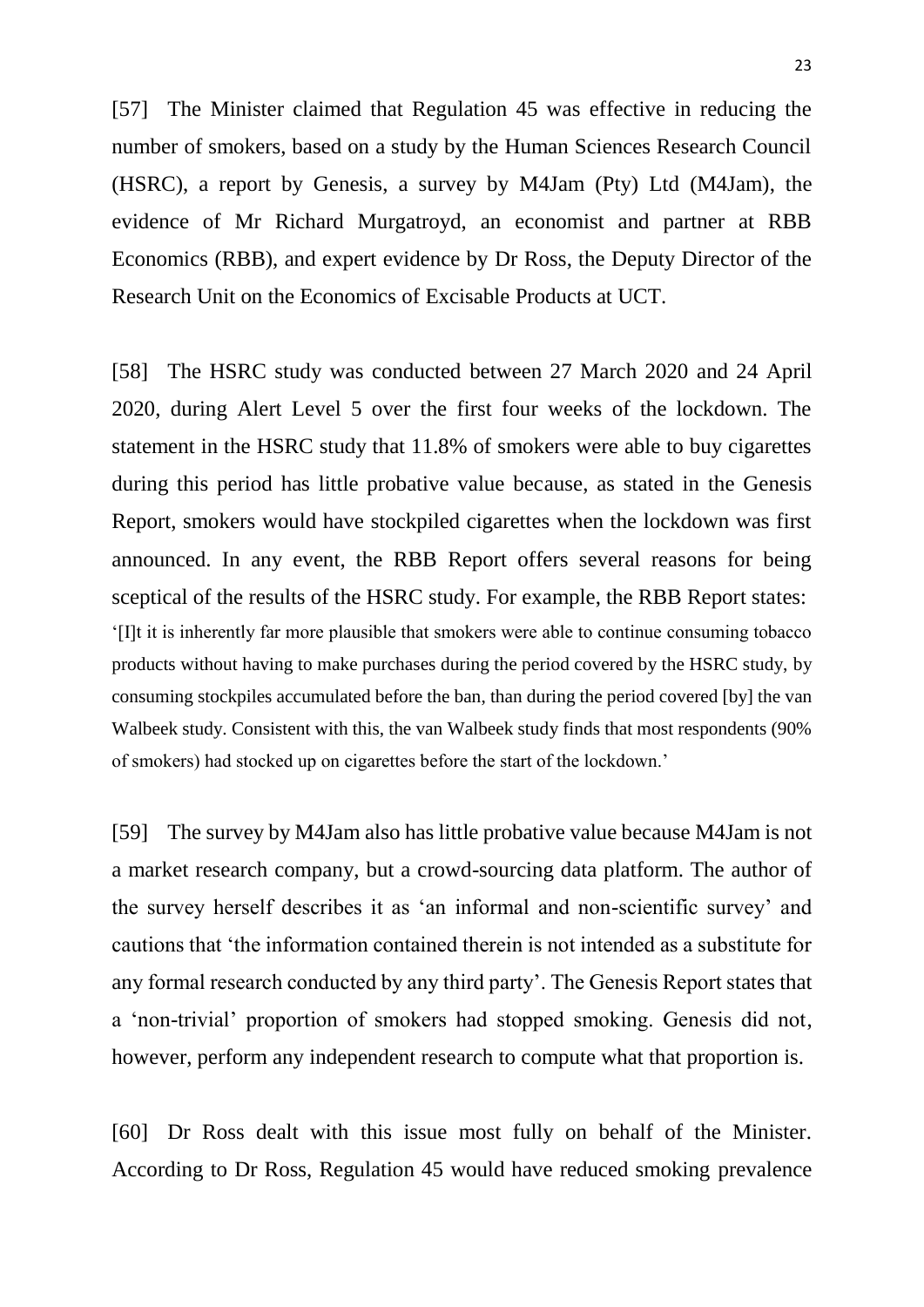(the percentage of adults who smoke) and smoking intensity (the number of cigarettes consumed by a smoker per day), because smokers would have been unable to afford the full price of cigarettes that are sold unlawfully during lockdown. In fact, she said that this price would consist of 'both monetary value (money paid to the seller) and the effort expended to purchase cigarettes (e.g. time, travel expenses, risk of prosecution). The ban on cigarette sales increased both components of the price'.

[61] Dr Ross performed a price elasticity exercise regarding smoking prevalence and said that there would be a '10% to 15% quit rate', and pointed out that this was close to the number of 16% in the Walbeek Report. Since there are 8 million smokers in South Africa, Dr Ross concluded that 'if 10% to 15% of them quit smoking due to the ban, this represents 0.8 to 1.2 million quitters'.

[62] The evidence of Dr Ross on behalf of the Minister is entirely destructive of the Minister's case concerning the effectiveness of Regulation 45 – its foundation is illegality. It means that any reduction in smoking would have occurred because smokers would not have been able to afford the prices of cigarettes on the black market. The Minister's claim that Regulation 45 was effective because most smokers would have contravened the law, but a small minority of them would not have been able to afford the prices of illicit cigarettes, is constitutionally perverse – it relies on unlawful conduct (the sale of illegal cigarettes at a premium) in order to achieve the intended outcome (a reduction in smoking).

[63] This perversity is exacerbated by the fact that the State could have achieved the same outcome by imposing a temporary increase in excise duty on cigarettes, so that the price of cigarettes sold lawfully would be the same as the price of cigarettes sold unlawfully during the lockdown. The difference, as the full court pointed out, is that the fiscus would then have collected the tax revenue lost when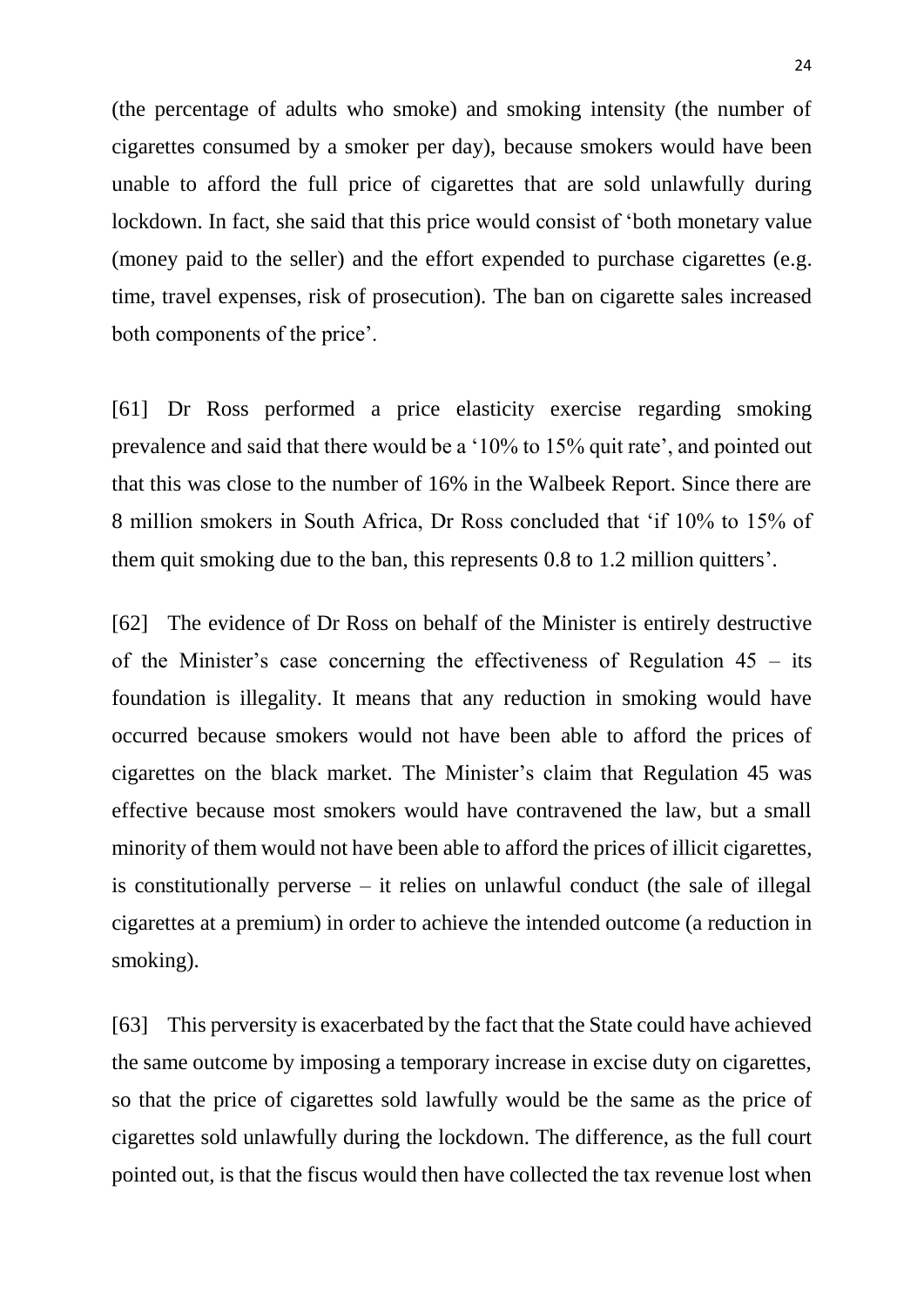cigarettes were sold unlawfully while Regulation 45 was in force. In other words, there was an option that was less restrictive than limiting the respondents' constitutional rights. That option would have had the additional advantage of generating funds to expand the number of ICU beds beyond the number that might have been saved by the tobacco ban.

[64] What all of this shows is that on the Minister's own evidence, Regulation 45 did not achieve its stated purpose: 'to reduce the incidence of smoking'. This, because only 10% to 15% of smokers would have stopped smoking, and then only for the reason that they would not have been able to afford the price of illegal cigarettes. Although the appellants submitted that number of quitters referred to in the Walbeek report (16%) is significant, the fact remains: some 90% of smokers continued to smoke while Regulation 45 was in force.

#### *The purpose of Regulation 45 did not outweigh the limitation of the rights*

[65] The Minister was obliged to show that the benefits of Regulation 45 exceeded the harm it caused, failing which the limitation of constitutional rights would not be reasonable and justifiable. Section 36(1) of the Constitution requires the court to 'weigh the extent of the limitation of the right against the purpose for which the legislation was enacted'.<sup>29</sup>

[66] According to the Minister, Regulation 45 would have made available more ICU beds and ventilators by preventing smokers from contracting a more serious form of COVID-19. The Minister contended that if 1% of the 8 million smokers in South Africa had to contract COVID-19, and 5% of that number needed ICU beds, about 4 000 smokers would require ICU beds and ventilators. There are approximately 3 300 ICU beds in South Africa.

1

<sup>29</sup> *Investigating Directorate: Serious Economic Offences and Others v Hyundai Motor Distributors (Pty) Ltd and Others: In Re Hyundai Motor Distributors (Pty) Ltd and Others v Smit N O and Others* 2001 (1) SA 545 (CC); *National Coalition for Gay and Lesbian Equality* fn 23 para 37.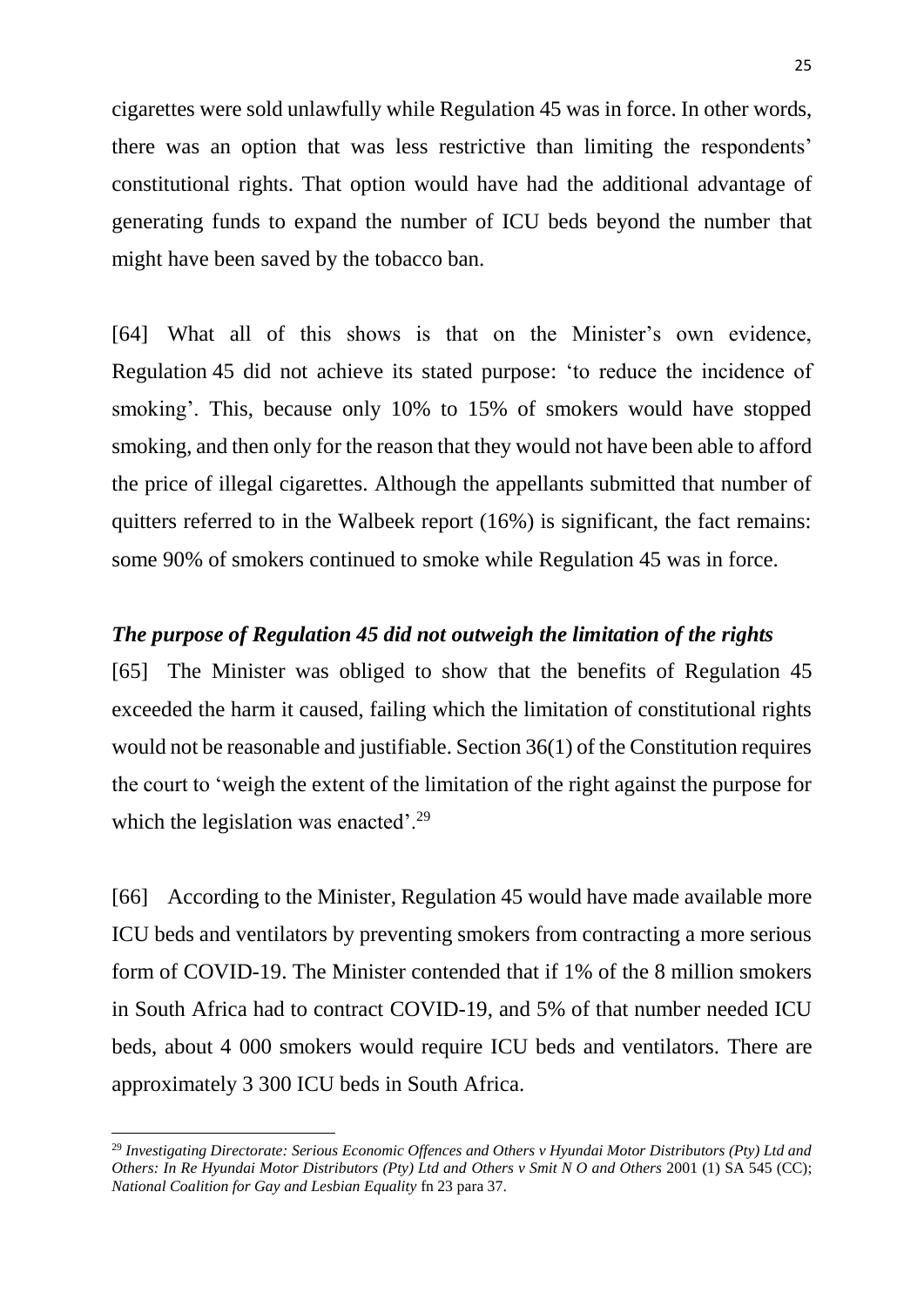[67] Counsel for the appellants submitted that the 1% number was 'illustrative'. This means that the Minister did not put up any evidence to support the contention that admitting 4 000 smokers to ICUs would place undue strain on the health system. For this reason, I do not think that the respondents' calculation that there would have been about 16 fewer patients in the ICU than would have been the case had there been no prohibition on the sale of tobacco products, and that this did not show that the health system would not have been able to cope, takes the matter any further.

[68] As is demonstrated above, the Minister did not discharge the onus of showing that the infringement of the fundamental rights in issue was justified. On the contrary, the evidence shows that the purpose sought to be achieved by Regulation 45 did not outweigh the limitation of those rights. There can be no question that Regulation 45 was an unjustifiable limitation of the rights to dignity, and bodily and psychological integrity.

[69] The third respondent stated that she was involved in a life-threatening car accident as a result of which she developed post-traumatic stress disorder (PTSD). She smokes organic tobacco in order to cope with PTSD, which she finds pleasurable and relaxing, and which has helped her overcome her addiction to hard drugs, which included heroin and crack cocaine. She has been clean for 20 years. When she ran out of tobacco on 1 May 2020, in desperation she resorted to smoking Rooibos tea and herbal teas, and bought tobacco on the black market at three times the normal price. After this purchase she suffered a panic attack and heart palpitations. This evidence shows that Regulation 45 unjustifiably limited the autonomy and freedom of persons to regulate their own affairs, to choose which products to buy to cope with stress, and to exercise control over their bodily and psychological well-being.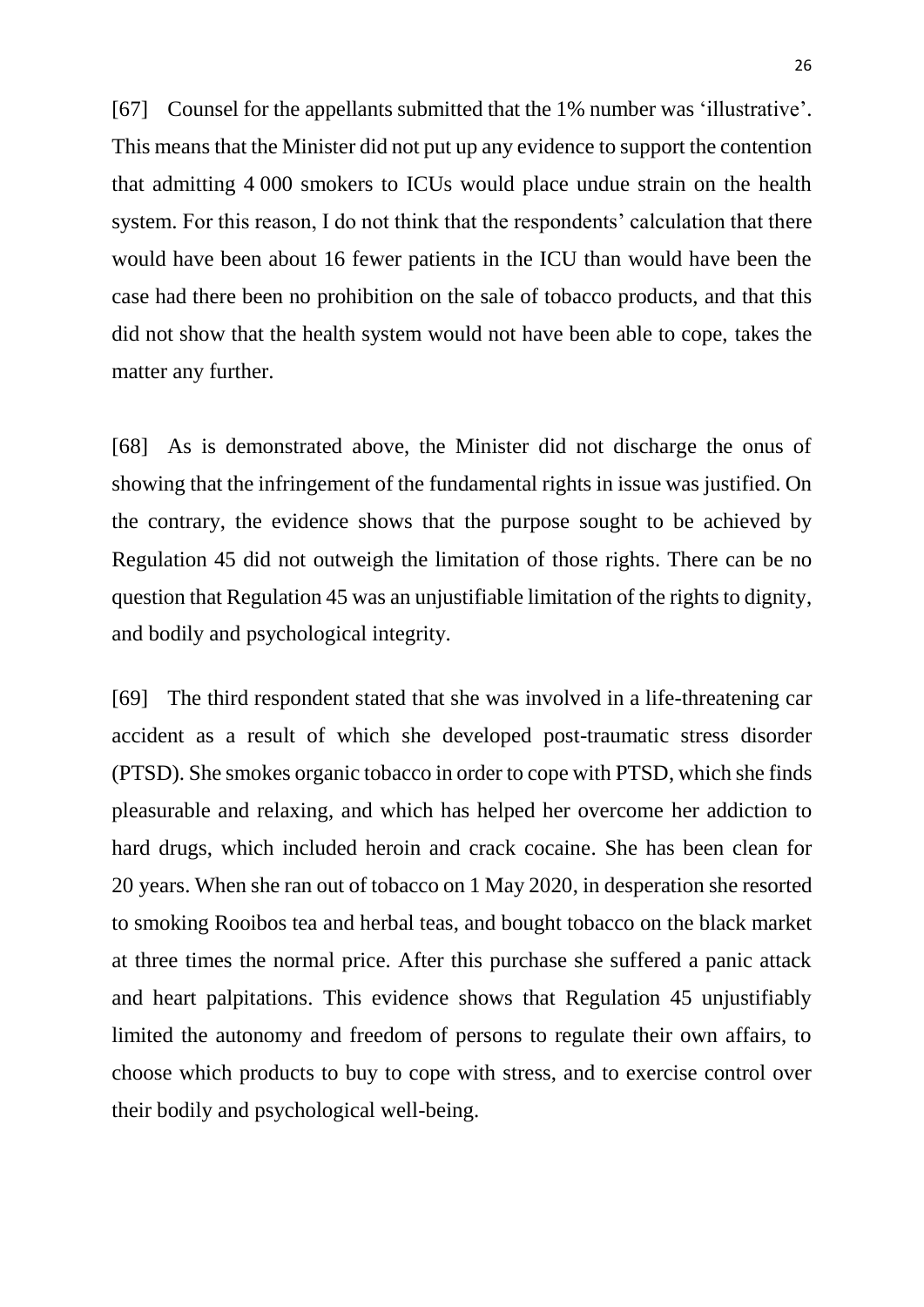[70] The high court's finding that the right to privacy was infringed, however, is inconsistent with the reach and operation of that right. In *Bernstein* the Constitutional Court said:

'The truism that no right is to be considered absolute implies that from the outset of interpretation its right is always already limited by every other right accruing to another citizen. In the context of privacy this would mean that it is only the inner sanctum of a person, such as his/her family life, sexual preference and home environment, which is shielded from erosion by conflicting rights of the community. . . . Privacy is acknowledged in the truly personal realm, but as a person moves into communal relations and activities such as business and social interaction, the scope of personal space shrinks accordingly.'

The Court went on to say:

**.** 

'A very high level of protection is given to the individual's intimate personal sphere of life and the maintenance of its basic preconditions and there is a final untouchable sphere of human freedom that is beyond interference from any public authority. So much so that, in regard to this most intimate core of privacy, no justifiable limitation thereof can take place. But this most intimate core is narrowly construed. This inviolable core is left behind once an individual enters into relationships with persons outside this closest intimate sphere; the individual's activities then acquire a social dimension and a right of privacy in this context becomes subject to limitation.<sup>30</sup>

[71] Applied to the present case, Regulation 45 did not impact on any particular person or his or her private life. Neither did it limit the intimate personal sphere of life of any individual. Instead, Regulation 45 prohibited the sale of tobacco and vaping products, which involved an individual's outside relations with others. Therefore, the right to privacy was neither implicated nor infringed.

[72] Regulation 45 threatened the stability of the entire tobacco value chain. Tobacconists who sold only tobacco and vaping products were unable to trade at all. They were the only retailers of goods that were prevented from opening their

<sup>30</sup> *Bernstein and Others v Bester and Others NNO* 1996 (2) SA 751 (CC) paras 67 and 77. (Footnotes omitted.)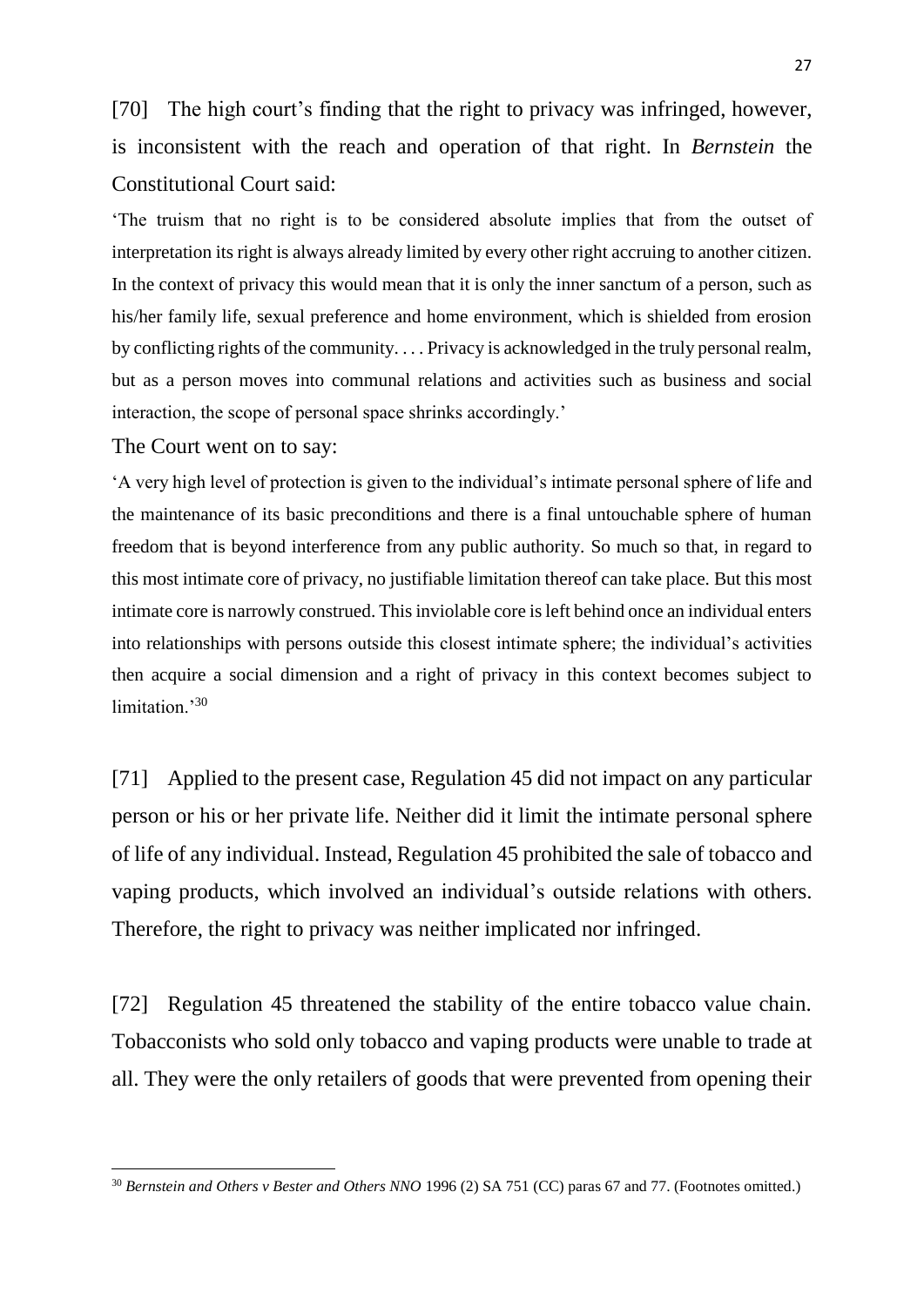doors under Alert Level 3. Many informal traders were forced to close their shops or stalls.

[73] Regulation 45 meant that tobacco farmers had no buyers for their tobacco and were likely to go out of business. Although the Minister said that exports were permitted, it was not feasible, in a very short period of time, for local tobacco farmers to find external purchasers to purchase the volumes of tobacco that BATSA would have purchased. Thus, tobacco farmers were unable to sell harvested tobacco crops and forced to continue operations without any income or cash flow from the rest of the tobacco value chain.

[74] When the application was launched there were more than 200 commercial farmers and over 150 emerging farmers producing tobacco in South Africa. They provided about 8 000 jobs for employees, responsible for more than 30,000 dependants, mainly in rural areas of the country where employment opportunities are scarce. The inability of tobacco farmers to sell their crops undermined their ability to continue paying their workers and jeopardised their financial ability. This was aggravated by the fact that tobacco farmers were excluded from the R1.2 billion disaster relief fund intervention made available to assist South African farmers with the impact of COVID-19.

[75] As a result of Regulation 45, BATSA lost revenue of approximately R322 million per week. Its total loss of revenue exceeded R2 billion in the nine-week period since the lockdown commenced.

[76] Regulation 45 unjustifiably limited the right to freedom of trade. As was held in *South African Diamond Producers*, a law 'providing that certain persons may no longer continue to practise [a] trade, would limit the choice element of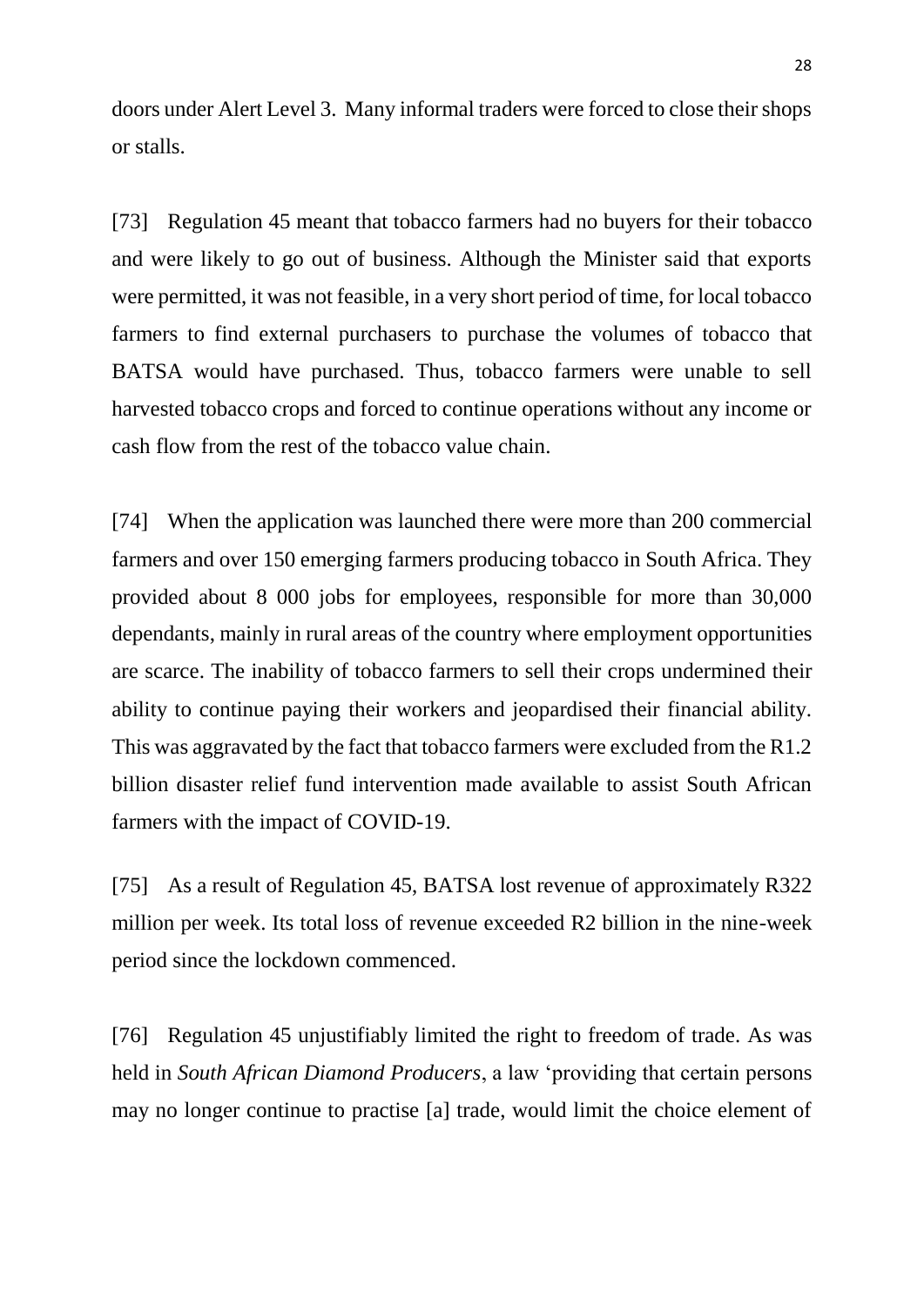section 22; in these cases there is a legal barrier to choice'.<sup>31</sup> The Minister contended that Regulation 45 was temporary. However, it was not clear at the time when the prohibition would end – the Minister herself contemplated that the prohibition could continue for a year. Regulation 45 was rescinded in August 2020. Before that however, tobacconists and tobacco farmers did not know for how long they would be prevented from practising their trade.

[77] Regulation 45 was also an unjustified limitation of the right to property. It substantially interfered with the right to use or exploit property, as described in paragraph 25 above. The Minister's contention that this limitation also was temporary, is untenable for the reasons advanced above. Had the prohibition continued in force for a year as envisaged by the Minister, very few businesses would have been able to survive. Given the substantial limitation on the right to property, the Minister was required to show a rational connection between the deprivation and the end sought to be achieved (the purpose of Regulation 45), which had to be proportionate.<sup>32</sup> This was not shown.

[78] In conclusion on the justification analysis: The extent to which Regulation 45 limited the rights in issue, particularly given the lack of factual and scientific evidence to support its promulgation, was disproportionate to the nature and importance of the rights infringed, which are foundational to a democracy. As the Constitutional Court recently held:

'. . . [T]he rights in the Bill of Rights are an embodiment of the very character or cornerstone of our constitutional democracy. Both the nature and importance of the right must necessarily

 $\overline{a}$ 

<sup>&</sup>lt;sup>31</sup> South African Diamond Producers Organisation v Minister of Minerals and Energy N O and Others [2017] ZACC 26; 2017 (10) BCLR 1303 (CC); 2017 (6) SA 331 (CC) para 68.

<sup>32</sup> *First National Bank of SA Limited t/a Wesbank v Commissioner for the South African Revenue Services and Another; First National Bank of SA Limited t/a Wesbank v Minister of Finance* [2002] ZACC 5; 2002 (4) SA 768; 2002 (7) BCLR 702 (CC) para 100; *Reflect-All 1025 CC and Others v MEC for Public Transport, Roads and Works, Gauteng Provincial Government and Another* [2009] ZACC 24; 2009 (6) SA 391 (CC); 2010 (1) BCLR 61 (CC) para 48; *Shoprite Checkers (Pty) Limited v Member of the Executive Council for Economic Development, Environmental Affairs And Tourism, Eastern Cape and Others* [2015] ZACC 23; 2015 (6) SA 125 (CC); 2015 (9) BCLR 1052 (CC) para 80.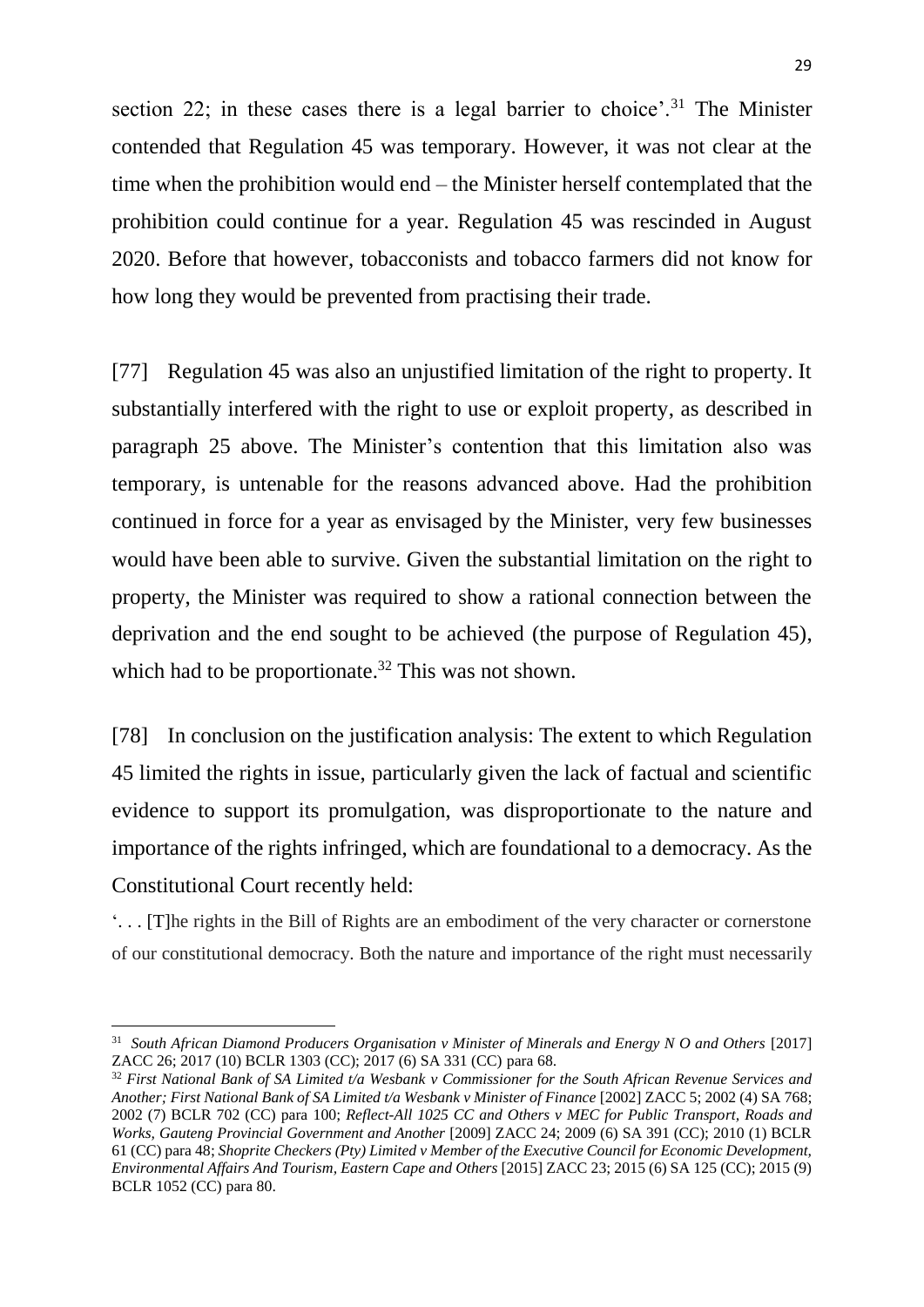be taken into account. And the State has no inherent "right" to limit these rights. But it is constitutionally obliged to respect, protect, promote and fulfil them.'<sup>33</sup>

[79] In sum, as stated in the Walbeek Report, 'the disadvantages of the ban outweigh the advantages'. For all of the above reasons, and on the facts, the Minister failed to justify the limitation of constitutional rights in terms of s 36 of the Constitution. The high court was thus correct in coming to this conclusion.

#### **The application to review Regulation 45**

**.** 

[80] The respondents contended that Regulation 45 was unlawful and fell to be reviewed and set aside in terms of the Promotion of Administrative Justice Act 3 of 2000 (PAJA) or the principle of legality, on the following grounds. The Minister abdicated her power to the National Coronavirus Command Council (NCCC). The Minister had no power under the Act to prohibit the sale of tobacco and vaping products. Regulation 45 was unnecessary and unreasonable. The Minister did not follow a fair procedure in making the regulations.

[81] The high court found that the review grounds based on abdication of power and that the Act does not authorise the making of a regulation prohibiting the sale of tobacco products, had no merit. It held that the threshold for valid regulation in terms of s  $27(2)(n)$  of the Act was that the regulation must be 'strictly necessary to achieve and/or further the objectives set out in section  $27(2)(n)$ ; and that unless it was shown Regulation 45 served to reduce the strain on the health system, it would be *ultra vires*. The appellants say that the latter findings are incorrect.

[82] Before us, counsel for the respondents, rightly, did not press the argument that the Minister had abandoned her power to the NCCC. It was however

<sup>33</sup> *Economic Freedom Fighters and Another v Minister of Justice and Correctional Services and Another* [2020] ZACC 25; 2021 (2) BCLR 118 (CC); 2021 (2) SA 1 (CC); 2021 (1) SACR 387 (CC) para 35. (Footnotes omitted.)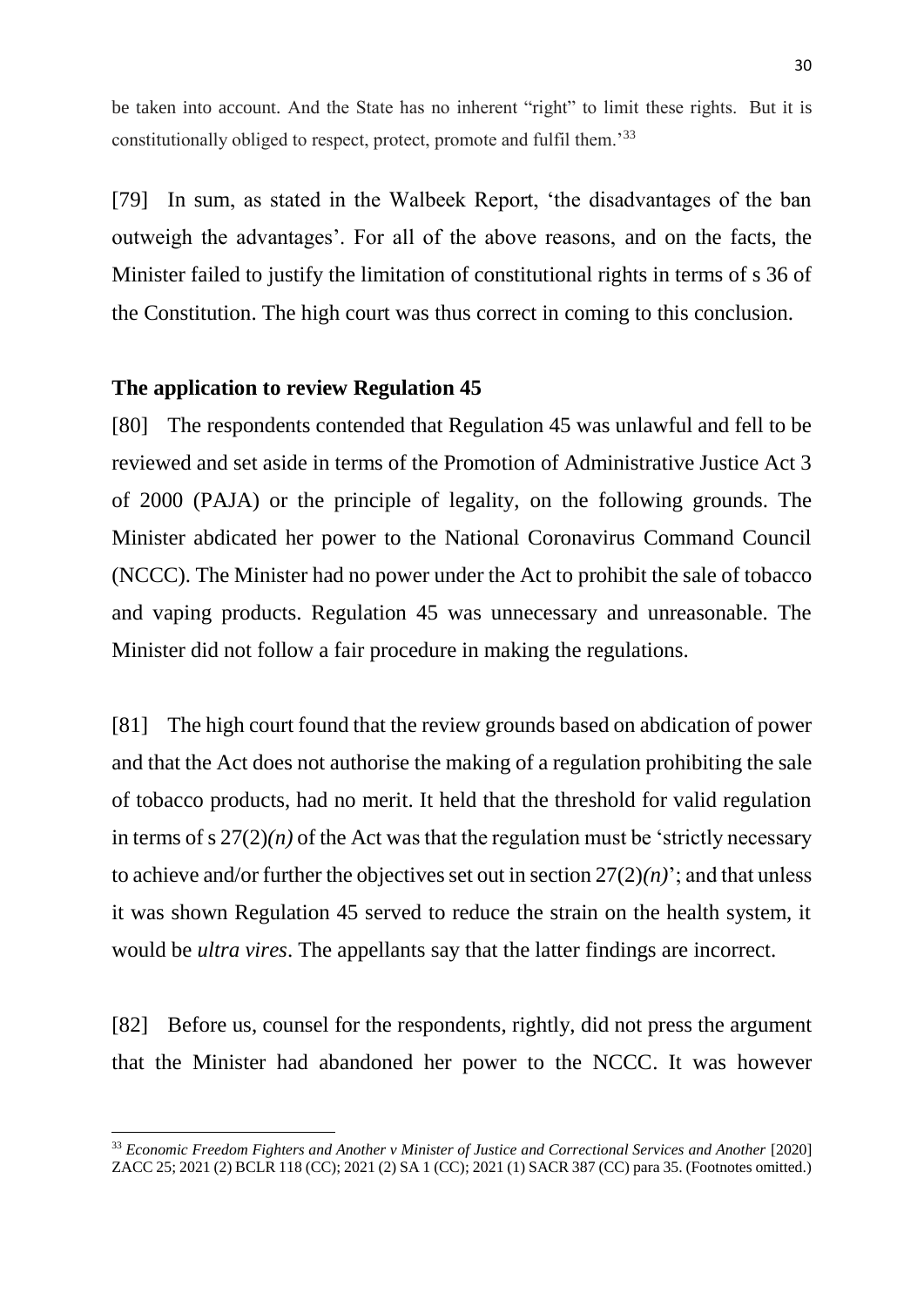submitted that Regulation 45 was unlawful for the following reasons. Section 27(2)*(i)* of the Act expressly empowers the making of regulations that suspend or limit only the sale of alcohol, therefore s  $27(2)(n)$  of the Act must be interpreted so as to exclude regulations that suspend or limit the sale of any other products. Section 27(2) does not grant the Minister the power to make regulations that prohibit the sale of tobacco products in a manner inconsistent with the Tobacco Products Control Act. Regulation 45 was not necessary as contemplated in s  $27(2)(n)$  of the Act. Regulation 45 was vitiated by procedural irrationality, alternatively, procedural unfairness.

[83] The review was brought in terms of both the PAJA and the principle of legality. It would make no difference to the outcome if the provisions of the PAJA are not applied. On this basis, the respondents' review grounds are considered under the principle of legality.

#### *The interpretation of s 27(2)(n) of the Act*

**.** 

[84] This Court in *Capitec*<sup>34</sup> has explained that the triad of text, context and purpose in statutory interpretation should not be used in a mechanical fashion. It is the relationship between the words used, the concepts expressed by those words and the place of the contested provision within the scheme of the statute as a whole, which constitutes the unitary exercise of interpretation.

[85] The starting point is the purposes of the Act. According to its long title, it was passed to provide for:

'an integrated and co-ordinated disaster management policy that focuses on preventing or reducing the risk of disasters, mitigating the severity of disasters, emergency preparedness, rapid and effective response to disasters, and post-disaster recovery and rehabilitation;

<sup>34</sup> *Capitec Bank Holdings Limited and Another v Coral Lagoon Investments 194 (Pty) Ltd and Others* [2021] ZASCA 99; [2021] 3 All SA 647 (SCA); 2022 (1) SA 100 (SCA) para 25.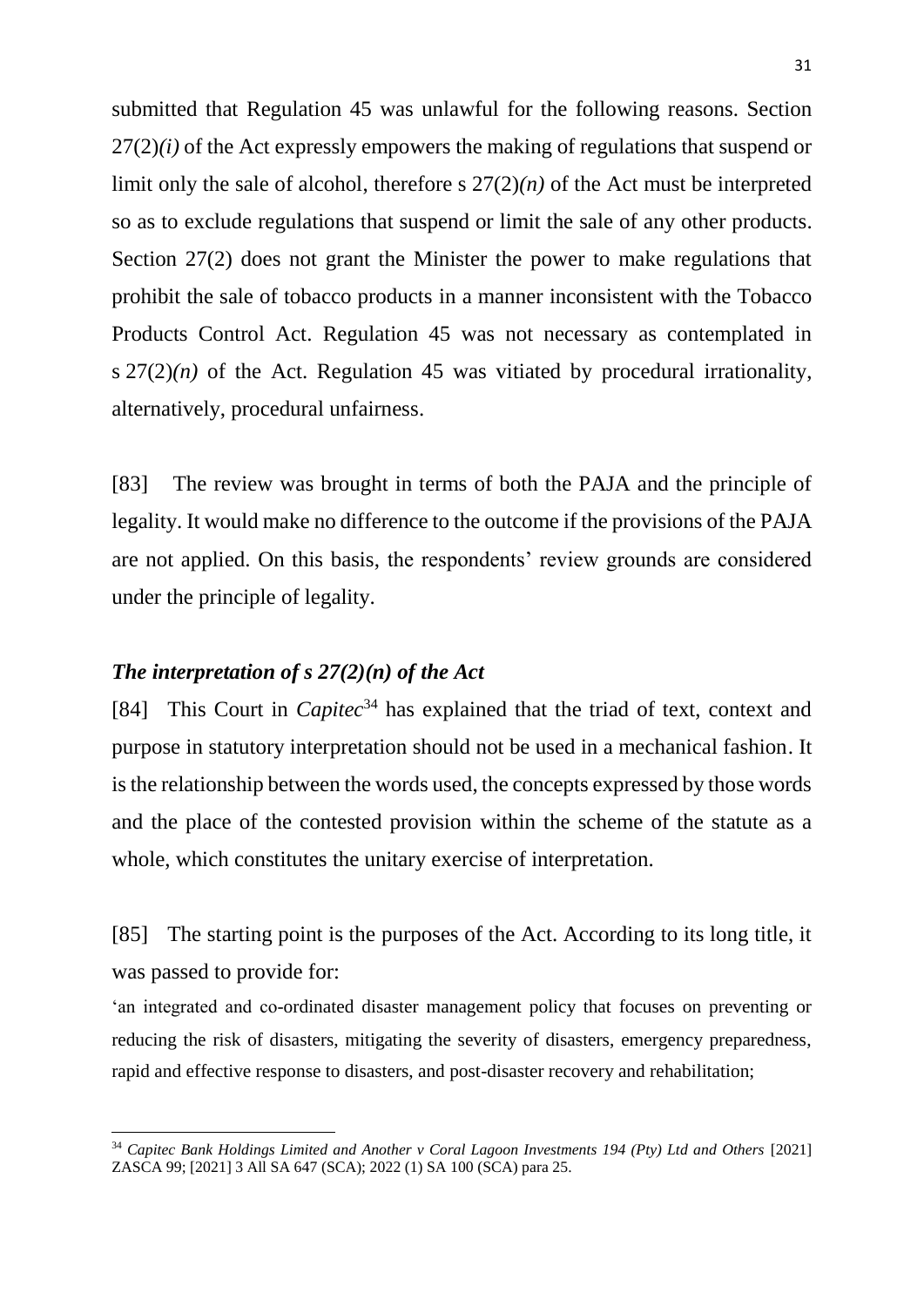the establishment and functioning of national, provincial, and municipal disaster management centres. . . .'

[86] Section 1 defines a 'disaster' as:

'. . . a progressive or sudden, widespread or localised natural or human-caused occurrence which

- *(a)* causes or threatens to cause-
	- (i) death injury or disease;
	- (ii) damage to property, infrastructure or the environment; or
	- (iii) significant disruption of the life of the community; and

*(b)* is of a magnitude that exceeds the ability of those affected by the disaster to cope with its effects using only their own resources.'

[87] Consistent with the purposes of the Act, s 23(1) provides that the National Disaster Management Centre must determine whether a disastrous event or the threat of such event should be regarded as a disaster under the Act and if so, the National Centre must assess the magnitude and severity or potential magnitude and severity of the disaster and classify the disaster as a local, provincial or national disaster.

[88] Section 27(1) of the Act empowers the Minister to declare a national state of disaster if 'existing legislation and contingency arrangements do not adequately provide for the national executive to deal effectively with the disaster', or 'other special circumstances warrant the declaration of a national state of disaster'. Section  $27(2)(a)-(m)$  lists the matters in respect of which the Minister is empowered to make regulations. Subsection 2*(n)* specifically authorises the Minister to make regulations or issue directions concerning 'other steps that may be necessary to prevent an escalation of the disaster, or to alleviate, contain and minimise the effects of the disaster', ie in relation to matters other than those stated in s  $27(2)(a)-(m)$ .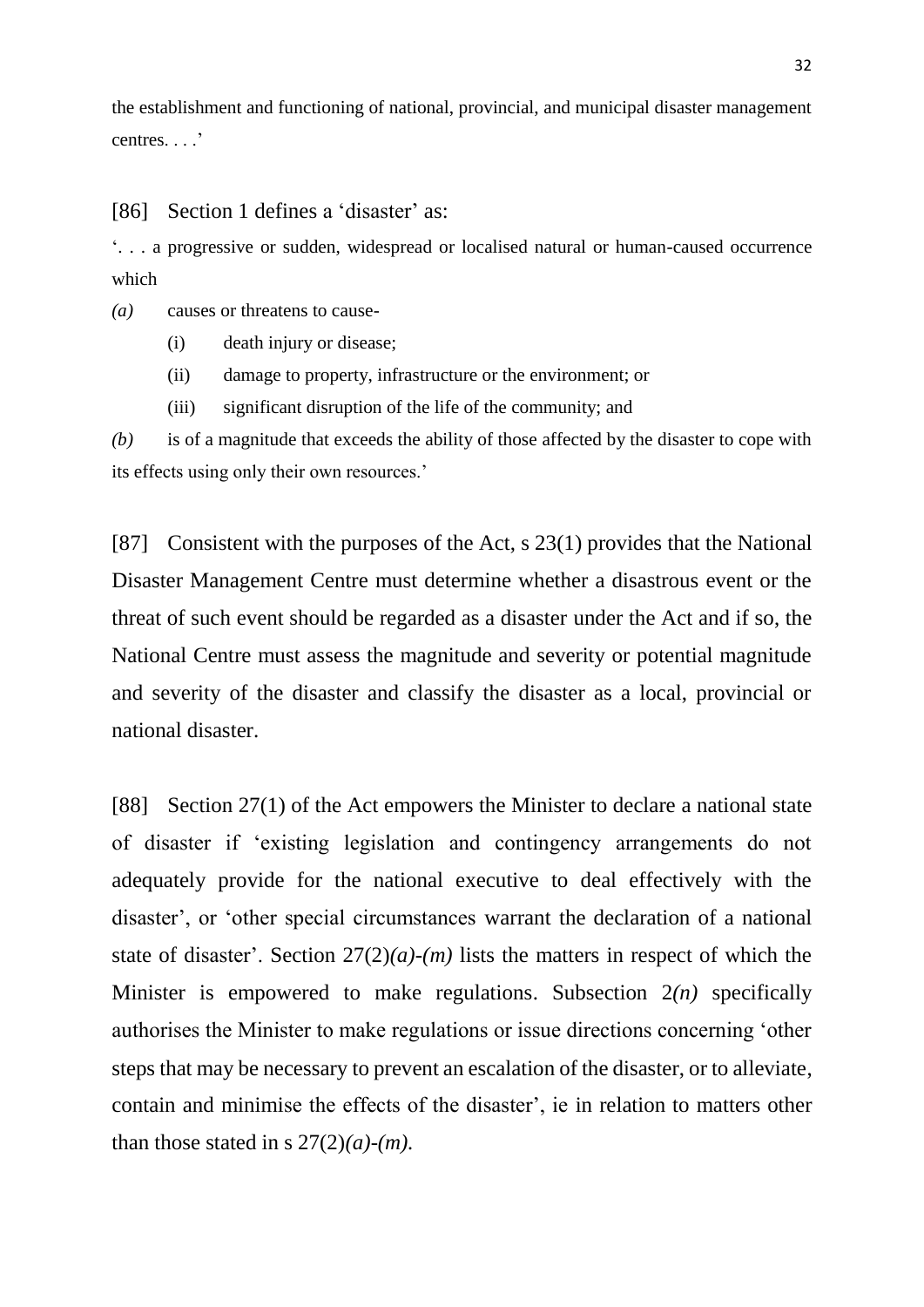[89] These provisions of the Act make it clear that if it is necessary to suspend or limit the sale of a commodity other than alcohol, in order to prevent an escalation of a disaster, or to alleviate, contain and minimise its effects, and if doing so is necessary for one or more of the purposes set out in s 27(3), then the Minister is empowered to make regulations suspending or limiting the sale of that commodity in terms of s  $27(2)(n)$ . This construction accords with the plain language of ss  $27(2)$  and  $27(3)$ , the immediate context of s  $27(2)(n)$ , and the purposes of the Act.

[90] The respondents' reliance on the maxim *inclusio unius est exclusio alterius* for the submission that the power to make regulations under s  $27(2)(n)$  must be interpreted to exclude the making of regulations that suspend or limit the sale of any products other than alcohol, because s 27(2)*(i)* expressly empowers the making of regulations that suspend or limit the sale of only alcohol, is misplaced. It ignores the catch-all power conferred by s  $27(2)(n)$ , in terms of which regulations may be made concerning other steps that may be necessary to contain the disaster. Such steps would include a hard lockdown in order to prevent the spread of COVID-19. While it is correct that the maxim is one of common sense, it is not a rule of interpretation and must always be applied with great caution.<sup>35</sup>

[91] The jurisdictional requirements for the exercise of the power under s  $27(2)(n)$  are these. There must be a national state of disaster. The Minister must consult the responsible Cabinet member. The steps taken to prevent an escalation of a disaster, or to alleviate, contain and minimise its effects, must be necessary. Whether these steps are necessary turns on the objectively ascertained facts, and not on the subjective beliefs of the Minister. The power in s 27(2)*(n)*, as in the case of all the powers specified in s 27(2), must 'be exercised only to the extent that this is necessary' for the purposes specified in s 27(3).

<sup>35</sup> *Competition Commission of South Africa v Pickfords Removals SA (Pty) Ltd* [2020] ZACC 14; 2021 (3) SA 1 (CC) para 50.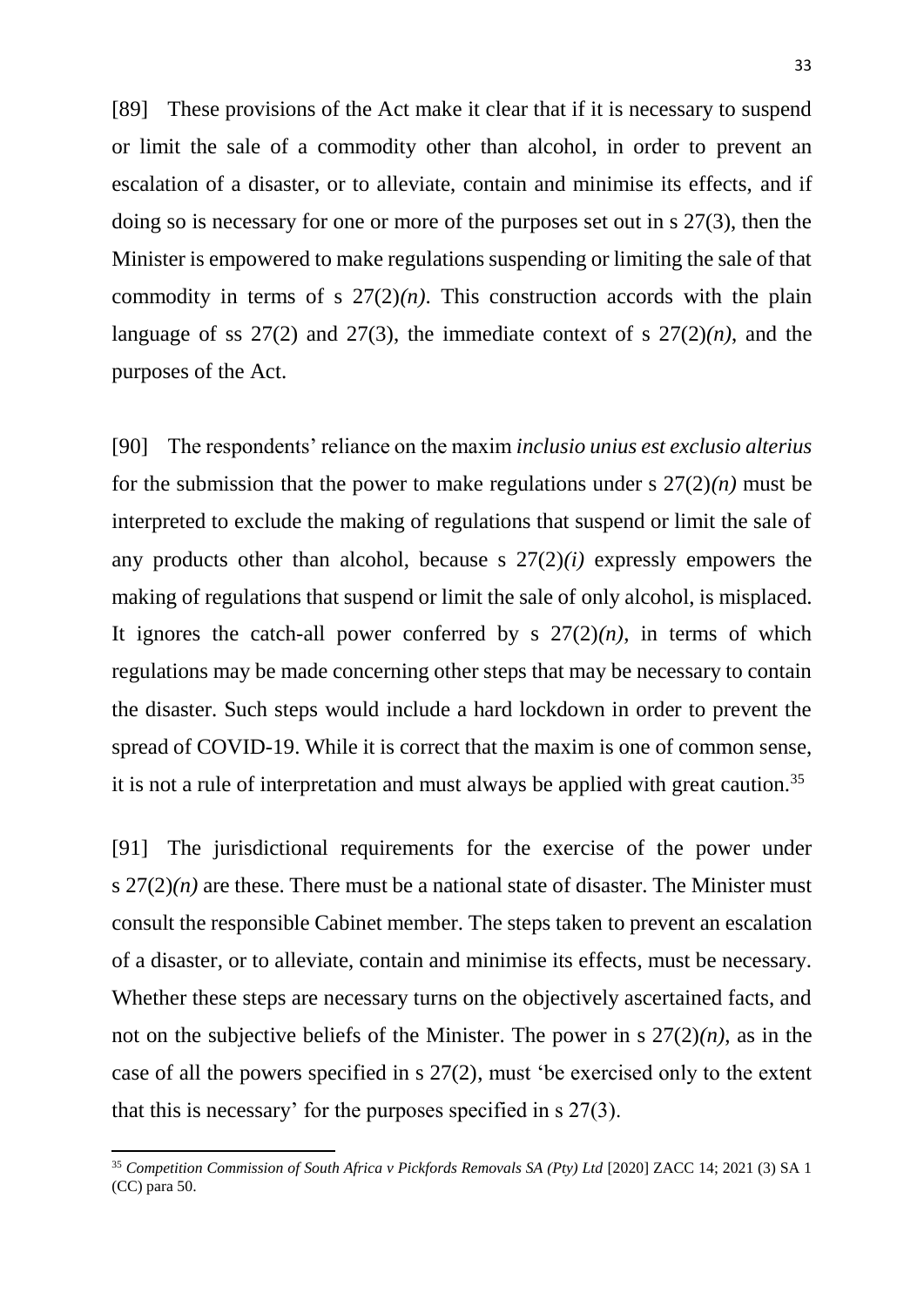[92] Moreover, the above interpretation is sensible.<sup>36</sup> The original lockdown regulations (Alert Level 5) confined people to their homes and suspended the sale of many goods. The purpose of those regulations was to prevent non-essential movement of and contact between people, in order to slow the spread of COVID-19, and to enable the health system to implement measures to cope with an anticipated surge in the numbers of gravely ill people. On the respondents' *inclusio unius* argument, in order to achieve these objectives, the Minister was empowered to suspend only the sale of alcohol, and not any other commodity. The argument is untenable. It ignores the purposes of the Act and s 27(2)*(n)*.

#### *Regulation 45 is consistent with the Tobacco Products Control Act*

[93] The respondents argued that Regulation 45 was invalid because it is inconsistent with the Tobacco Products Control Act, since it purported to prohibit the sale of tobacco products in all circumstances – including instances where the sale of tobacco products is permitted under the Tobacco Products Control Act. Section 27(2) of the Act should be interpreted in a way that the Minister is not empowered to make regulations which are inconsistent with an Act of Parliament. Unless s 27(2) is construed in this manner, so it was submitted, Regulation 45 is *ultra vires*.

[94] The submission is unsound. Section 27(2), properly interpreted, indeed permits the Minister to suspend or limit rights conferred in terms of other Acts of Parliament. That much is clear from the matters in respect of which the Minister is empowered to make regulations or issue directions in s 27(2)*(a)-(m).* Most of these matters are regulated by legislation, such as resources of the national Government including stores, equipment, vehicles and facilities;  $37$  personnel who

<sup>37</sup> Section 27(2)*(a).*

<sup>36</sup> *Natal Joint Municipal Pension Fund v Endumeni Municipality* [2012] ZASCA 13; [2012] 2 All SA 262 (SCA); 2012 (4) SA 593 (SCA) para 18.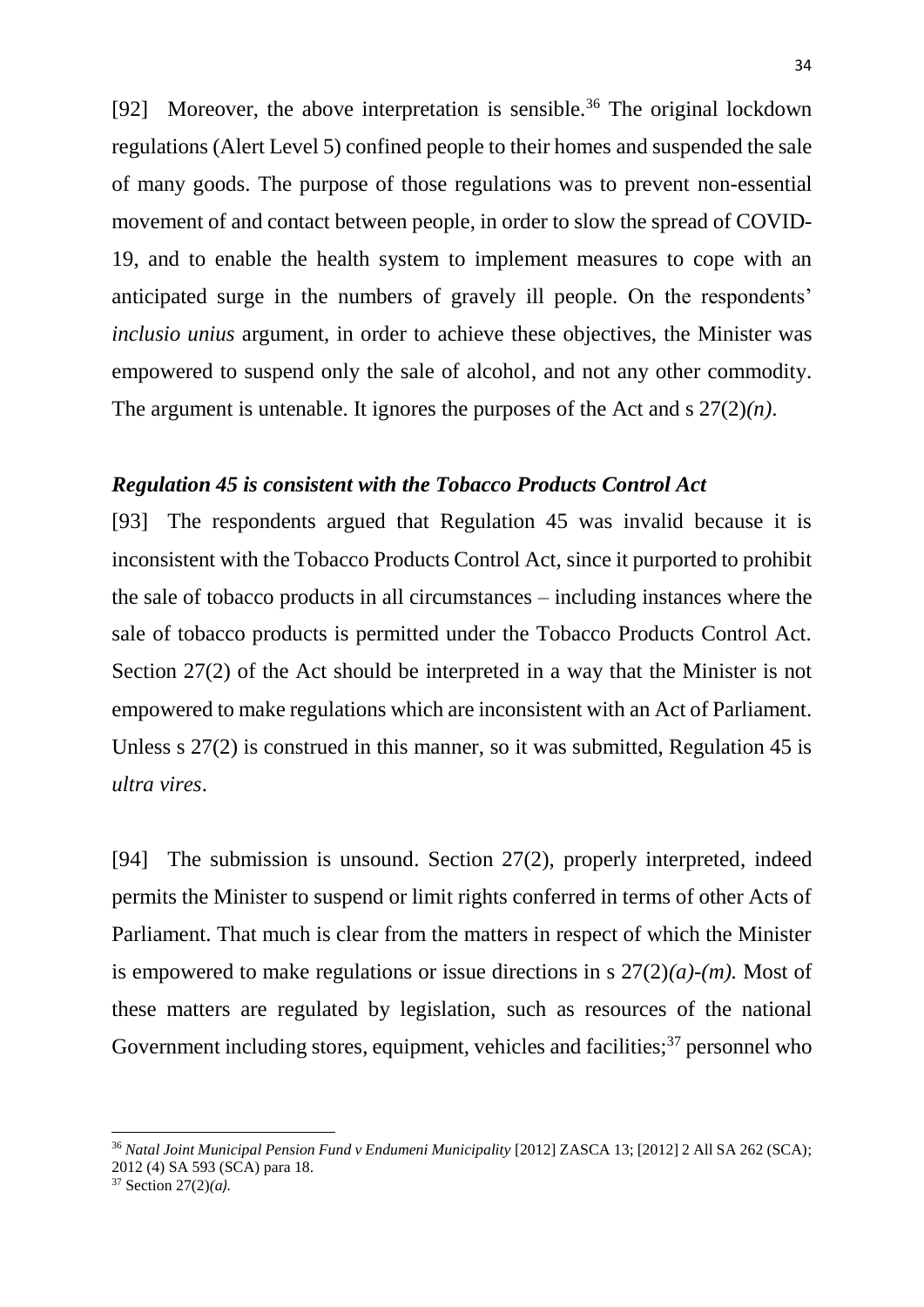render emergency services;<sup>38</sup> the regulation of traffic;<sup>39</sup> the provision, control or use of temporary accommodation;<sup>40</sup> the sale of alcohol;<sup>41</sup> and the installation and maintenance of lines of communication.<sup>42</sup>

[95] The point may be illustrated by reference to s  $27(2)(i)$  of the Act. If the sale of alcohol is suspended or limited during a national state of disaster in terms of s  $27(2)(i)$ , the provisions of the Liquor Act 59 of 2003 and provincial liquor laws would remain extant, but their enforcement is temporarily suspended or limited, whilst the regulation under s  $27(2)(i)$  of the Act is operative. This is specifically authorised in terms of s 27(2), and is a consequence of the declaration of a national state of disaster. For these reasons, the respondents' argument that the power to regulate does not include the power to prohibit, is unsustainable.

[96] Further, the power to make regulations under s 27(2) of the Act is not rendered 'subject to' any Act of Parliament. On the contrary, s 27(1) empowers the Minister to declare a national state of disaster by notice in the Gazette if 'existing legislation and contingency arrangements do not adequately provide for the national executive to deal effectively with the disaster', <sup>43</sup> or if there are other special circumstances that warrant such declaration.<sup>44</sup> That this was the position when the state of disaster was declared in March 2020 as a result of the COVID-19 pandemic, is an understatement. As was stated in *Esau*, <sup>45</sup> the pandemic 'posed, and continues to pose, the biggest threat to this country since the Spanish influenza pandemic of the immediate post-World War I years a century ago'. And

**.** 

<sup>43</sup> Section 27(1)*(a).*

<sup>38</sup> Section 27(2)*(b).*

<sup>39</sup> Section 27(2)*(e).*

<sup>40</sup> Section 27(2)*(h).*

<sup>41</sup> Section 27(2)*(i).*

<sup>42</sup> Section 27(2)*(j).*

<sup>44</sup> Section 27(2)*(b)*

<sup>45</sup> *Esau* fn 17 para 140.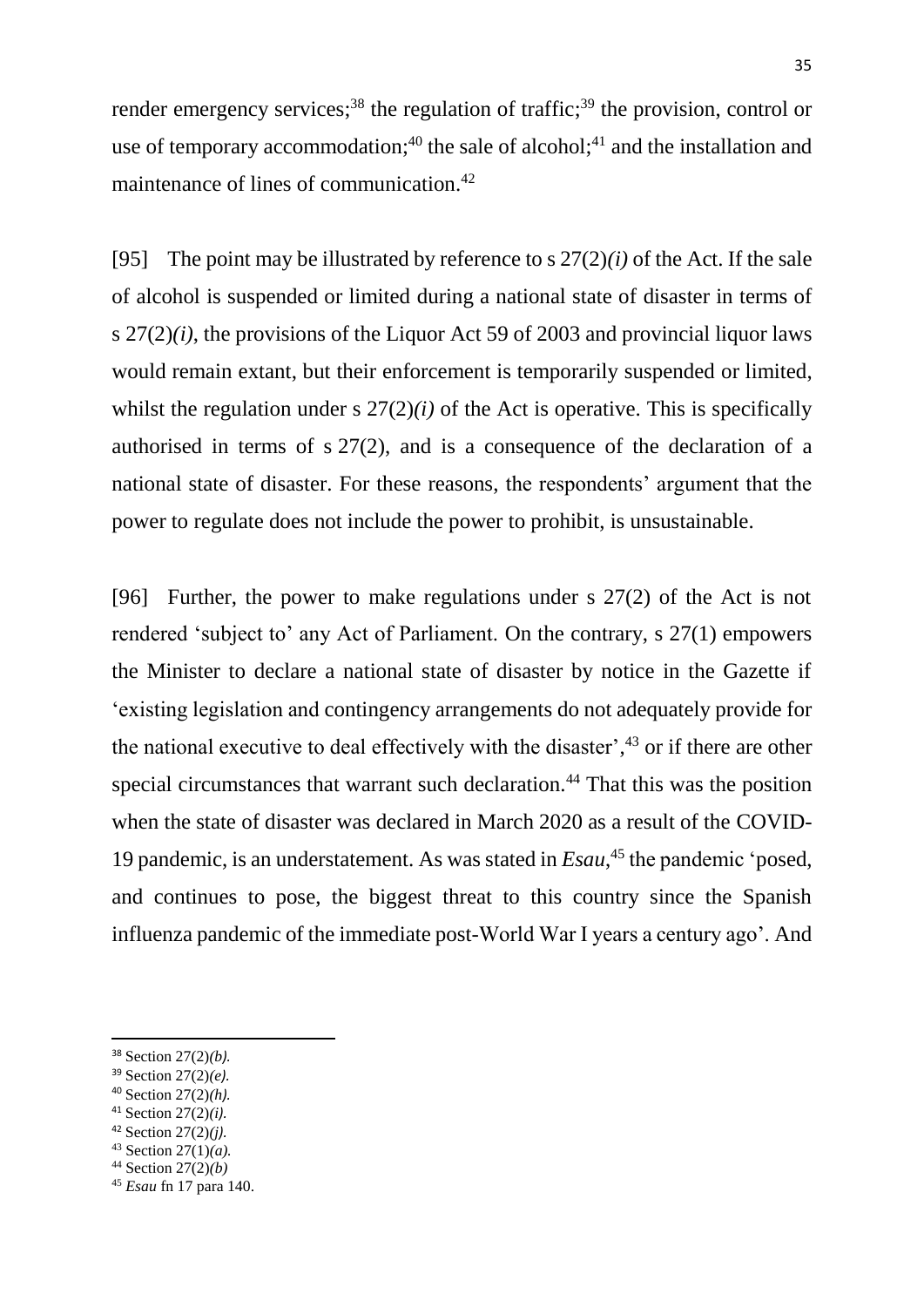contrary to the respondents' assertion, nothing turns on the fact that the Minister declared a national state of disaster in terms of s 27(1)*(b)* rather than s 27(1)*(a)*.

[97] The respondents' reliance on *Smit*<sup>46</sup> for the proposition that s 27(2) 'would . . . be unconstitutional if it purported to confer on the Minister the power to make regulations that have the effect of amending an Act of Parliament', is inapposite. Sections 27(2) and 27(3) do not assign to the Minister plenary legislative power: it does not grant the Minister the power to pass, amend or repeal an Act of Parliament.<sup>47</sup> What is more, ss  $27(2)$  and  $27(3)$  provide a 'clear and binding framework for the exercise of the powers'.<sup>48</sup>

#### **Regulation 45 was unnecessary**

[98] The jurisdictional facts for the exercise of the power conferred by s  $27(2)(n)$  of the Act, have been stated above. Section  $27(3)$  requires that the powers referred to in s 27(2) be exercised only to the extent that it is necessary, in this case, 'for the purpose of assisting and protecting the public' (s  $27(3)(a)$ ), or 'dealing with the destructive and other effects of the disaster' (s 27(3)*(e)*).

[99] Neither power in s 27(2) nor s 27(3) is expressly said to be exercisable on the basis of the Minister's subjective belief, and as stated, whether the exercise of the powers in s 27(3) is necessary, involves an objective enquiry. In other words, it is for a court to determine whether Regulation 45 was necessary. It is not for the Minister to say that she believed that Regulation 45 was necessary to protect the public or to deal with the destructive effects of COVID-19.

1

<sup>&</sup>lt;sup>46</sup> *Smit v Minister of Justice and Correctional Services and Others* [2020] ZACC 29; 2021 (3) BCLR 219 (CC).

<sup>47</sup> *Smit* fn 46 para 31.

<sup>48</sup> *Smit* fn 46 para 36.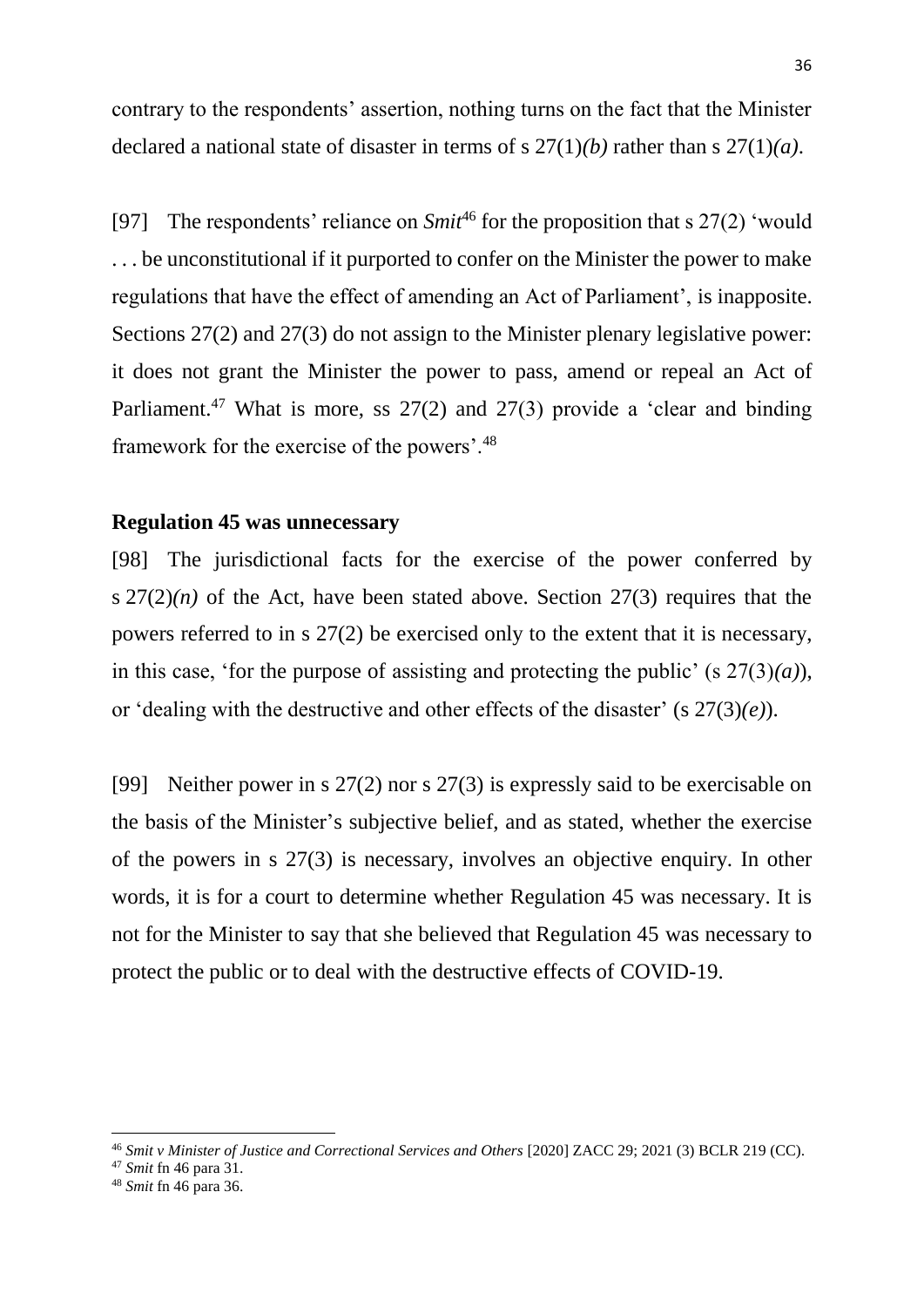[100] The appellants, in reliance on *Fair Trade Independent Tobacco Association*, <sup>49</sup> contended that 'necessary' in this context means 'rational and reasonably necessary'. It was submitted that the high court, on the authority of *Pheko*, <sup>50</sup> erred in concluding that the term 'necessary' should be narrowly interpreted; and that *Pheko* essentially dealt with the concept 'evacuation'.

[101] *Pheko* concerned the interpretation of s 55(2)*(d)* of the Act, in relation to a local disaster declared in terms of s 55(1) of the Act. Section 55(2)*(d)* authorises the making of regulations concerning 'the evacuation to temporary shelters of all or part of the population from the disaster-stricken or threatened area if such action is necessary for the preservation of life'.<sup>51</sup> Section  $55(2)(d)$  is the local disaster equivalent of s 27(2)*(d)*. Nkabinde J held that s 55(2)*(d)* must be 'interpreted narrowly' and that 'the Municipality's powers following upon the declaration of a local state of disaster must be exercised only to the extent that it is strictly necessary for the purposes set out in s  $55(3)$ .<sup>52</sup>

[102] In *Minister of Finance v Afribusiness NPC*,<sup>53</sup> the interpretation of s 5(1) of the [Preferential Procurement Policy Framework Act](http://www.saflii.org/za/legis/num_act/pppfa2000450/) 5 of 2000 was in issue. It provides that the relevant Minister 'may make regulations regarding any matter that may be necessary or expedient to prescribe in order to achieve the objects of this Act'.<sup>54</sup> Madlanga J, writing for the majority, held that the word necessary in that context means something 'needing to be done' or 'that must be done'.

[103] Applied to the present case, the word 'necessary' in s 27(3) must be narrowly construed, to mean 'strictly necessary' or 'essential', to assist and

<sup>49</sup> *Fair Trade Independent Tobacco Association v President of the Republic of South Africa and Another* 2021 (1) BCLR 68 (GP) para 87.

<sup>50</sup> *Pheko and Others v Ekurhuleni Metropolitan Municipality* [2011] ZACC 34; 2012 (2) SA 598 (CC) para 52.

 $51$  Section  $27(2)(d)$  of the Act is in identical terms but applies where a national state of disaster has been declared.

<sup>52</sup> *Pheko* fn 50 para 42.

<sup>53</sup> *Minister of Finance v Afribusiness NPC* [2022] ZACC 4.

<sup>54</sup> *Minister of Finance* fn 53 para 114.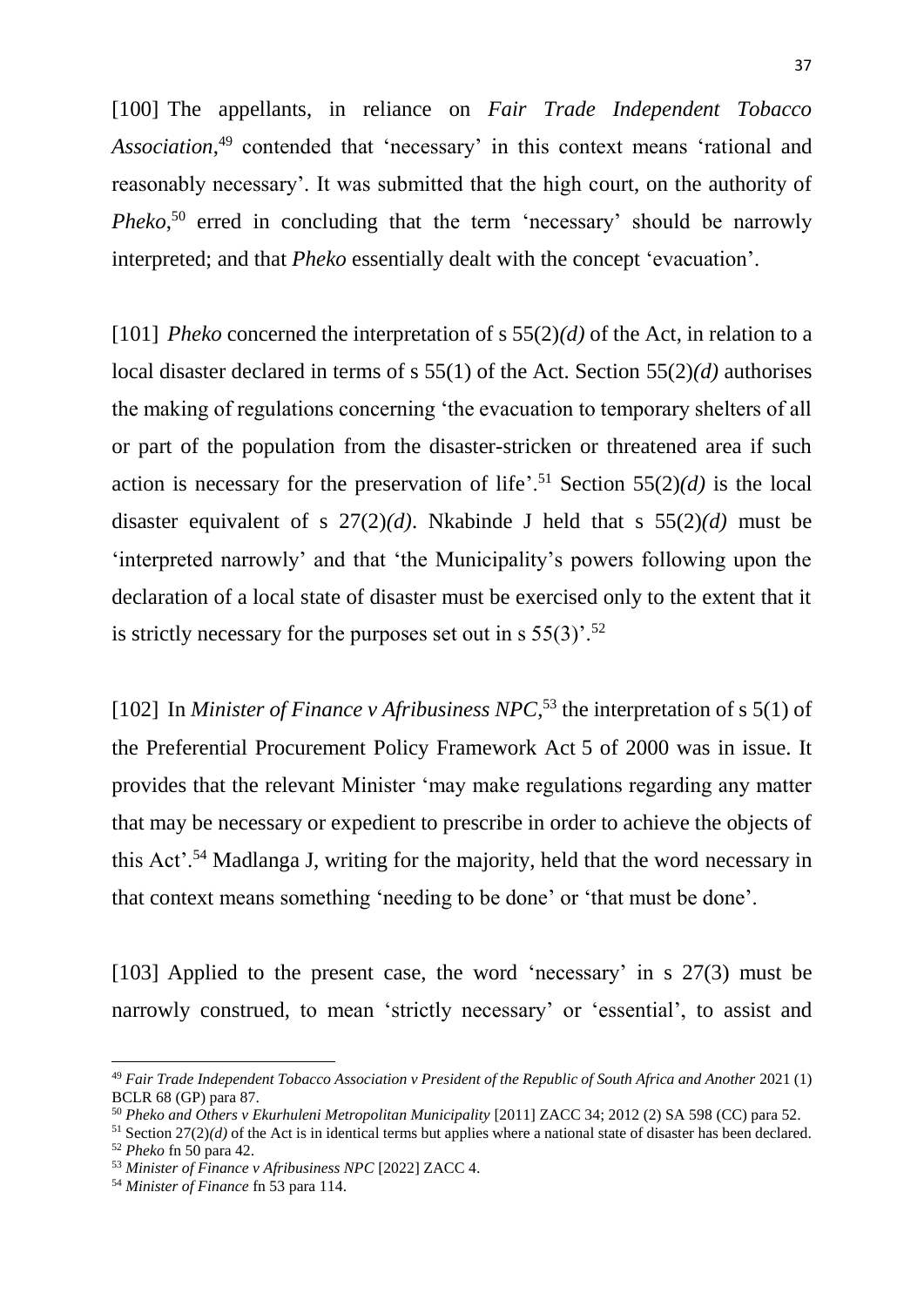protect the public or to deal with the destructive effects of COVID-19. I say this for the following reasons. First, if the legislative intent was that the power in 27(3) should be exercised to the extent *reasonably* necessary, the lawgiver would have said so. Second, it is a settled rule of interpretation that words in a statute bear the same meaning throughout the statute, unless such interpretation would result in injustice, incongruity or absurdity.<sup>55</sup> Consequently, the term 'necessary' cannot mean one thing in s 55(3) of the Act, and another in s 27(3)*.* Third, and contrary to the appellants' submission, the meaning of 'necessary' cannot depend on the nature of the matter in s 27(2) in respect of which regulations are made. Fourth, the power conferred on the Minister by s 27(2) cuts across and effectively and temporarily suspends various statutes dealing with the matters listed in s 27(2)*(a)*- *(m)*. It stands to reason that such a power must be exercised only if it is strictly necessary. Finally, this construction is reinforced by the purposes of the Act and the fact that a declared national state of disaster is of a short duration – three months. 56

[104] The objectives sought to be achieved by Regulation 45 have been outlined in the Minister's reasons, stated above. The Minister accepted that the reasons for the prohibition on the sale of tobacco products were confined to the health risks it posed during the pandemic. The Minister referred to scientific literature dealing with the pandemic and contended that the use of tobacco products increased the risk of developing a more severe form of the disease. However, the Minister conceded that the scientific knowledge on this issue was 'still evolving', and that the medical literature was not 'absolutely conclusive', but said that it provided a sufficient basis for her to 'rationally conclude that smoking presents heightened COVID-19 risks'.

<sup>55</sup> *Liesching and Others v S and Another* [2016] ZACC 41; 2017 (4) BCLR 454 (CC); 2017 (2) SACR 193 (CC) para 33.

 $\frac{1}{56}$  Section 27(5) of the Act states that national state of disaster that has been declared lapses three months after it has been declared, and may be extended by the Minister for one month at a time before it lapses.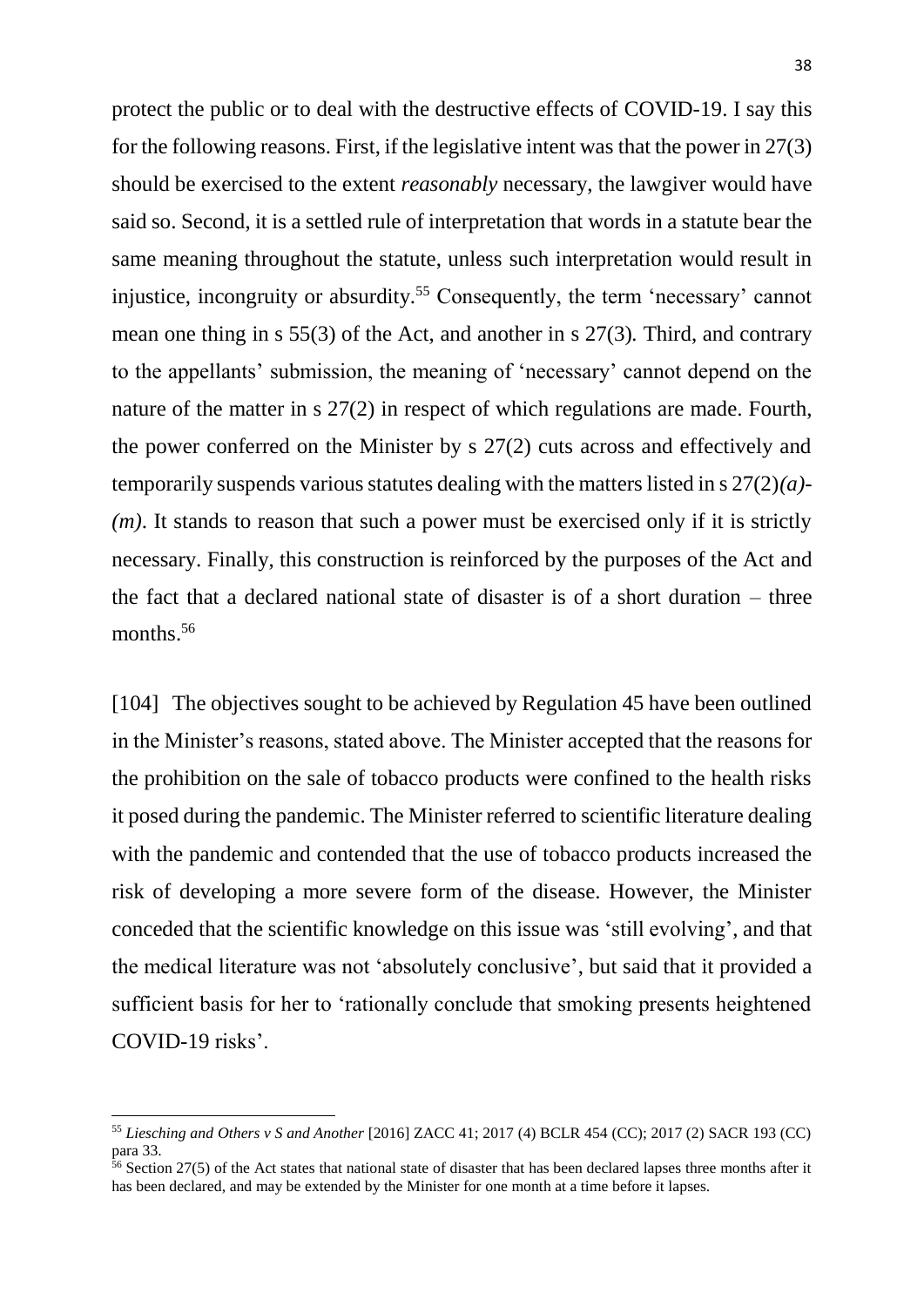[105] But that is not the test. Section  $27(2)(n)$  and s  $27(3)$  posit an objective enquiry as to whether Regulation 45 was necessary to assist and protect the public, and deal with the destructive effects of the pandemic. The scientific evidence shows that it was not. And as stated above, assuming that there is a causal link between smoking and the risk of contracting a more severe form of COVID-19, the Minister would have had to show that stopping smoking during the tobacco ban would have reversed or reduced the risk of contracting a severe form of COVID-19. This too, has not been established in evidence.

[106] To be valid, the making of Regulation 45 had to comply with the constitutional principle of legality, which applies to all exercises of public power and requires that the relevant functionary act *intra vires* the empowering provision. <sup>57</sup> For these reasons, the high court correctly held that inasmuch as Regulation 45 was not necessary to achieve any of the purposes listed in ss 27(2) and 27(3) of the Act, it was *ultra vires*.

[107] It follows that the decision in *Fair Trade Independent Tobacco Association*, <sup>58</sup> in which an application to review and set aside Regulation 45 was dismissed, is incorrect. It must be regarded as overruled.

#### *Procedural irrationality*

1

[108] Procedural irrationality entails looking at the process leading to the exercise of public power as a whole and determining whether the steps in that process are rationally related to the end sought to be achieved; and if not, whether the absence of a particular step (part of the means) or the absence of a connection between a particular step in the end, taints the whole process with irrationality.<sup>59</sup>

<sup>57</sup> *Fedsure Life Assurance Ltd and Others v Greater Johannesburg Transitional Metropolitan Council and Others* [1998] ZACC 17; 1999 (1) SA 374; 1998 (12) BCLR 1458 (CC) paras 57-59.

<sup>58</sup> *Fair Trade Independent Tobacco Association* fn 49 paras 2, 13 and 99.

<sup>59</sup> *Albutt v Centre for the Study of Violence and Reconciliation* 2010 (3) SA2 93 (CC) 49-51; *Democratic Alliance v President of the Republic of South Africa and Others* 2013 (1) SA 248 (CC) para 39; *Law Society of South Africa and Others v President of the Republic of South Africa and Others* 2019 (3) SA 30 paras 61-65.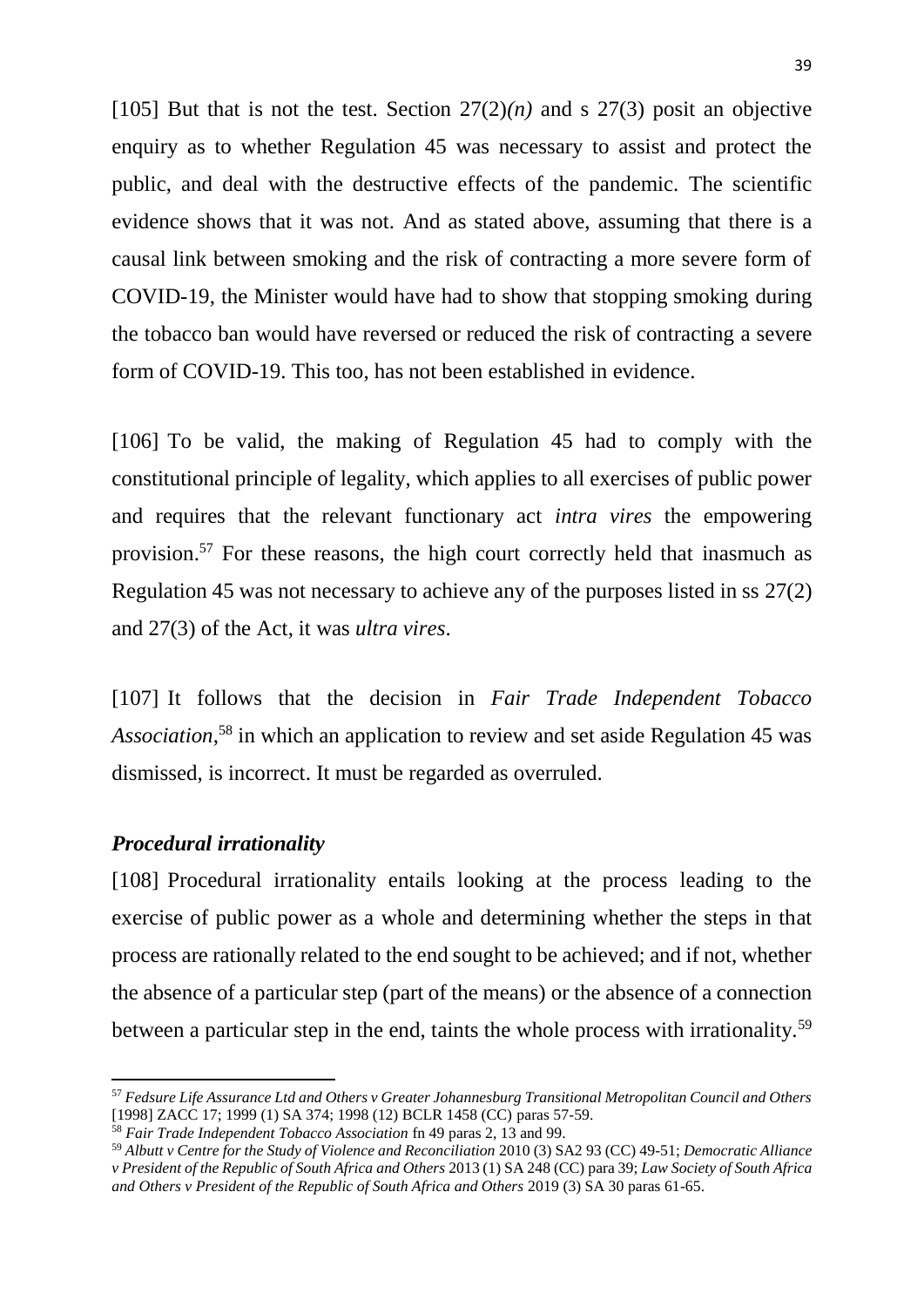Procedural rationality does not mean that the decision-maker must always afford a hearing to an affected party.<sup>60</sup>

[109] On 25 April 2020 the Minister briefed the media regarding a draft framework for each of the five Alert Levels to be implemented from 1 May 2020. The draft framework proposed that the manufacturing and sale of tobacco products would be permitted in Alert Levels 4, 3, 2 and 1. Pursuant to this media briefing, a draft Risk Adjusted Strategy to ease the lockdown restrictions, was published for public comment by 27 April 2020.

[110] On 27 April 2020 the government received 816 sector submissions and 70 014 emails from members of the public. There were submissions in favour of lifting the prohibition on tobacco sales, including one from BATSA, referred to above. A large number of submissions were also made on the other side, in which it was argued that the prohibition on the sale of tobacco products under Alert Level 4, should continue.

[111] Before making Regulation 45, the Minister considered the main issues relevant to the continuation of the prohibition on the sale of tobacco, tobacco products, e-cigarettes and related products during the Alert Level 3 period. These were the public health-related reasons pointing towards continuing the prohibition. The submissions in favour of lifting the prohibition were also considered, such as those made by BATSA during the public participation process which preceded the making of the COVID-19 regulations for the Alert Level 4 period, and those mentioned by BATSA in a subsequent media statement on 6 May 2020.

**<sup>.</sup>** <sup>60</sup> *Democratic Alliance* fn 59 para 65.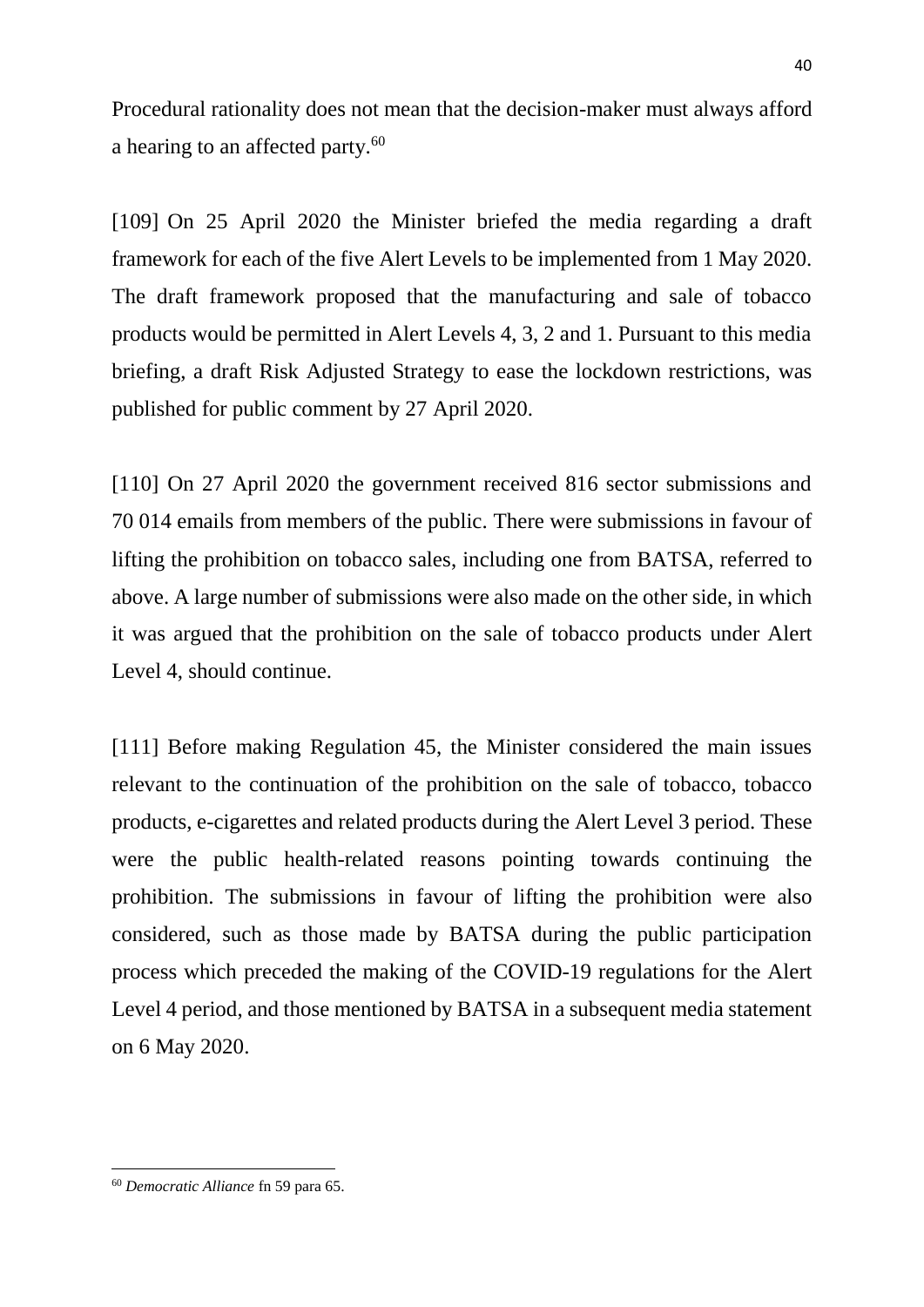[112] Both sides of the issue were discussed and debated in the NCCC and the Cabinet. Ultimately, it was decided that the prohibition should be continued. Given these facts, I do not think it can be said that the decision to continue the prohibition on the sale of tobacco and vaping products, was procedurally irrational.

#### **The cross-appeal on costs**

[113] There can be no doubt that the respondents had achieved substantial success in the high court. The full court however ordered the parties to pay their own costs on the following grounds. The Minister was 'under both a constitutional and moral obligation to act swiftly at a time when very little was known about the COVID-19 pandemic and the scientific knowledge thereof was [scant] and constantly developing'. The prohibition on the sale of tobacco products had been lifted shortly after the matter had been argued.

[114] The respondents had raised constitutional issues and had been substantially successful before the full court. The *Biowatch* principle was therefore applicable,<sup>61</sup> namely that in constitutional litigation between a private party and the State, the general rule is that the private party should have its costs paid by the State, and if unsuccessful, each party should pay its own costs. The Constitutional Court said that 'particularly powerful reasons must exist for a court not to award costs against the state in favour of a private litigant who achieved substantial success in proceedings brought against it'.<sup>62</sup>

[115] The appellants accept that the *Biowatch* principle would apply if their appeal were to succeed and that there should then be no costs order against the respondents in this Court or in the high court. But they say that if the appeal fails,

<sup>61</sup> *Biowatch Trust v Registrar, Genetic Resources and Others* [2009] ZACC 14; 2009 (6) SA 232 (CC) para 43.

<sup>62</sup> *Biowatch* fn 61 para 24.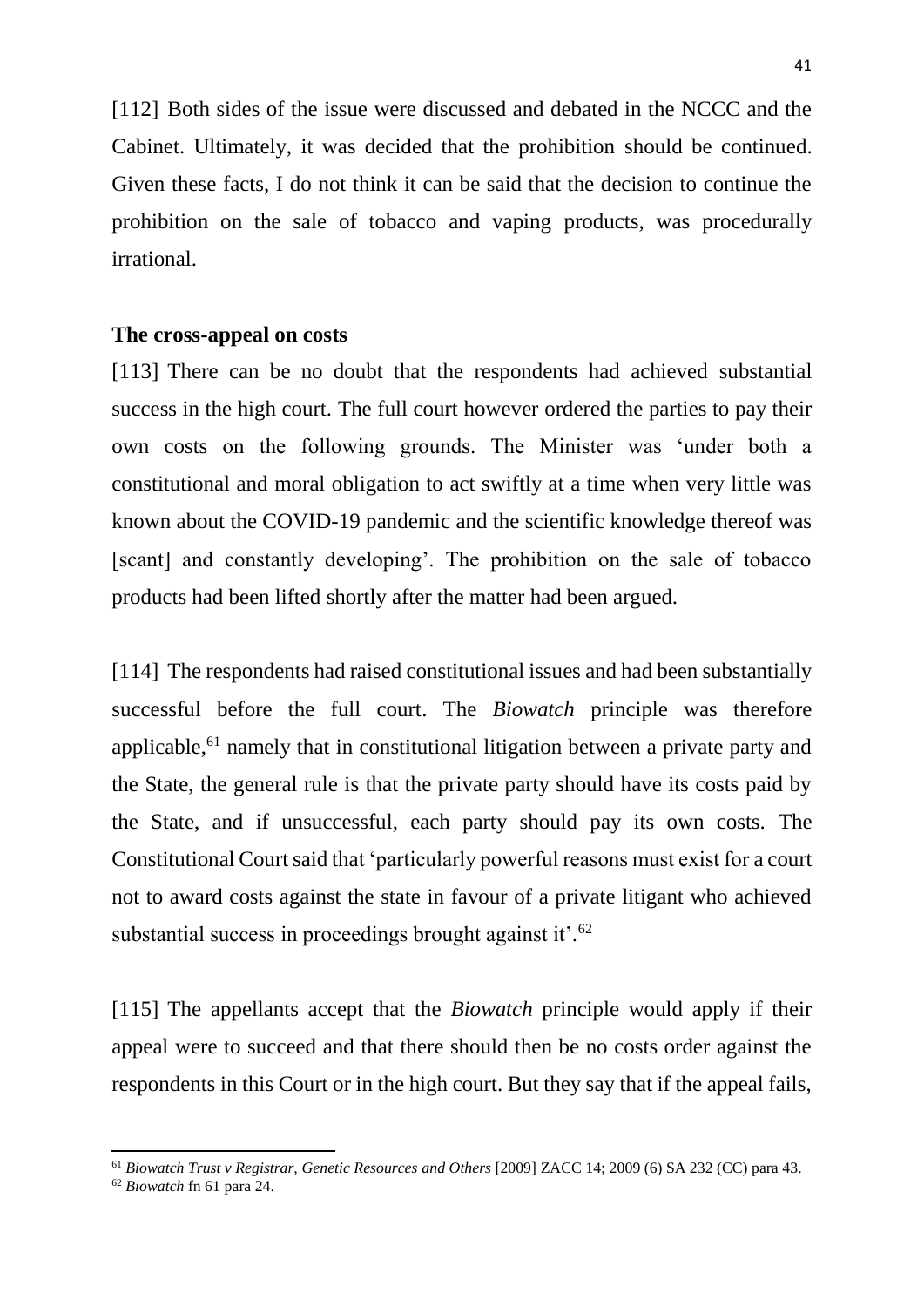the principle does not apply and the respondents are not entitled to their costs. The contention is untenable.

[116] It is trite that in awarding costs, a court exercises a discretion. An appellate court will interfere with such discretion only if the court below 'did not act judicially in exercising its discretion, or based the exercise of that discretion on wrong principles of law, or misdirection on the material facts'.<sup>63</sup>

[117] This is such a case. The full court did not consider the *Biowatch* principle. The fact that the prohibition on the sale of tobacco products had been lifted shortly after the matter was argued, did not mean that the respondents were not justified in approaching the high court to set it aside on an urgent basis. The respondents had requested the Minister to lift the prohibition before the application was launched, but the Minister declined to do so.

[118] That the Minister was compelled to act swiftly in response to the COVID-19 pandemic, did not alter the fact that the Minister acted unconstitutionally.<sup>64</sup> The respondents were compelled to go to court to vindicate their constitutional rights. The Minister filed voluminous answering papers, including expert evidence running into hundreds of pages. It is unfair that the respondents should pay these costs, occasioned by the manner in which the Minister chose to litigate.

[119] It follows that the cross-appeal must be upheld with costs, including the qualifying expenses of the respondents' expert witnesses.

**<sup>.</sup>** <sup>63</sup> *Biowatch* fn 61 para 31.

<sup>64</sup> *Pheko* fn 50 para 52.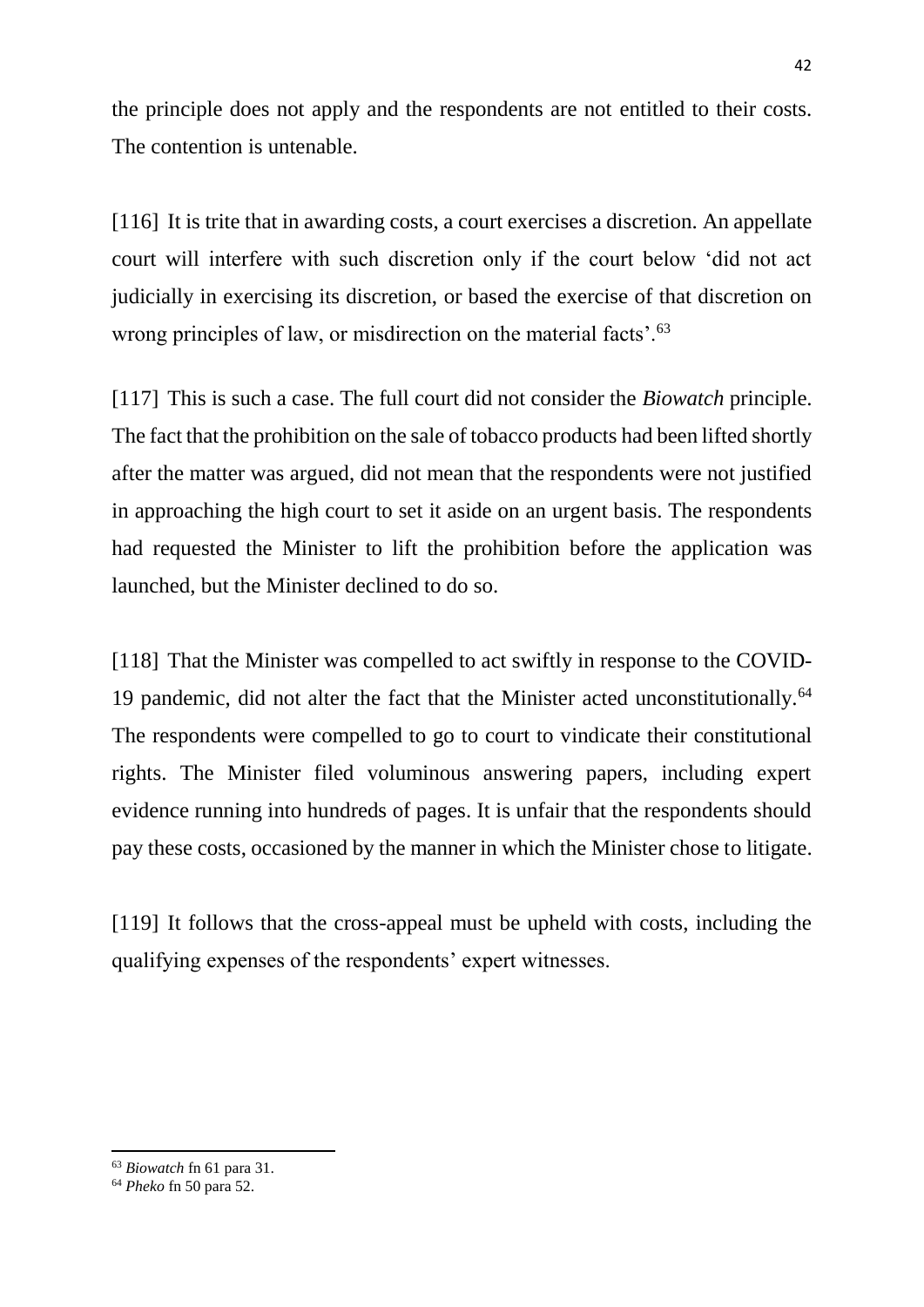### **The order**

[120] In the result, the following order is issued:

- 1 The appeal is dismissed with costs, including the costs of two counsel.
- 2 The cross-appeal is upheld with costs, including the costs of two counsel.
- 3 Paragraph 224.2 of the order of the Western Cape Division of the High Court is set aside and replaced with the following order:

'The first and second respondents are ordered to pay the applicants' costs, including the costs of two counsel and the qualifying expenses of the applicants' expert witnesses.'

> A SCHIPPERS JUDGE OF APPEAL

\_\_\_\_\_\_\_\_\_\_\_\_\_\_\_\_\_\_\_